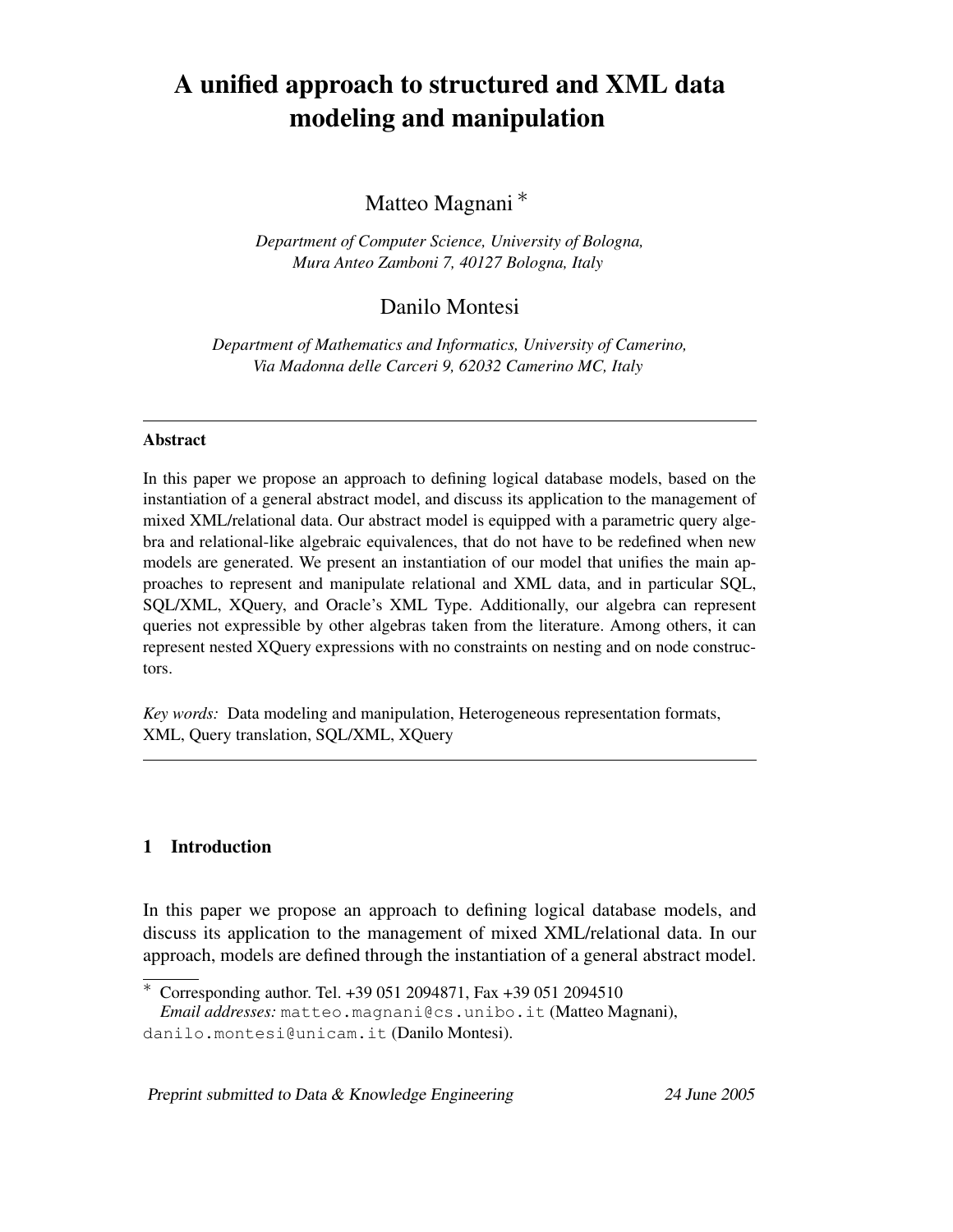As an example, we show that the relational and nested relational models, as well as the model underlying the TAX algebra, can be obtained as specializations of our abstract model. The application of our approach to the management of mixed XML/relational data results in a query algebra unifying the main XML query languages currently used in database management systems, i.e., XQuery, SQL/XML and Oracle's XML Type methods. This algebra can represent, among other things, nested XQuery expressions with no constraints on nesting and on node constructors. Moreover, we prove some general algebraic equivalences that, though defined on the abstract model, still hold in its instantiations, enabling logical query rewriting.

Until a few years ago, database management systems were mainly based on a single data model, i.e., the relational one. This was possible because data was simple enough to be stored in tables, and because relational database systems had proved to be very efficient and dependable. Today, many different kinds of data can be stored in digital information systems, e.g., books, phone calls, mails, photos and movies. In the not too distant future, almost everything about our lives will be stored in databases where the relational model captures only a fraction of the relevant data [1]. In this scenario, one of the challenges in the field of data management is the definition of new models, to accommodate new kinds of data and even heterogeneous combinations of existing kinds of data.

The database community has adopted two main approaches to deal with the limitations of the relational model. Industry has been mainly driven by short-term goals: the objective was to quickly develop new dependable systems, with small discomfort for new and existing customers. The best way to achieve both goals consisted of reusing existing models and software as much as possible. All major commercial systems have adopted (at least) this approach, that we shall call *adaptation*. For example, to provide support for XML data, traditional tables are still used as a storage format: trees are shredded into relations, and from relations it is possible to build tree-structured output. In particular, Oracle and IBM have embraced a standard extension of SQL, called SQL/XML, while Microsoft has defined a proprietary extension based on a new FOR XML clause [2]. While fulfilling its shortterm goals, this solution can only be used when the difference between XML data and relational tables is mainly syntactical. When XML data is semistructured, i.e., characterized by a sort of schema which is partial, irregular, built a posteriori, wide, or frequently modified, it is not possible to store it inside relations without altering its natural structure.

The second approach, mainly adopted in academia, consists of the definition of new models from scratch – we call this approach *rethinking*. This is motivated by the claim that each different kind of data can be best managed if a model is specifically tailored to it, taking advantage of its specificities. In the long run, this approach promises better results than *adaptation*. Focusing again on XML data, new query languages [3–5] and formal models [6–10] have been proposed, and new systems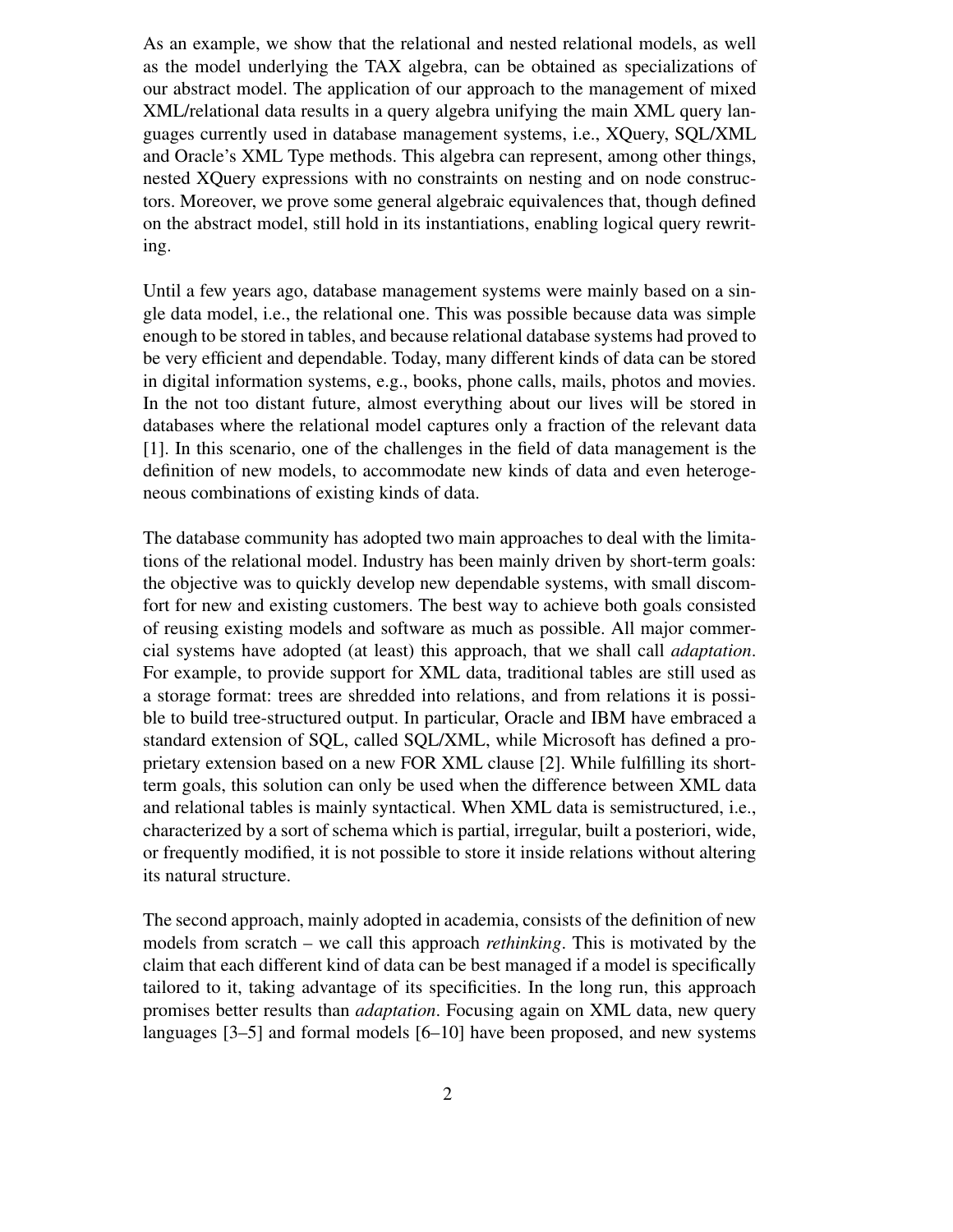have been implemented  $^1$  . While probably fulfilling its long-term goals, within this approach a lot of time can be wasted reinventing or redefining capabilities that end up being like those which we can find in relational systems. Developing new models is not easy, and building and testing new systems based on them may need much effort. For instance, after many years of research, a widely recognized algebra for XML data has not emerged yet. However, if we look at existing proposals, they share many similarities with relational algebra, suggesting that it is possible to reuse what already exists, updating only what is specific to the new data.

In this paper, we define an abstract model generalizing the logical level of database systems, to overcome the drawbacks of the two aforementioned approaches. This generalization separates different data representation and manipulation capabilities that are usually mixed together, such as joining large sets of instances, pruning an XML tree, or extracting a substring from a textual value. In this way, whenever a new data model is needed, it can be produced using our abstract model by tuning only those functionalities that are specific to the new data. Using our abstraction, new models can be easily generated starting from existing ones, with a few changes – thus, partially fulfilling the goals of *adaptation*. At the same time, the new models are specifically tailored on their data – thus, fulfilling the goals of *rethinking*.

The contribution of this paper is twofold. First, we introduce a general abstract data model, that can be used to generate new models for specific application contexts. This model is equipped with a parametric algebra and relational-like algebraic equivalences, that do not have to be redefined when new models are generated. The second contribution is a practical application of our model to relational and XML data management, and in particular to SQL/XML, XQuery, and Oracle's XML Type. By instantiating our parametric algebra, we obtain a very simple language that can represent queries not expressible by other algebras taken from the literature, and by the current implementation of TAX [6,9]. Moreover, because general properties of our abstract model are still valid on its instantiations, algebraic equivalences are automatically inherited by the new query algebra.

The paper is organized in two main parts. In Sections 2, 3, and 4 we introduce our abstract model. First, in Section 2, we present an informal overview, where its main features are justified. In Section 3 we provide formal definitions of our abstract data structures and algebraic operators. In the same section we also present abstract algebraic equivalences, and discuss the definition of constraints on the abstract model. Finally, in Section 4 we show by example that our model can be instantiated to some of the main existing models and languages. In the second part of the paper we present a motivating application of our work. We consider the relevant context of mixed XML/relational systems, and produce a customized model and algebra using our approach. In particular, in Section 5 we show how the new model is obtained step by step, while in Section 6 we present mappings from the major query

 $\frac{1}{1}$  http://www.w3.org/XML/Query#products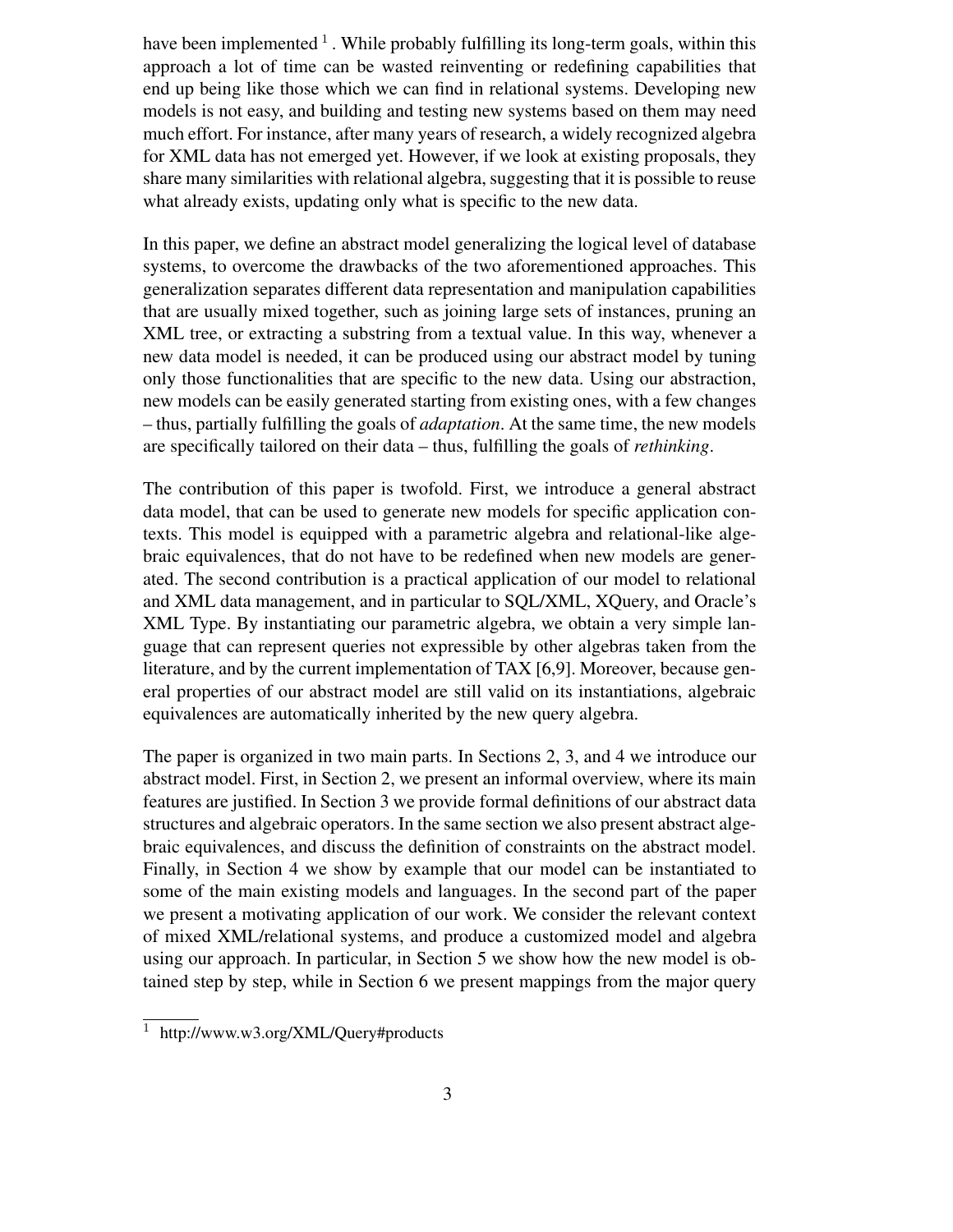

Fig. 1. Our abstract layered logical model. Databases are traditionally organized into three levels: External, Logical, and Physical. We decompose the logical level itself into three other layers: the external logical level, containing collections of objects, the intermediate logical level, representing their structure, and the internal logical level, concerning atoms. The main existing data models can be obtained as instantiations of these abstract layers. The difference between the XQuery model and the model underlying TAX is that TAX manipulates *sets* of *trees*, while XQuery manipulates *sequences* of *trees and atomic values*.

languages currently in use in XML-enabled systems to the query algebra obtained through the instantiation.

# **2 Informal Overview of the Abstract Model**

Relational databases are traditionally organized into three abstraction levels, to achieve what is usually called *data independence*. The logical level provides an abstract representation of databases. At the external levels, many different views can be defined over a logical database, to provide each user with customized access to it. The physical level describes its physical storage structure. In this way, each level can change without affecting the others. New views can be created, without modifying the actual database. New physical storage strategies and algorithms can be implemented, without changing the logical representation of the data.

In this paper, we divide the logical level itself in three layers, to achieve similar advantages. In our abstract model, which is a three-layered version of traditional database logical levels, different granularities of data representation have been identified and separated, as illustrated in Fig. 1. For each level of granularity, a specific query language is defined, as illustrated in Fig. 2. These languages are like Russian *matrioshka* nesting dolls: they are defined so that each layer fits into the upper one, resulting in a single composite query language, where any "dolls" can be easily substituted with others of the same size, leaving the rest unchanged. The architec-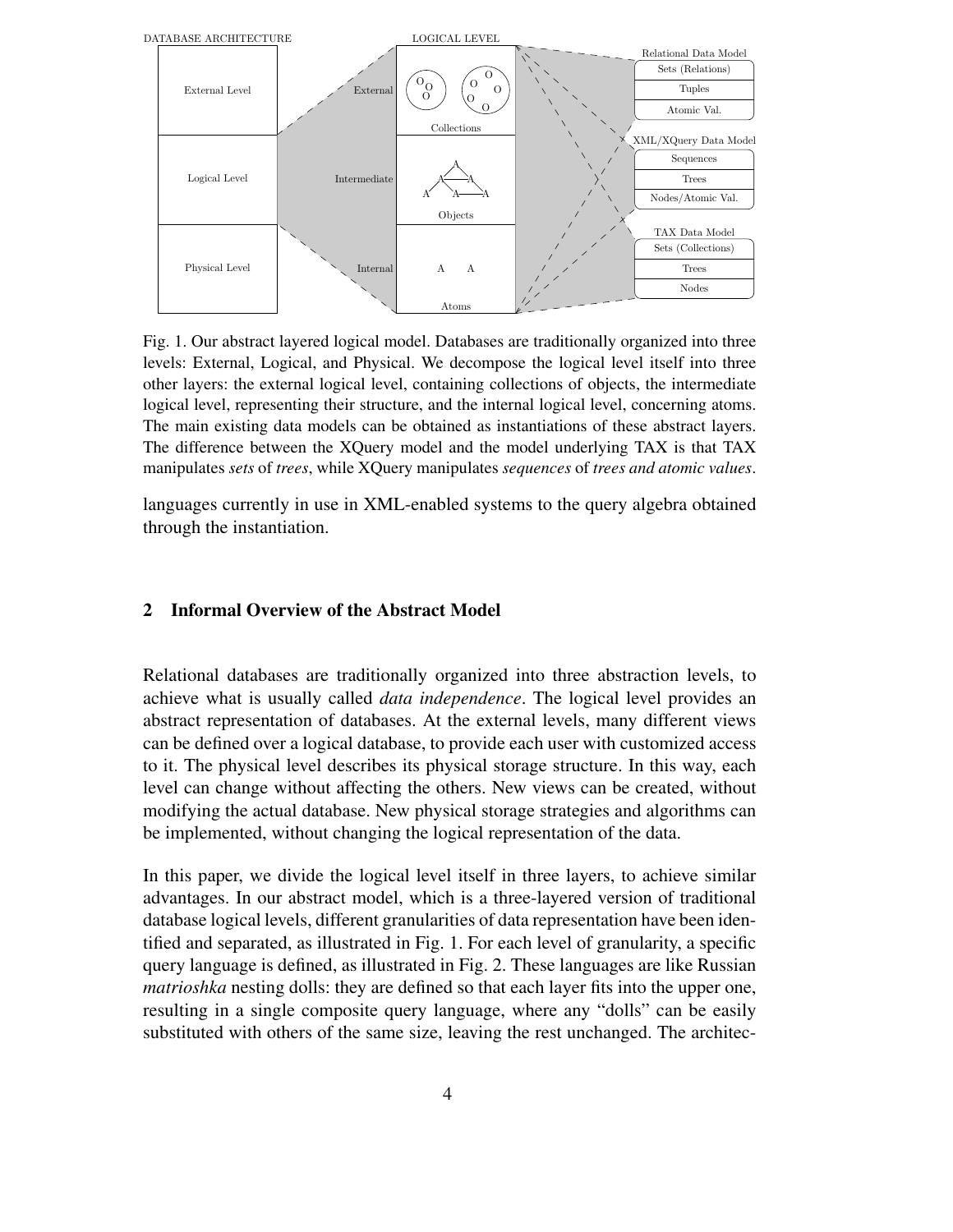

Fig. 2. Three kinds of query languages correspond to our three abstraction layers. They separate different kinds of data manipulation capabilities, such as joining large sets of instances, pruning an XML tree, or extracting a substring from a textual value.

ture of our abstract layered logical model is motivated by the following three basic considerations.

The first basic consideration is that there are operations that we can nearly always perform on collections of data, and can be modeled without paying particular attention to its peculiarities. For instance, consider the following queries:

- Give me all Web Pages where the Title is "home page".
- Give me all Tuples where the Identifier is "001".
- Give me all Images where the Prevalent Color is "Green".

It is easy to notice that, despite their different semantics and application contexts, all these queries can be generalized as: "Give me all *objects* where *a predicate P is satisfied*". Objects and predicates may vary, but the kind of operation is always the same: check the available objects, and when the predicate is satisfied output them.

The *external logical level* concerns *collections of objects*. A collection can be a set, a bag, or a sequence. For the sake of clarity, the external logical level presented in this paper uses the simplest type of collection, i.e., the set – extensions to bags and sequences can be defined starting from our current work. Depending on applications, objects can be tuples in a relation, files in a folder, objects in an object-oriented repository, text documents in a digital library, or XML documents in a collection. Algebraic operators for the manipulation of collections are parametric extensions of traditional relational operators.

The second basic consideration from which our model originates is that objects are usually internally structured by means of a limited number of aggregation patterns.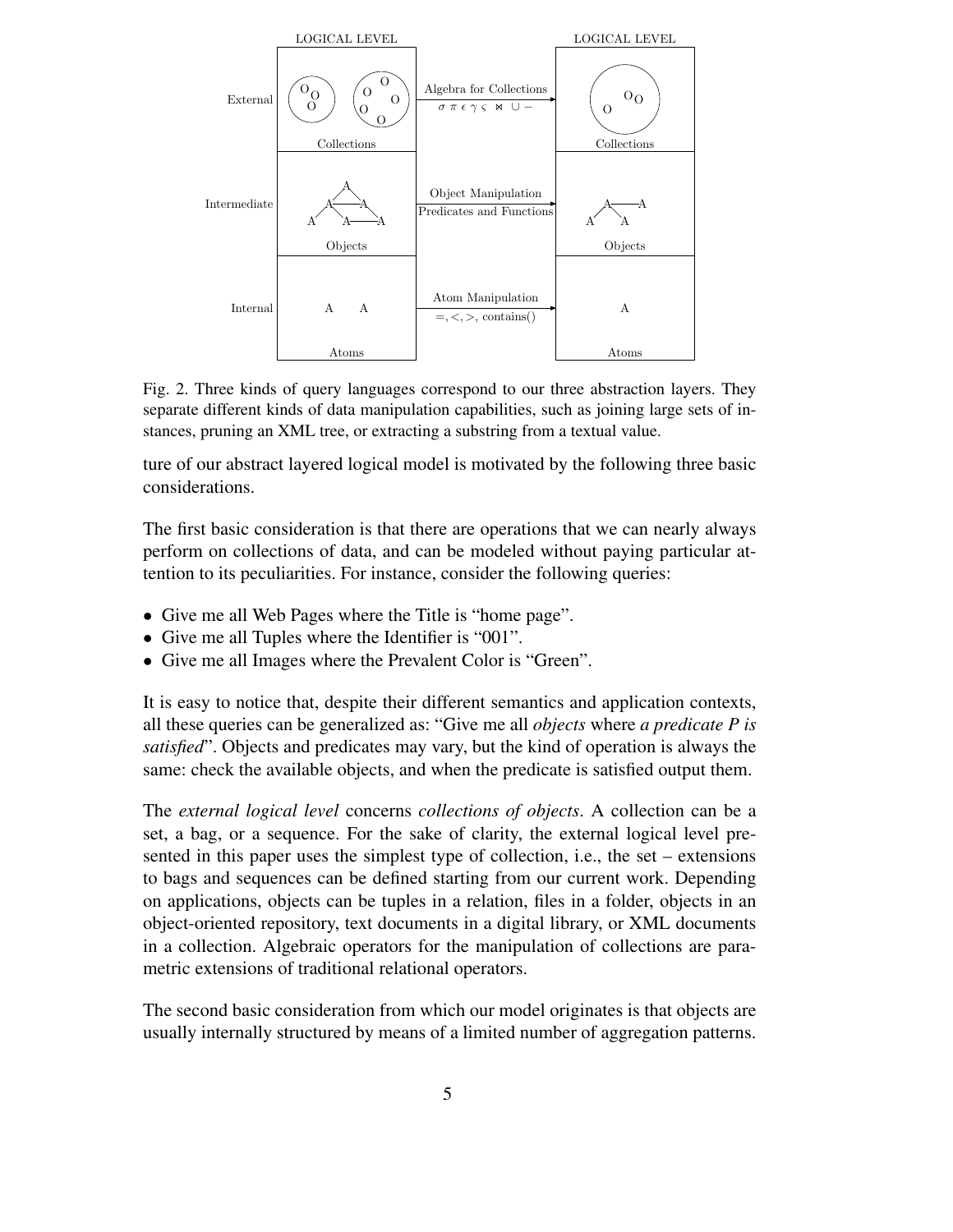For instance, tuples are sets of attribute-name/value pairs, XML documents are trees, and semistructured data instances are graphs. We can represent a color and a web page, and say that a color is composed of its *blue/red/green* components in the same way as a web page is composed of a *head* and a *body*.

The *intermediate logical level* concerns the *internal organization (structure) of objects*. The fact that we allow any complex objects to be used is a key point to enable XML data to be represented homogeneously inside relational tuples. At the intermediate logical level, a specific language to manipulate single objects must be defined. For instance, when objects represent XML trees, typical languages used to manipulate them are path expressions, XPath, and TAX pattern trees [11,5,6].

The third basic consideration is that there are operations that cannot be described by a simple, general, and compact model, as they are meaningful only when applied to particular kinds of data. For instance, the extraction of a color histogram can be performed only on images. Therefore, even in our general abstract model we do not want to explicitly represent all the features of data. When a given level of detail is reached, we hide heterogeneity inside elementary pieces of data, and therefore outside our model.

The *internal logical level* concerns *atoms*, which represent the smallest level of detail we can manage within our model. The type of an atom tells us what can and cannot be done on it. We push into typed atoms the specific features of every object. Our atoms have been inspired by the way in which the Oracle database system has been extended to support XML Type columns. Adding support for a new kind of data is as easy as defining a new column type. However, in our model atoms are not constrained to be embedded inside relations, and are used to represent smaller levels of detail than entire XML trees, to reduce the complexity of the definition of new types.

This layered view of the logical level allows us to separate different data manipulation capabilities, as illustrated in Fig. 2. The languages expressing these capabilities can be changed depending on the kind of object we need to manage, to adapt to specific kinds of data. Our algebraic operators are based on predicates and functions for the manipulation of single objects. The language used to manipulate objects depends itself on the language used to manipulate atoms. This abstraction should simplify the application of local optimization strategies based on specific data types. For instance, in the context of XML data management, at the external level algebraic equivalences can be used to anticipate selections, so that XML documents that are of no interest do not slow down query answering. Independently of these equivalences, efficient techniques for the fast evaluation of XPath queries can be developed to speed up the verification of selection predicates. Obviously, the possibility of applying local optimization strategies does not exclude the use of global techniques.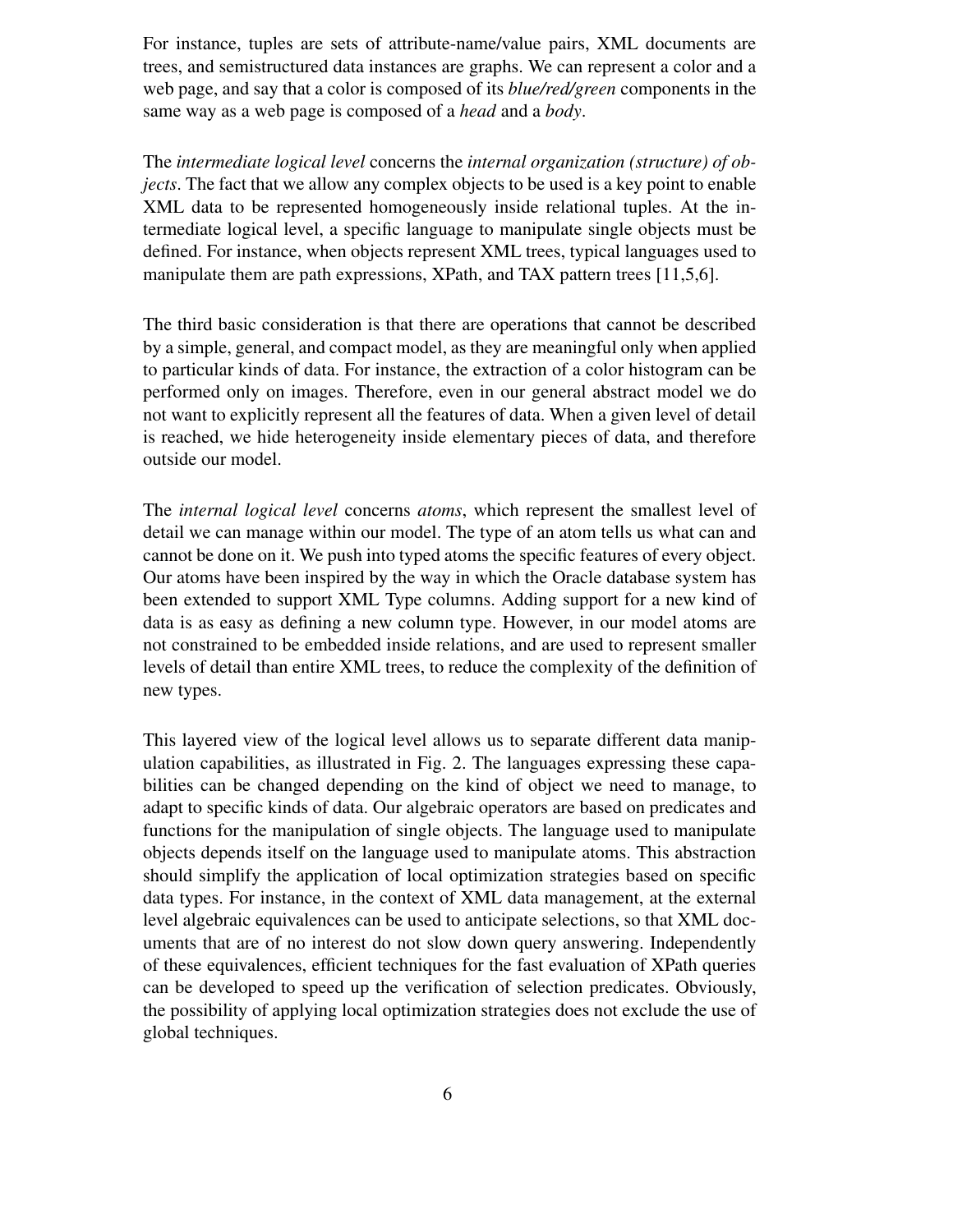Software systems do not need to explicitly implement our three logical abstraction levels. Our approach is mainly intended to be used to design new models, and these models can be directly implemented without references to the procedure used to generate them. However, our three layers can also be viewed as a data model for new-generation flexible database systems, which are able to switch from one model to another when the data format changes. In modern relational systems, we can change the physical organization of data or external views without the need to change the other abstraction levels. With our model we expect to have similar advantages. For instance, if an information system is extended with a data source containing a new kind of object, we will be able to modify the intermediate logical level and the corresponding language without changing the other two levels. Similarly, in a system for XML data that can process only some kinds of nodes, such as text and JPEG images, we would be able to add support for new data types, just by modifying the language for atoms.

#### **3 Formal Definition of the Abstract Model**

In this section we formally define the key concepts of our abstract model. In Sections 3.1 and 3.2 we define collections, objects, and parametric algebraic operators over collections. In Section 3.3 we introduce some algebraic equivalences, while in Section 3.4 we discuss the representation of constraints on collections.

#### *3.1 Collections (External Logical Level)*

Collections are composed of *objects*, which are aggregations of *entities*. An equivalence and an order relation on entities are all we need to define an abstract query algebra over collections. In the same way as collections, objects can be sets, bags, or sequences of entities, and this presentation of our model is based on sets – this does not clash with the application to XML data introduced in the second part of the paper, because entities can be internally ordered.

Let **entity** be a set, and  $\leq$  and  $\leq$  two relations on **entity**.  $\neq$  is an equivalence relation, while  $(\text{entity}, \subseteq)$  is a partially ordered set. In the following, we will call  $\subset$  a *part of* relation. For example, an XML fragment is part of an XML document, and an attribute-name/value pair is part of a relational tuple. A collection C is a set of sets over the domain **entity**. Given two objects  $c_1$  and  $c_2$ ,  $c_1 = c_2$  iff  $\forall e \in$  $c_1(\exists e' \in c_2(e \doteq e'))$ , and vice-versa.  $c_1 \subseteq c_2$  iff  $\forall e \in c_1(\exists e' \in c_2(e \doteq e'))$ , as usual.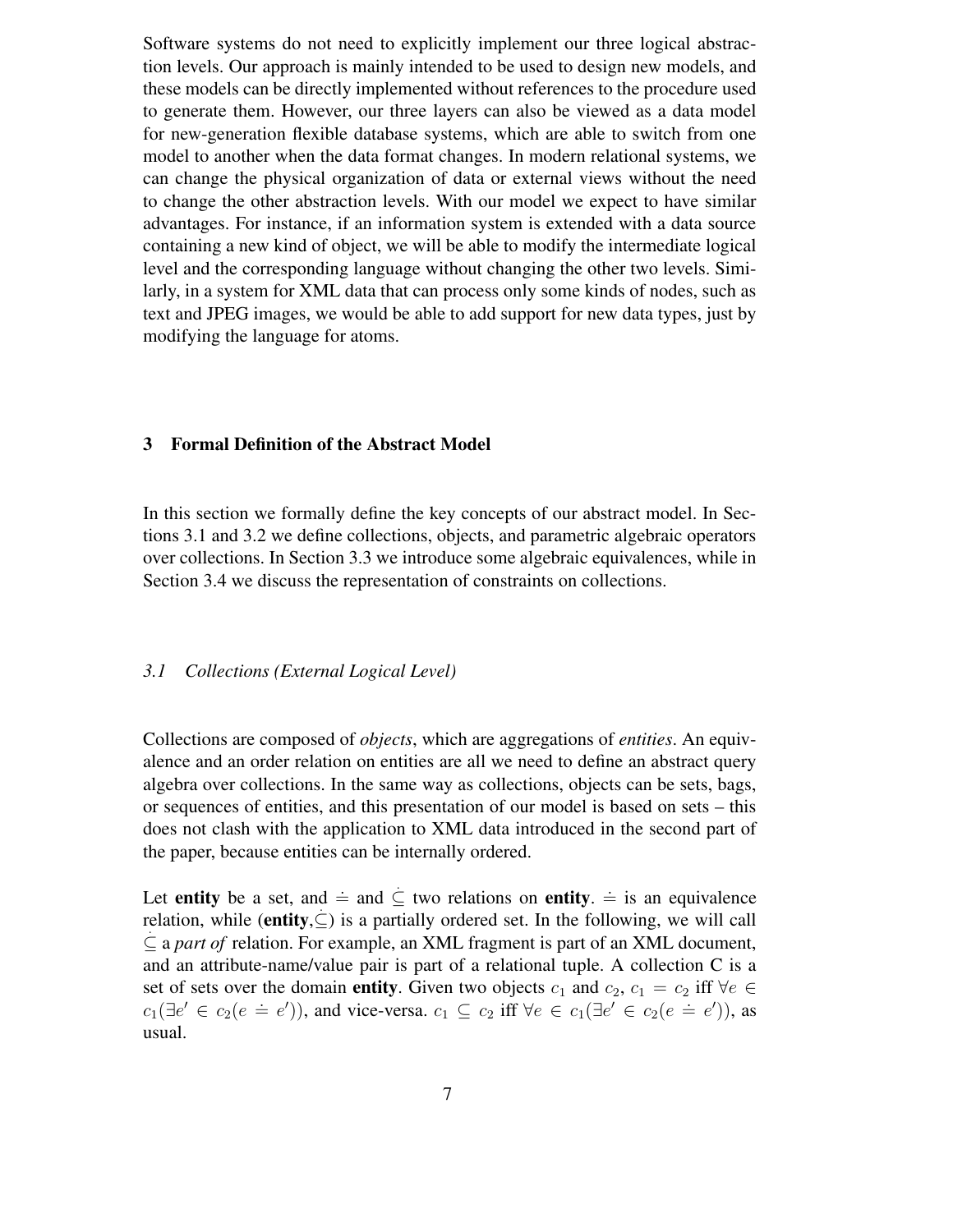The algebra described in this section focuses on the external logical level defined above. Its main feature is that it is parametric on the language used to manipulate single instances. In this way we distinguish between entity manipulation languages and operators for sets of objects. Every operator is parametric on the kind of predicates and functions it supports. Therefore, our language may be used together with any language for objects satisfying the constraints specified in the following definitions.

Two important functionalities borrowed from the relational world are *selection* (σ) and *projection*  $(\pi)$ . They can be easily defined as parametric generalizations of the relational ones:

**Definition 1 (selection)** *Let* P *be a predicate over a set of objects. Therefore, if* c *is an object,* P(c) *is either true or false. A* selection *operator* σ *applied to a collection C is defined in the following way:*

$$
\sigma_{\mathcal{P}}(C) = \{c \mid c \in C \land \mathcal{P}(c)\} . \tag{1}
$$

**Definition 2 (projection)** *Let* PF *be a function over a set of objects to a set of objects, where*  $\forall e \in \text{PF}(c) \ (\exists e' \in c \ (e \subseteq e'))$ *.*  $e \subseteq e'$  means that e is part of e'. A projection *operator* π *applied to a collection C is defined in the following way:*

$$
\pi_{\rm PF}(C) = \{ \rm PF(c) \mid c \in C \} \tag{2}
$$

Projection is an extraction operator, and is complemented by a construction one: An *embedding* ( $\epsilon$ ) extends objects with new data. As the expressive power of these operators is left undefined at this level, projection cannot be considered the inverse of embedding in general. We can only state that they perform opposite tasks.

**Definition 3 (embedding)** *Let* EF *be a function over a set of objects to a set of* .  $\textit{objects, where } \forall e \in c \ (\exists e' \in \text{EF}(c) \ (e \subseteq e')).$  *An* embedding *operator*  $\epsilon$  *applied to a collection C is defined in the following way:*

$$
\epsilon_{\rm EF}(C) = \{ \rm EF(c) \mid c \in C \} \tag{3}
$$

Projection and embedding may be seen as horizontal operators, as they shrink or augment single objects, but they do not change the cardinality of a collection. As our model is intrinsically based on aggregation<sup>2</sup>, they do not cover all required operations. The *split*  $(\varsigma)$  operator decomposes a single object into many objects. This operator does not exist in relational algebra, where structure cannot change.

<sup>2</sup> Objects are not supposed to be atomic.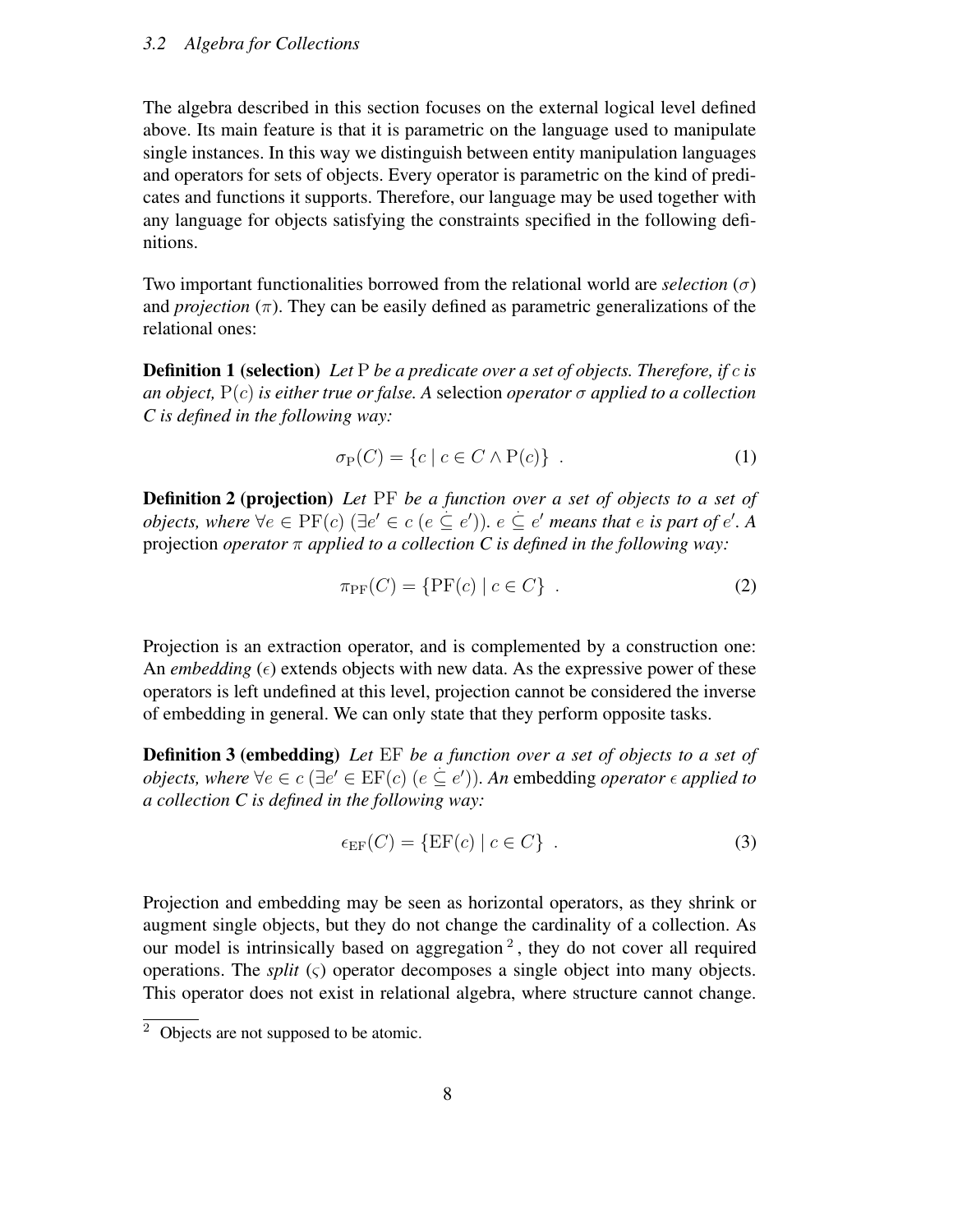However, it is fundamental in a semistructured context. For example, a single XML file (entity) may store data about several books. Therefore we need a deconstruction operator to produce a new object for every book. A simple projection would only separate the books, keeping them together inside the same set. Grouping ( $\gamma$ ) has a behavior which is similar to that of the split operator, but in the opposite direction. Again,  $\varsigma$  is not the inverse of  $\gamma$  in general.

**Definition 4 (splitting)** *Let* SF *be a function over a set of objects to a set of objects, such that*  $SF(c) \subseteq c$ *. A split operator*  $\varsigma$  *applied to a collection C is defined in the following way:*

$$
\varsigma_{\rm SF}(C) = \{ \mathrm{SF}(c) \cup \{e\} \mid c \in C \land e \in c \setminus \mathrm{SF}(c) \} . \tag{4}
$$

**Definition 5 (grouping)** *Let* SF *be a function over a set of objects to a set of objects, such that*  $SF(c) \subseteq c$ *. An*  $SF$ -*equivalence class over a collection C is defined in the natural way as*  $[c]_{SF}^C = \{c' \in C \mid SF(c') = SF(c)\}$ *. A group operator*  $\gamma$  *is defined in the following way:*

$$
\gamma_{\rm SF}(C) = \{ \bigcup_{c \in [c']_{\rm SF}^C} c \mid c' \in C \} . \tag{5}
$$

When SF is omitted, we assume that it returns the empty set independent of the input object.

The operators presented so far can be used to select, shrink, augment, compose or decompose data. In each case, the original data is not altered. These operators offer a different view of the input objects – for example, projection highlights parts of objects. We still need operators to change the appearance of existing data, and we call them *presentation* operators. However, these operators depend on the specific structure of objects. For instance, if entities are internally ordered, we may need an ordering operator. As a consequence of their dependency on actual data structures, presentation operators must be defined contextually to the definition of objects. At this abstraction level, these operators can be thought of as an embedding which constructs the different representations of entities at the side of the old ones, followed by a projection that keeps only the newly created ones.

Finally, we have traditional *join* and *set oriented* operators. Join, union, and difference are the only binary operators. Join and union are used to compose data previously distributed to different collections, usually for normalization. The former is a sort of horizontal union, while the latter operates vertically, as usual.

**Definition 6** (join) Let P be a predicate over pairs of objects. A join operator  $\bowtie$ applied *to two* collections  $C_1$  *and*  $C_2$  *is defined in the following way:* 

$$
C_1 \bowtie_{P} C_2 = \{c_1 \cup c_2 \mid c_1 \in C_1 \land c_2 \in C_2 \land P(c_1, c_2)\}.
$$
 (6)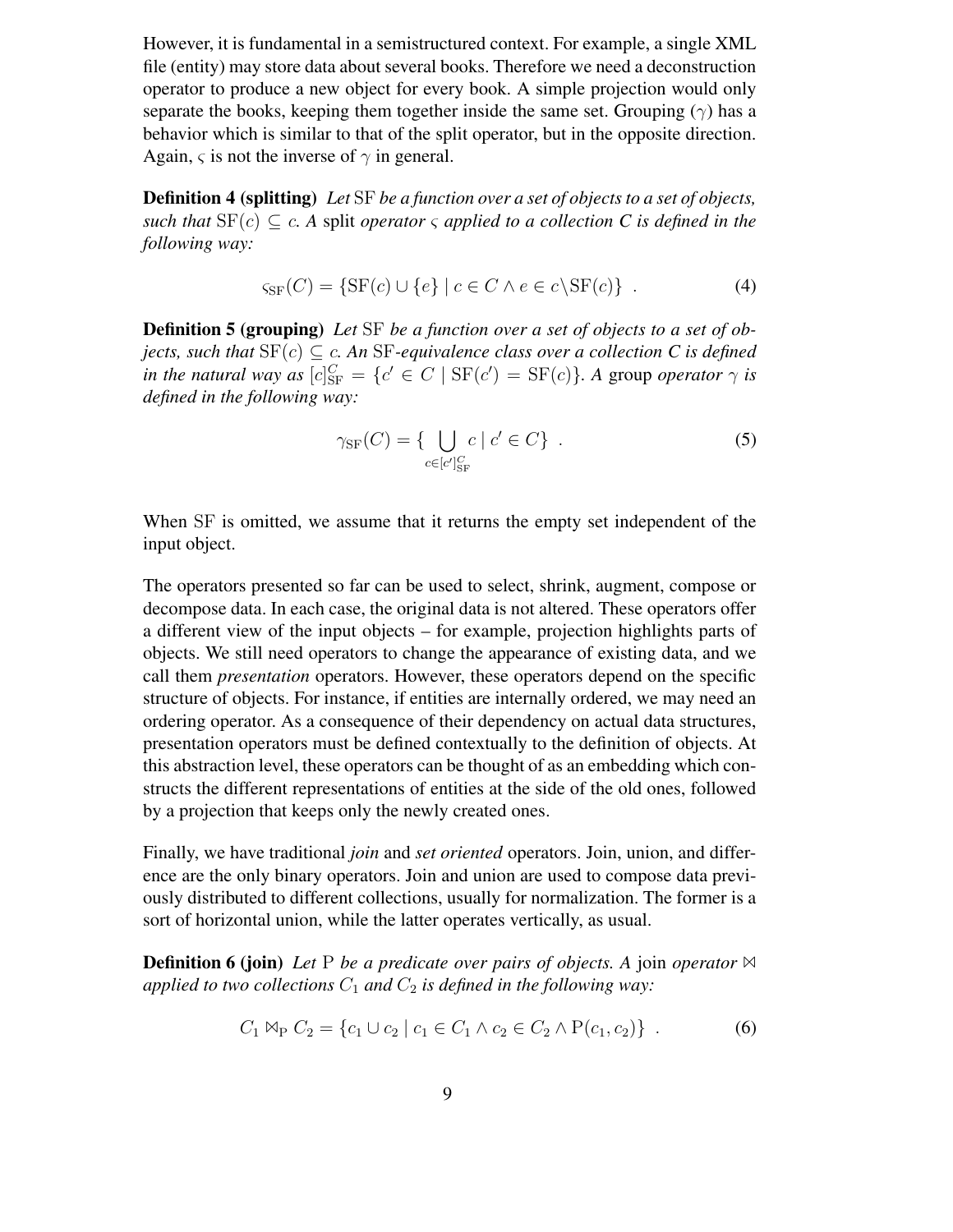**Definition 7 (union)** The union ( $\cup$ ) of two collections  $C_1$  and  $C_2$  is defined in the *following way:*

$$
C_1 \cup C_2 = \{c \mid c \in C_1 \lor c \in C_2\} . \tag{7}
$$

**Definition 8 (difference)** The difference  $(-)$  *of two collections*  $C_1$  *and*  $C_2$  *is defined in the following way:*

$$
C_1 - C_2 = \{c \mid c \in C_1 \land c \notin C_2\} .
$$
 (8)

All these operators are closed, i.e., they take collections as input and they return a collection. In this way the integration of presentation operators is straightforward, as they can be interleaved with the other operators of the algebra without any constraints. Intersection can be derived using difference, as usual.

# *3.3 Algebraic Equivalences*

After thirty years of research and applications, many optimization strategies have been developed for relational data. In particular, with regard to the relational logical level, it is well known that algebraic query rewriting can significantly increase the efficiency of database systems. The idea is that every query can be represented by many equivalent algebraic expressions, specifying different *query plans*. Algebraic equivalences can be used to transform expressions into semantically equivalent but more efficient queries. In this paper we focus on rules regarding the selection operator. The proofs of correctness of the following propositions are in Appendix A.

The aim of this section is to define extensions of relational equivalences for our abstract model. In this way, traditional logical optimization techniques can be reused or adapted to new kinds of data, as has already been done in practice. When new models are generated using our approach, these equivalences still hold, and they can be used without the need to redefine them. The possibility of using these rules to perform logical query optimization on new models depends on the companion language. As is intuitively evident, it is better to keep the complexity of this language low. For example, if the language used to express predicates is Turing-complete, the algebraic operators may not converge. However, very simple languages are sufficient to perform significant classes of queries.

Some of the equivalences presented in this section are direct generalizations of those already defined in RA.

#### **Proposition 9 (Atomization of selections)**

$$
\sigma_{P_1 \wedge P_2}(C) = \sigma_{P_1}(\sigma_{P_2}(C)) \ .
$$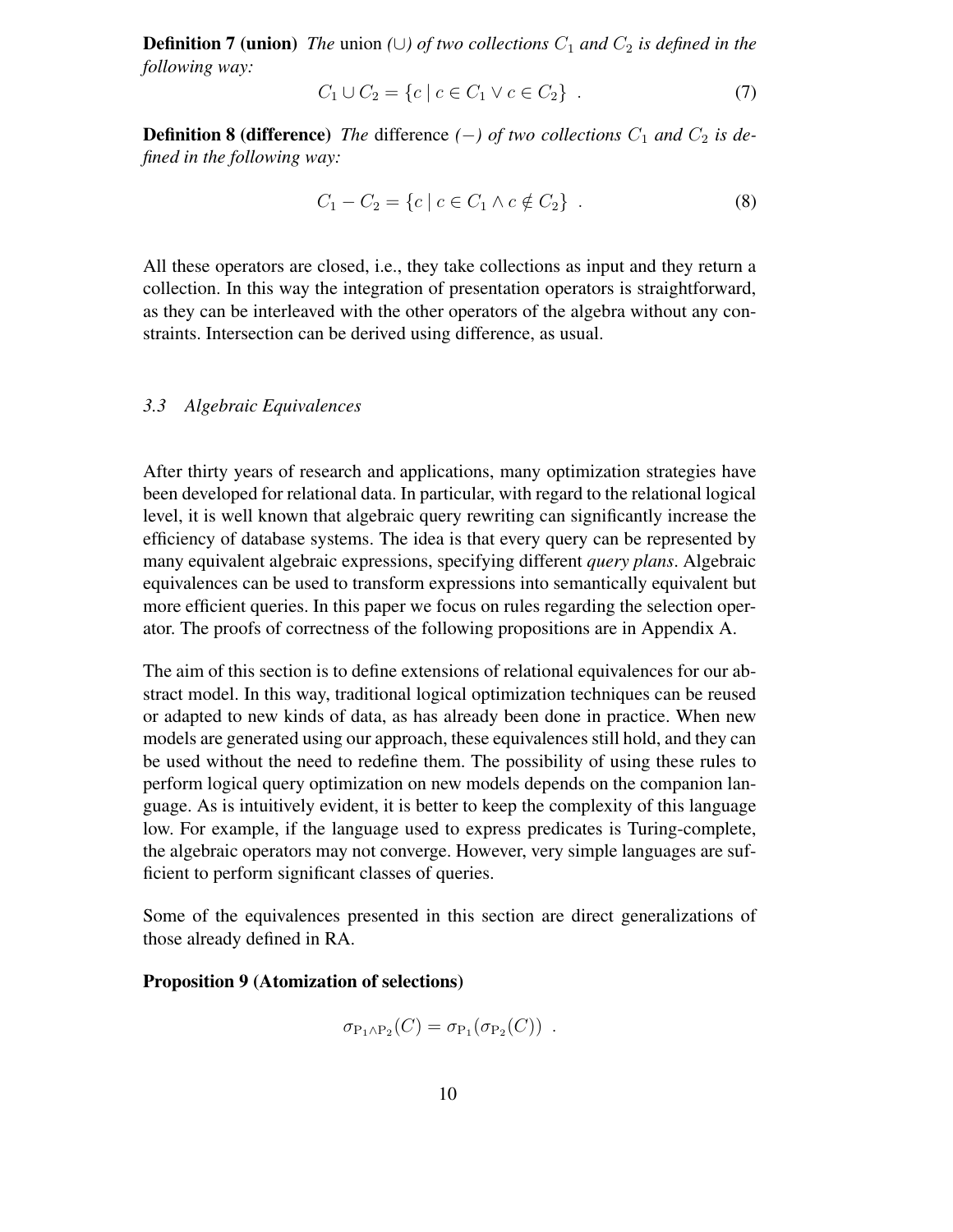This atomization is typically used as a preliminary transformation. Another preliminary transformation is the inversion of selection and projection.

### **Proposition 10 (Inversion of selection and projection)**

$$
\sigma_{\rm P}(\pi_{\rm PF}(C)) = \pi_{\rm PF}(\sigma_{\rm P'}(C))
$$
  
if  $\forall c \in C$  (P(PF(c)) = P'(c)) .

This condition is more general than its relational counterpart (see Example 35).

One of the most typical equivalences of RA is generalized as follows:

# **Proposition 11 (Pushing selections down into joins)**

$$
\sigma_{P}(C_1 \bowtie_{P'} C_2) = C_1 \bowtie_{P'} \sigma_{P}(C_2)
$$
  
if  $\forall c' \in C_1, c'' \in C_2 (P(c' \cup c'') = P(c''))$ .

The condition specifies that P does not depend on the objects in  $C_1$ .

Equivalences similar to those above can be extended to the new operators of the algebra. In particular, the definitions of projection and embedding are very similar, and so are their respective equivalences:

#### **Proposition 12 (Inversion of selection and embedding)**

$$
\sigma_{\rm P}(\epsilon_{\rm EF}(C)) = \epsilon_{\rm EF}(\sigma_{\rm P'}(C))
$$
  
if  $\forall c \in C$  (P(EF(c)) = P'(c)) .

Interesting things happen when we define transformations concerning selection or projection and splitting or grouping, that do not have a relational counterpart. For example, a splitting gives a vertical view of an object by redistributing its entities to several objects. As a consequence, a selection pushed inside a splitting becomes a projection.

#### **Proposition 13 (Pushing selections down into splittings)**

$$
\sigma_{\mathcal{P}}(\varsigma(C)) = \varsigma(\pi_{\mathcal{P}\mathcal{F}}(C))
$$
  
if  $\forall c \in C$  (PF(c) = {e | e \in c \land P({e})}) .

This set of rules, together with other similar equivalences that can be defined on the abstract algebraic operators, can be augmented by other rules for presentation operators.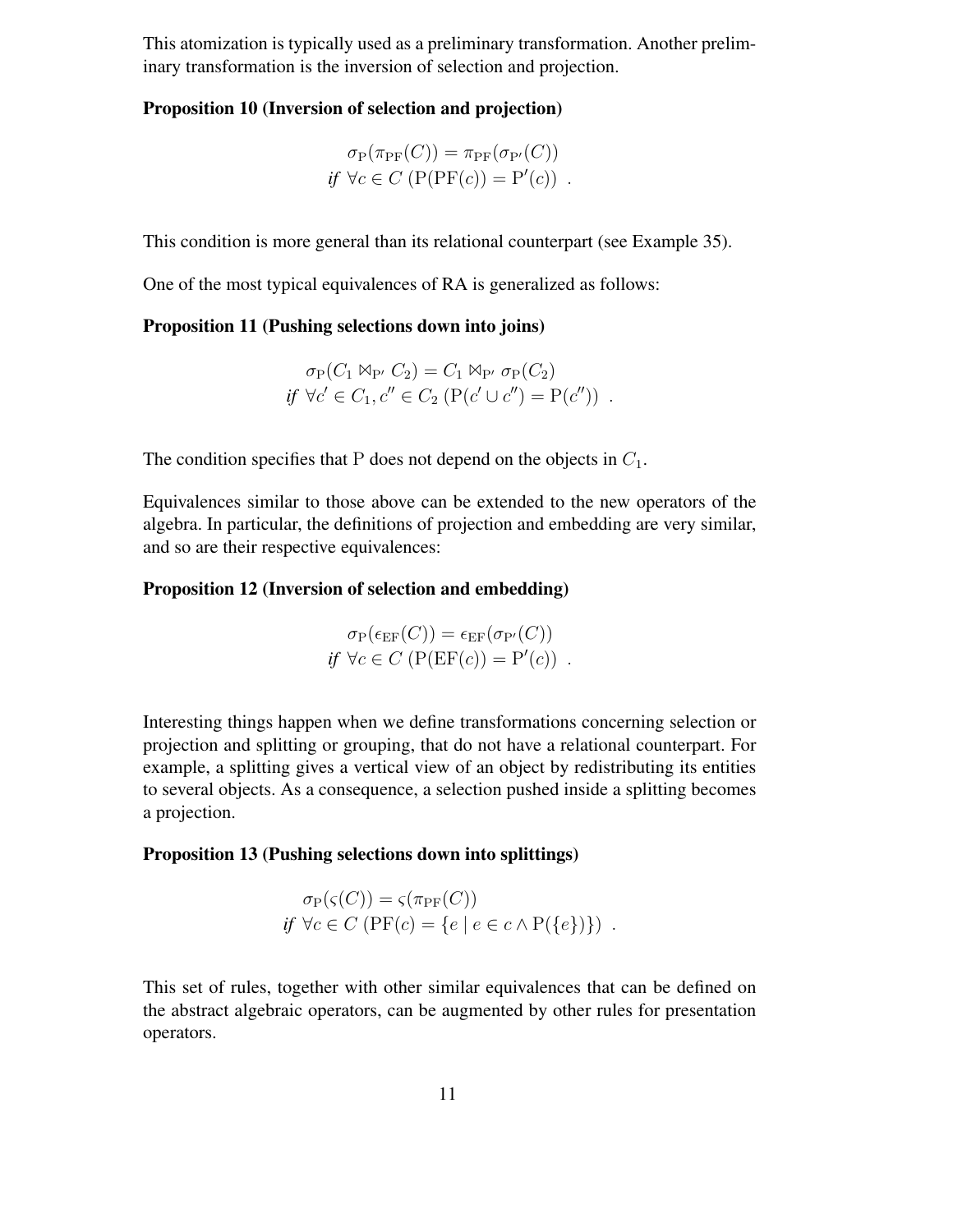We conclude this section with a discussion of how to define constraints at the external logical level. We proceed in the same way as we have done to define our abstract algebra: constraints may be defined using parametric functions. In particular, we use PF functions, that we introduced in the definition of the projection operator:  $\forall e \in \text{PF}(c) \ (\exists e' \in c \ (e \subseteq e')).$ 

*Functional dependencies* are very important in relational databases. They are used both to define the constraints of key and super-key, and as a basis for the theory of normalization. Functional dependencies have been traditionally defined between relational attributes, and can be easily generalized to *parts of* objects, of which attributes are a specific case. If C is a collection,  $PF_B$  functionally depends on  $PF_A$ , written  $PF_A \rightarrow PF_B$ , iff  $\forall c_1, c_2 \in C$   $(PF_A(c_1) = PF_A(c_2) \implies PF_B(c_1) =$  $PF_B(c_2)$ .

Another important concept in the relational model is that of the *referential integrity constraint*, which is used to ensure correspondences between attributes from different relations through the definition of foreign keys. In the same way as functional dependencies, referential integrity constraints are generalized to parts of objects. If  $C_1$  and  $C_2$  are collections, referential integrity constraints can be specified through algebraic projections of the form:  $\pi_{\text{PF}_A}(C_1) \subseteq \pi_{\text{PF}_B}(C_2)$ .

#### **4 Intermediate and Internal Logical Levels: Examples of Instantiations**

The abstract model presented in the previous section can be used to produce concrete models through the instantiation of its lower levels, by following three steps. First, we must define the internal structure of the objects, together with the two . relations  $\dot{=}$  and  $\dot{\subseteq}$ , and possible restrictions on the way we group them into sets. Then, we must instantiate the predicates and functions to manipulate the objects, i.e., P,PF,EF, and SF. Finally, we can define presentation operators, if needed. In general, the intermediate logical level may itself be based on lower-level functionalities, embedded inside functions on atoms. However, in the following examples we will not use particular types of atoms or introduce specific functions, for the sake of clarity.

#### *4.1 Relational Model*

Let **attnames** be a set of attribute names, and **dom** be a set of values. An entity is a pair  $(A : v)$  with  $A \in$  **attnames** and  $v \in$  **dom**. An object (tuple) is a set of entities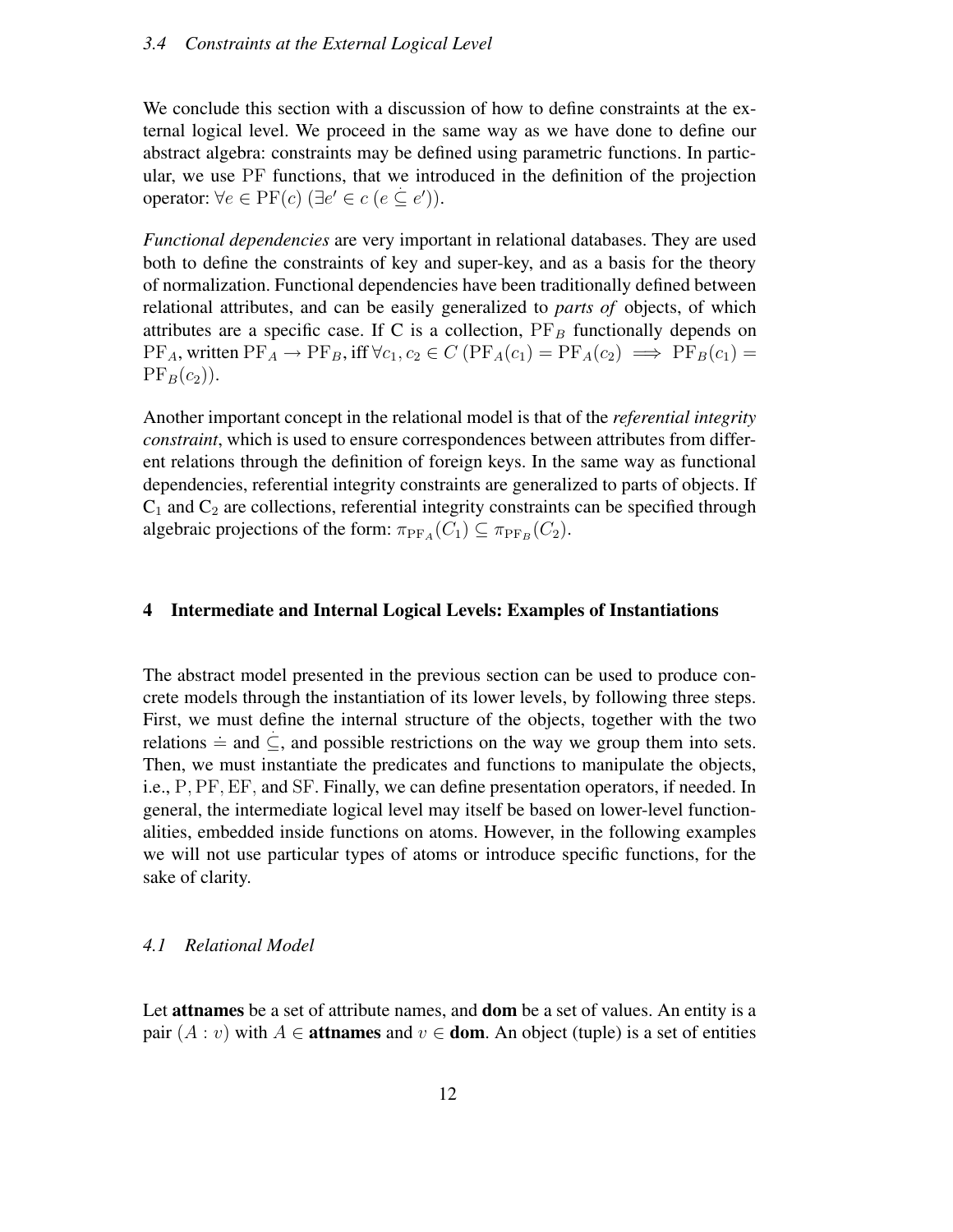| A              | B | C           |
|----------------|---|-------------|
| a              | e | $\mathbf c$ |
| a              | e | b           |
| a              | d | $\mathbf c$ |
| C <sub>1</sub> |   |             |

Fig. 3. A relation C1, whose logical representation is:  $\{\{(A : a), (B : e), (C : c)\}, \{(A : a), (B : e), (C : b)\}, \{(A : a), (B : d), (C : c)\}\}.$ 

with unique attribute names. Let t be a tuple. We define sort  $(t) = \{A \mid (A : v) \in t\}.$ A relation instance  $r$  is a collection of tuples with the same sort. The sort of  $r$  is the same as that of its tuples. We notate  $t[A_1, \ldots, A_k] = \{(A : v) \in t \mid A \in$  $\{A_1, \ldots, A_k\}\}^3$ , name $((A : v)) = A$ , and val $((A : v)) = v$ .

In the relational model entities are very simple, and so are the notions of equality and part of.  $(A_1 : v_1) = (A_2 : v_2)$  iff  $name((A_1 : v_1)) = name((A_2 : v_2))$  and val $((A_1 : v_1)) = \text{val}((A_2 : v_2))$ , while  $\subseteq$  coincides with  $\Rightarrow$ , as entities have no structure. An example of relation is presented in Fig. 3, together with its logical representation.

We refer to Named Relational Algebra (RA) as presented in [12]. Unary predicates P have the form  $A = c$  or  $A = B$ . When applied to a tuple t,  $A = c$  is true iff val $(t[A]) = c$ , and  $A = B$  is true iff val $(t[A]) = \text{val}(t[B])$ . The resulting instantiation, in the case of a predicate  $A = c$ , is:

$$
\sigma_{A=c}(R) = \{t \mid t \in R \land \text{val}(t[A]) = c\} .
$$

Projection functions PF have the form  $A_1, \ldots, A_k$ . When applied to a tuple t, they return  $t[A_1, \ldots, A_k]$ . The instantiation of  $\pi$  is thus:

$$
\pi_{A_1,\dots,A_k}(R) = \{t[A_1,\dots,A_k] \mid t \in R\} .
$$

Binary predicates  $P(t_1, t_2)$  are defined as follows. Let Y be the sort of  $r_1$  and Z be the sort of  $r_2$ , with  $X = Y \cap Z$ . Given two tuples  $t_1 \in r_1$  and  $t_2 \in r_2$ ,  $P(t_1, t_2)$  is true iff  $t_1[X] = t_2[X]$ . We do not specify this predicate after the  $\bowtie$  symbol, as it is fixed.

$$
R_1 \bowtie R_2 = \{ t_1 \cup t_2 \mid t_1 \in R_1 \land t_2 \in R_2 \land t_1[X] = t_2[X] \} = \{ t \text{ over } Y \cup Z \mid t[Y] = t_1 \in R_1 \land t[Z] = t_2 \in R_2 \} .
$$

Renaming is the only presentation operator, and it is borrowed from RA. We do not need to define EF and SF functions, as embedding, splitting and grouping are

<sup>&</sup>lt;sup>3</sup> In the case of a single attribute, we will abuse notation and use  $t[A]$  to represent both the object  $\{(A : v)\}\$ and the entity  $(A : v)$ .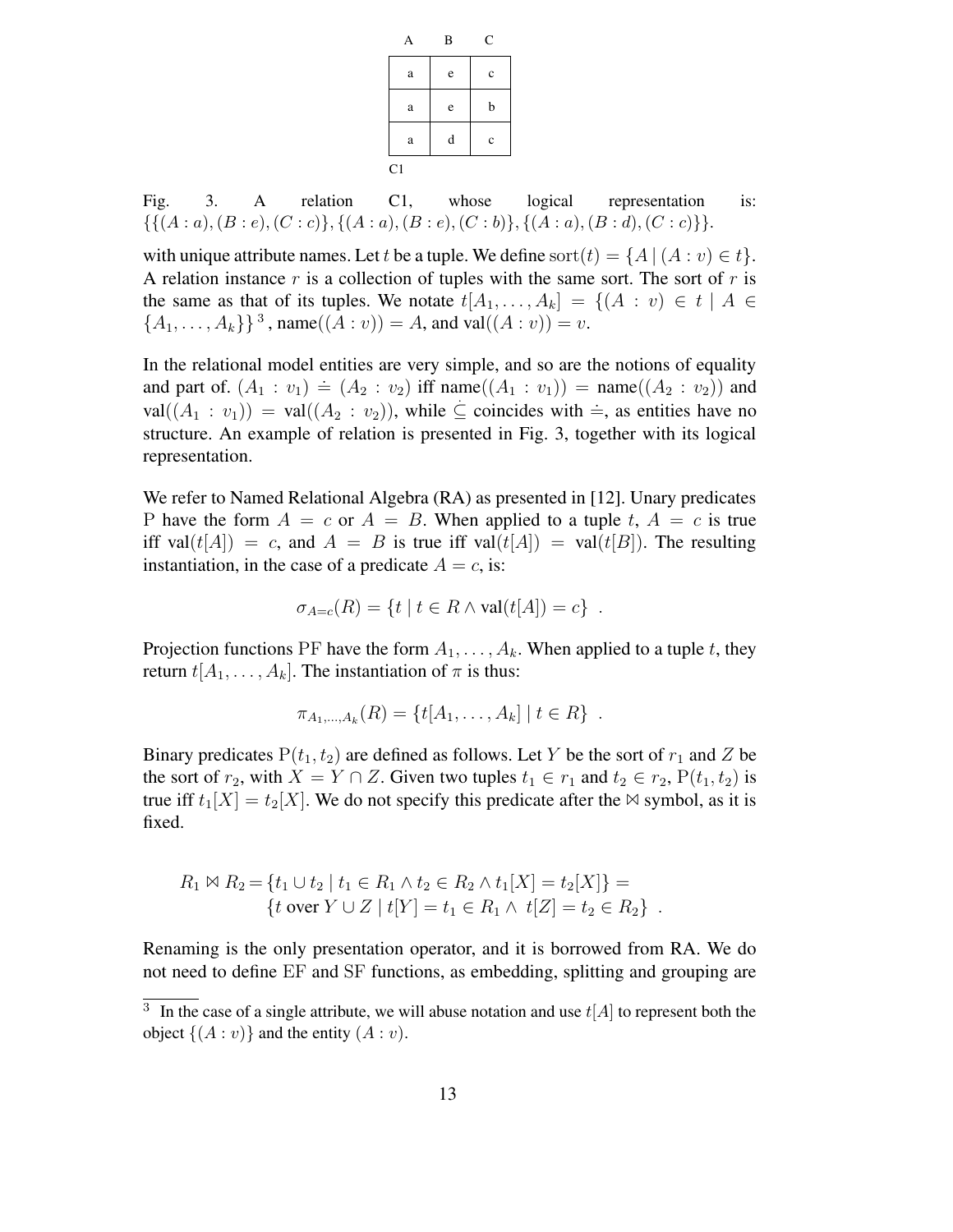not necessary to simulate RA. Union and difference are defined as in our general algebra.

## *4.2 Nested Relational Model*

As in the previous example, a tuple is a set of name/value pairs, but values may be either elements of **dom** or tuples, and we allow repetitions of attribute names inside a tuple when the entities with the same name contain themselves tuples. A nested relation corresponds to one or more entities with the same name, each containing a tuple. Figure 4 shows an example of nested relations, together with their logical representations.

Constraints on the sorts are based on the concept of *nesting level*. An entity has the level of nesting of the tuple containing it. If a tuple is contained inside an entity, it has the level of nesting of that entity plus one. Tuples which are elements of a collection have nesting level 0. If we start from a tuple and go back to the most external tuple containing it, we may keep trace of the traversed entities to define its *nesting chain*. For example, the tuple  $\{(C : b)\}\$  of the nested relation C3 of Fig. 4 has nesting level 2 and nesting chain  $(D, E)$ , because it is contained inside a column  $D$ , which is itself contained inside a column  $E$ . To be a nested relation, a collection must contain tuples that have the same sort whenever they have the same nesting chain. If one entity contains a tuple, all other entities with the same name and nesting chain must contain a tuple. It follows that there cannot be empty nested relations. Moreover, we do not consider the use of *null* values.

The relation  $\dot{=}$  is defined recursively. If  $v_1, v_2$  are elementary values,  $(A_1 : v_1) \doteq$  $(A_2 : v_2)$  iff name $((A_1 : v_1))$  = name $((A_2 : v_2))$ , and val $((A_1 : v_1))$  = val $((A_2 : v_2))$  $(v_2 \cdot v_2)$ . Else,  $(A_1 : v_1) = (A_2 : v_2)$  iff name $((A_1 : v_1)) =$  name $((A_2 : v_2))$  and  $(v_2)$ ).  $v_1 = v_2^4$ . Additionally,  $(A_1 : v_1) \subseteq (A_2 : v_2)$  iff  $(A_1 : v_1) = (A_2 : v_2)$  or  $(A_1 : v_1) \in v_2$ . This formula means that a tuple inside an entity is considered part of that entity.

We refer to Nested Relational Algebra (NRA) as presented in [13]. Union, set difference, Cartesian product, projection, and selection are defined analogously to those presented in the previous example on RA (Cartesian product is a simple variation of Join). The distinguishing operators of NRA are nest  $(\nu)$  and unnest  $(\mu)$ . To simulate them, we need an entity constructor and an entity deconstructor. Given a tuple  $t$  and an attribute  $A$ , we define them as:

$$
Con(A, t) = (A : t)
$$

$$
Des((A : t)) = t.
$$

<sup>&</sup>lt;sup>4</sup> Checking this equality corresponds to verifying the  $\dot{=}$  equality on the entities belonging to  $v_1$  and  $v_2$ .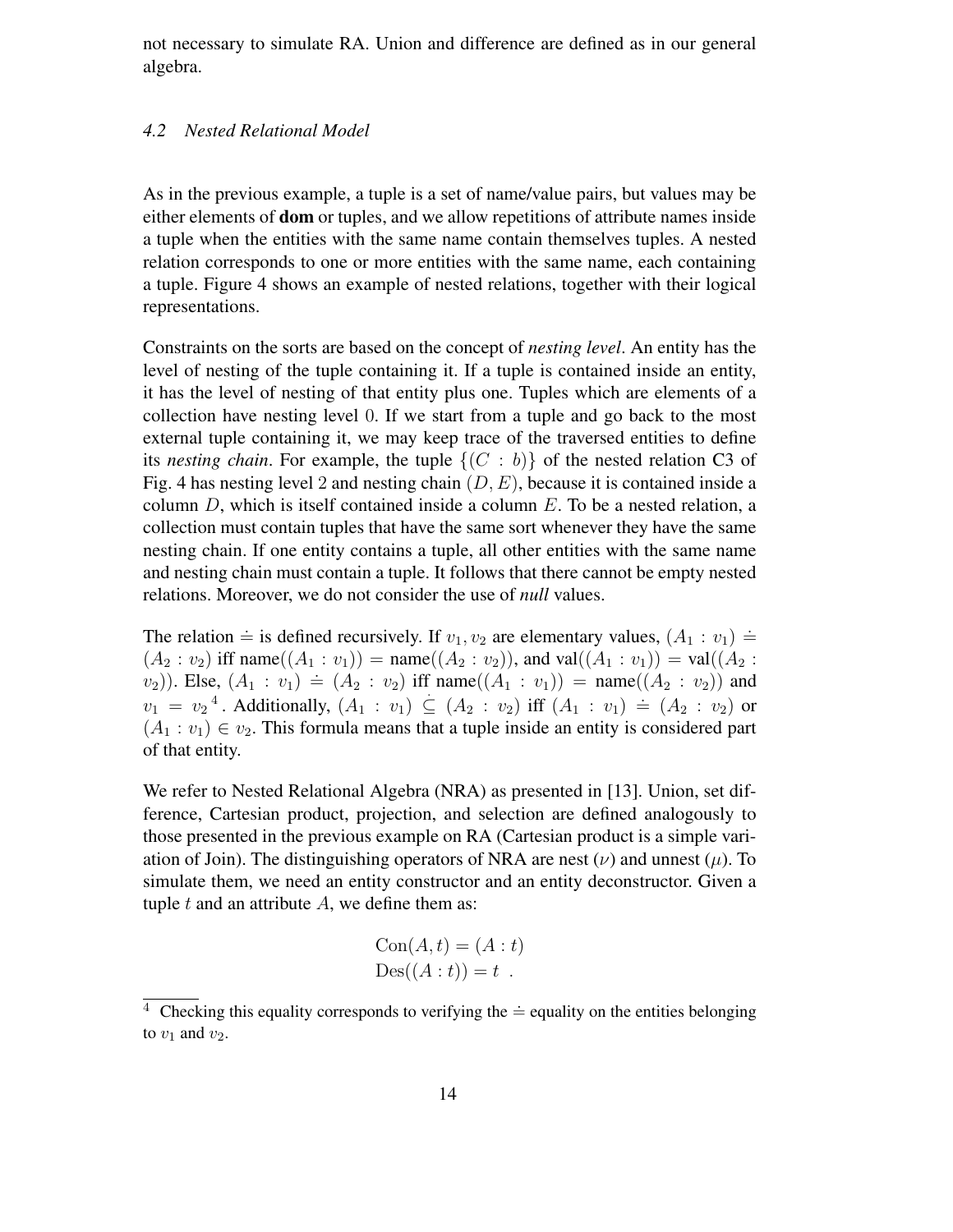

Fig. 4. Two nested relations. The logical representation of C2 is:  $\{\{(A : a), (B : e), (D : \{(C : c)\}), (D : \{(C : b)\})\}, \{(A : a), (B : d), (D : \{(C : c)\})\}\}.$ The logical representation of the nested relation C3 is:  $\{(A : a), (E : a)\}$  $\{(B : e), (D : \{(C : c)\}), (D : \{(C : b)\})\}, (E : \{(B : d), (D : \{(C : c)\})\})$ .

These functions are used to define two additional  $PF$  and  $EF$  parameters. Let  $t$ be a tuple of sort  $\{C_1, \ldots, C_m, B\}$ . PF can take the form just defined for RA, or  $\mu B$ , returning  $t[C_1, \ldots, C_m] \cup \text{Des}(t[B])$  when applied to t. Now, let t be a tuple with sort  $\{C_1, \ldots, C_m, B_1, \ldots, B_k\}$ . The EF function  $\nu B = B_1, \ldots, B_k$  applied to t returns  $t[C_1, \ldots, C_m] \cup \text{Con}(B, t[B_1, \ldots, B_k])$ . SF functions have the form  $A_1, \ldots, A_k$ , and when applied to a tuple t they return  $t[A_1, \ldots, A_k]$ .

Let R be a relation of sort  $\{C_1, \ldots, C_m, B_1, \ldots, B_k\}$ . We can express nesting and unnesting as:

$$
\nu_{B=(B_1,\ldots,B_k)}(R) = \gamma_{C_1,\ldots,C_m}(\epsilon_{\nu B=B_1,\ldots,B_k}(R))
$$
  
\n
$$
\mu_{B=(B_1,\ldots,B_k)}(R) = \pi_{\mu B}(\varsigma_{C_1,\ldots,C_m}(R))
$$
.

As an example, notice that  $Cl = \mu_{D=(C)}(C2)$ ,  $C2 = \nu_{D=(B)}(C1) = \mu_{E=(B,D)}(C3)$ , C3  $= \nu_{E=(B,D)}(C_2)$ . The fact that nesting corresponds to two operators of our algebra indicates that it expresses two elementary functionalities: creation (to create tuples/relations) and aggregation (to collect them inside a same relation). A similar remark can be done about unnesting.

#### *4.3 Tree Algebra for XML (TAX) Model*

In the case of XML in general, and of TAX in particular, **entity** is a set of ordered labeled trees. We can express the operators of TAX as compositions of our algebraic operators, with the possibility of temporary objects being composed of more than one tree, but producing single-tree objects in the end.

We refer to TAX as presented in [6]. As usual, some operators are specific to the kind of objects managed by the algebra, i.e., trees, so they are defined independently on our operators for the external logical level. These are renaming, reordering, and value-update. Set operators are the same as usual. Then there are some construc-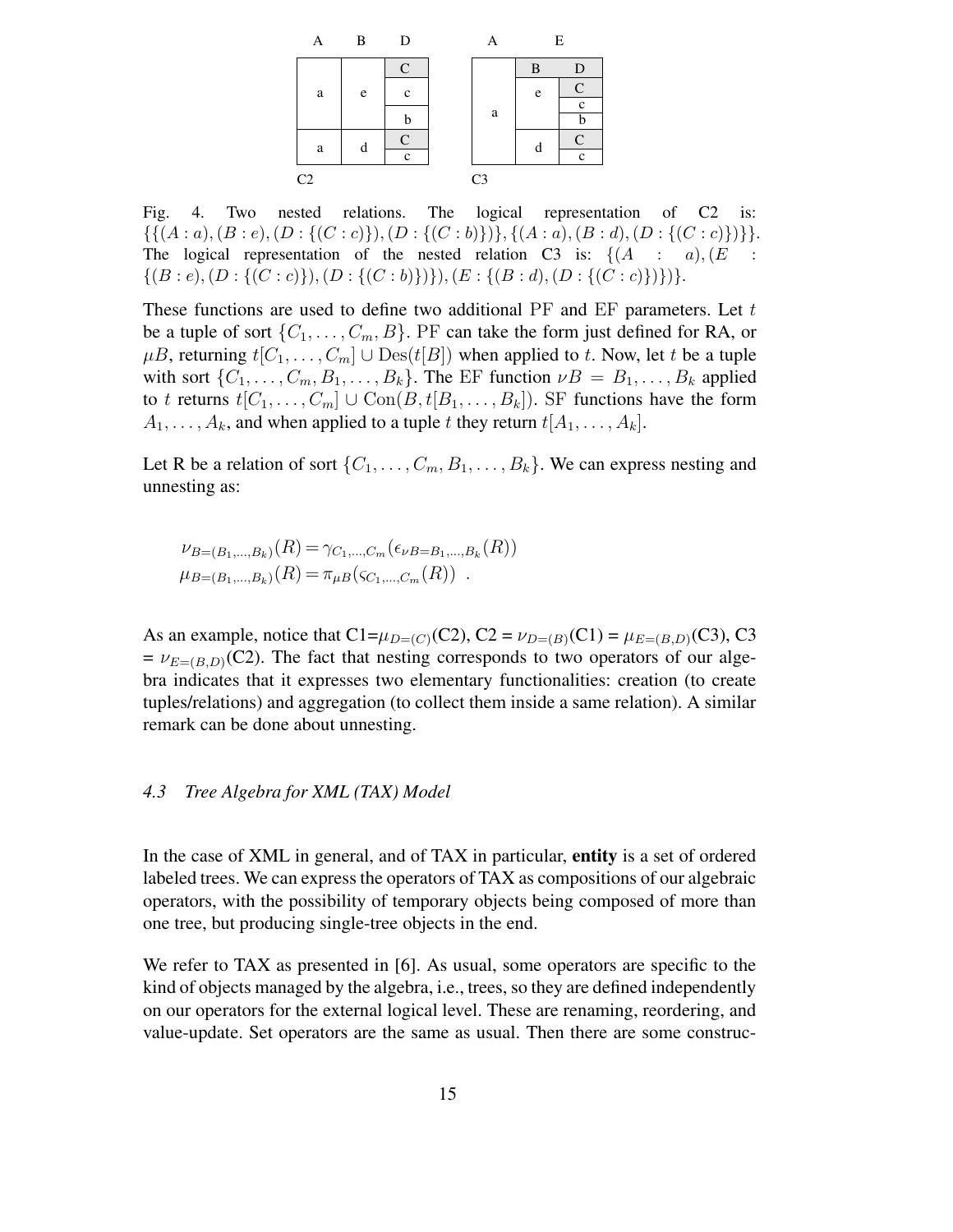

Fig. 5. An example of the TAX model. Collection C4 contains one data tree. The application of a selection, with pattern tree and selection list as specified in the box on the bottom, produces the collection C5.

tive operators, that are node-insertion and copy-and-past. These can be directly expressed as embeddings. Conversely, node-deletion can be expressed as a projection. To simulate TAX selection and projection, we can use a projection based on the following functions:  $PF_{\mathcal{P},\text{SL}}$  and  $PF_{\mathcal{P},\text{PL}}$ <sup>5</sup>. They are used to extract parts of the input trees (forests). Then, single-tree objects are obtained by means of a splitting. The fact that both selection and projection correspond to a projection in our algebra comes from the fact that in TAX these operators are very similar, and not orthogonal.

$$
TAX \sigma_{\mathcal{P},\mathsf{SL}}(C) = \varsigma(\pi_{\mathsf{PF}_{\mathcal{P},\mathsf{SL}}}(C))
$$
  

$$
TAX \pi_{\mathcal{P},\mathsf{PL}}(C) = \varsigma(\pi_{\mathsf{PF}_{\mathcal{P},\mathsf{PL}}}(C))
$$

Join, Cartesian product and grouping in TAX are a potpourri of functionalities: for example, new node need to be created because of the single-tree data model, and not because of the expected logical behavior of these operators. To perform a join using our operators, we must create a tax\_prod\_root node on top of the trees from the first collection, then join them with the other collection, then connect the tax prod root node to the newly added tree. To perform a grouping, we must obtain the grouping value by means of a projection, embed it inside a tax grouping list node (this can need an embedding of the original tree), then group the collection on tax grouping list, and embed the result to create the tax group subroot and tax group root nodes.

We do not delve into the formal representation of these operators in the context of our general algebra, as the model we develop in the second part of the paper has many similarities with TAX. However, the model presented in Section 5 is not restricted to XML and XQuery, but applies also to relational and mixed XML and relational data, and SQL/XML. While we keep the intuition that the elements of a model for XML (and not only for XML) can be trees, we will abandon the two

 $5\text{ }$  P is a pattern tree, SL and PL are selection and projection lists, as described in [6]. An example of pattern tree and selection list is illustrated in Fig. 5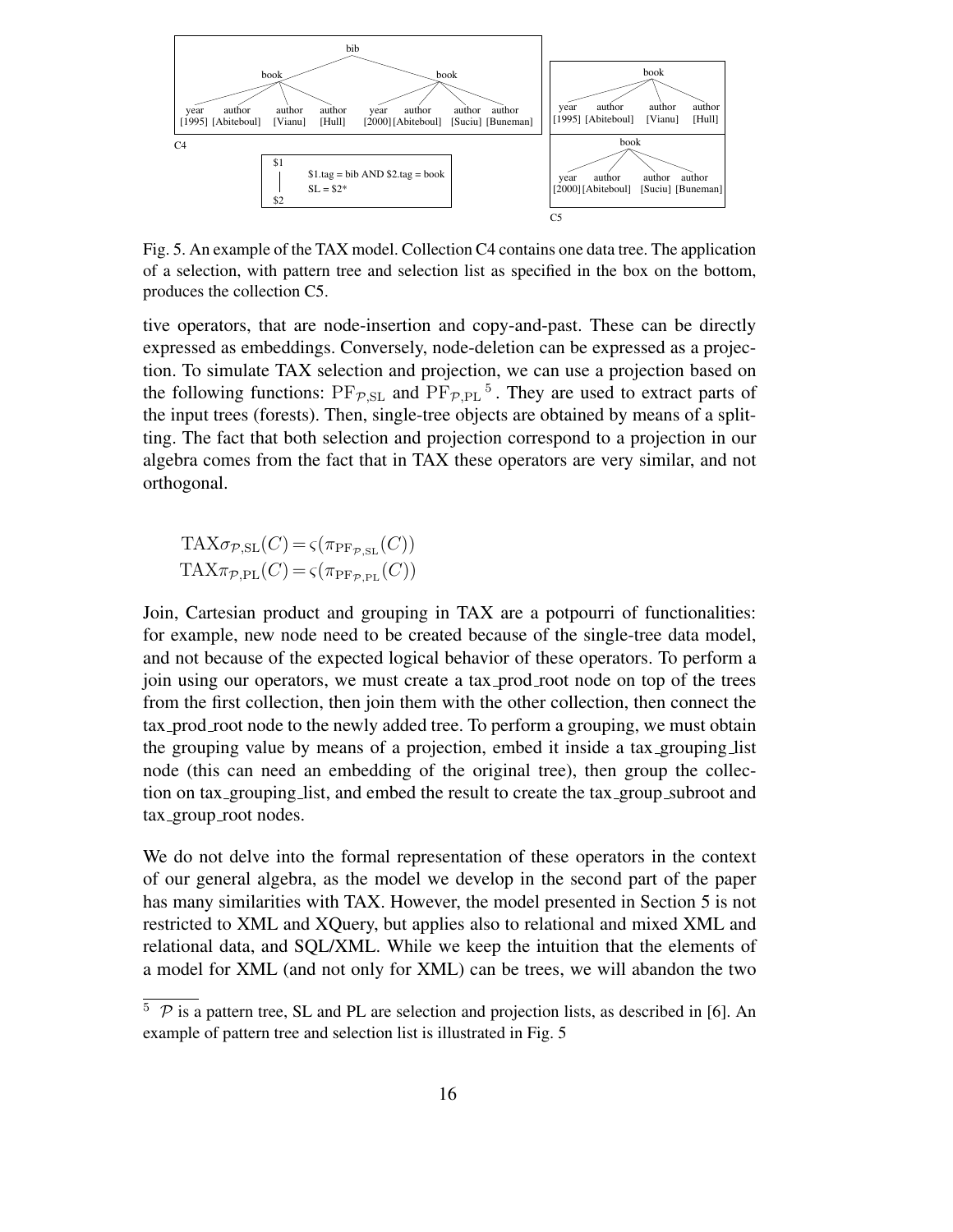most important assumptions of TAX. First, objects are not single trees – we use forests, which allow cleaner operators, orthogonal projection and selection, and the representation of nested queries with no constraints on nesting. Second, trees are not necessarily manipulated using pattern trees – our algebra is independent on the entity manipulation language, and we can use any compatible language for objects. In Section 5 we will show how to instantiate the algebra with a simple path language, and that it is sufficient to express queries equivalent to XQuery-like expressions with unconstrained nesting of subexpressions.

# **5 An Application to Mixed XML and Relational data**

In this section we present a complete application of our abstract model to the representation and manipulation of mixed XML and relational data. Today, a very large number of applications use XML as the language to interoperate with other programs, and as an internal data representation format. At the same time, the majority of information systems exchanging XML data were previously based on relational software. As a result, many current systems manipulate a mix of XML and relational data.

In the remainder of the paper, our aim is to produce a model supporting the main existing approaches in a unified way, as an instantiation of our abstract model. As for the examples of Section 4, this can be done following three main steps. First, we must define entities that can easily represent both attribute-name/value pairs and XML trees. At the same time, we must define equality and part of relationships on them. Second, we must define a language to express predicates and functions on these entities. Finally, we must introduce some presentation operators, to complete the instantiated algebra. Some of the following concepts have been presented in [10], independently of the general theory developed in the first part of the paper.

## *5.1 Entities for Mixed XML and Relational Data: Data Trees*

In this specialization, the elements of **entity** are called *data trees*, while objects (sets of entities) are called *data graphs*.

**Definition 14 (Data Tree)** A data tree *is a tuple*  $t = (V, E, \leq, \lambda, \tau, \delta)$ *, where:* 

- *(1)*  $V = \{v_1, \ldots, v_n\}$  *is a finite set of vertices.*
- $(2) E \subset \{(v_i, v_j) | v_i, v_j \in V\}.$
- *(3)* (V, E) *is a directed tree.*
- $(4)$   $\prec$  *is a possibly empty partial order on V*.
- *(5)*  $\lambda: V \to (L \cup \{\text{null}\})$ *, where L is a set of names (labels).*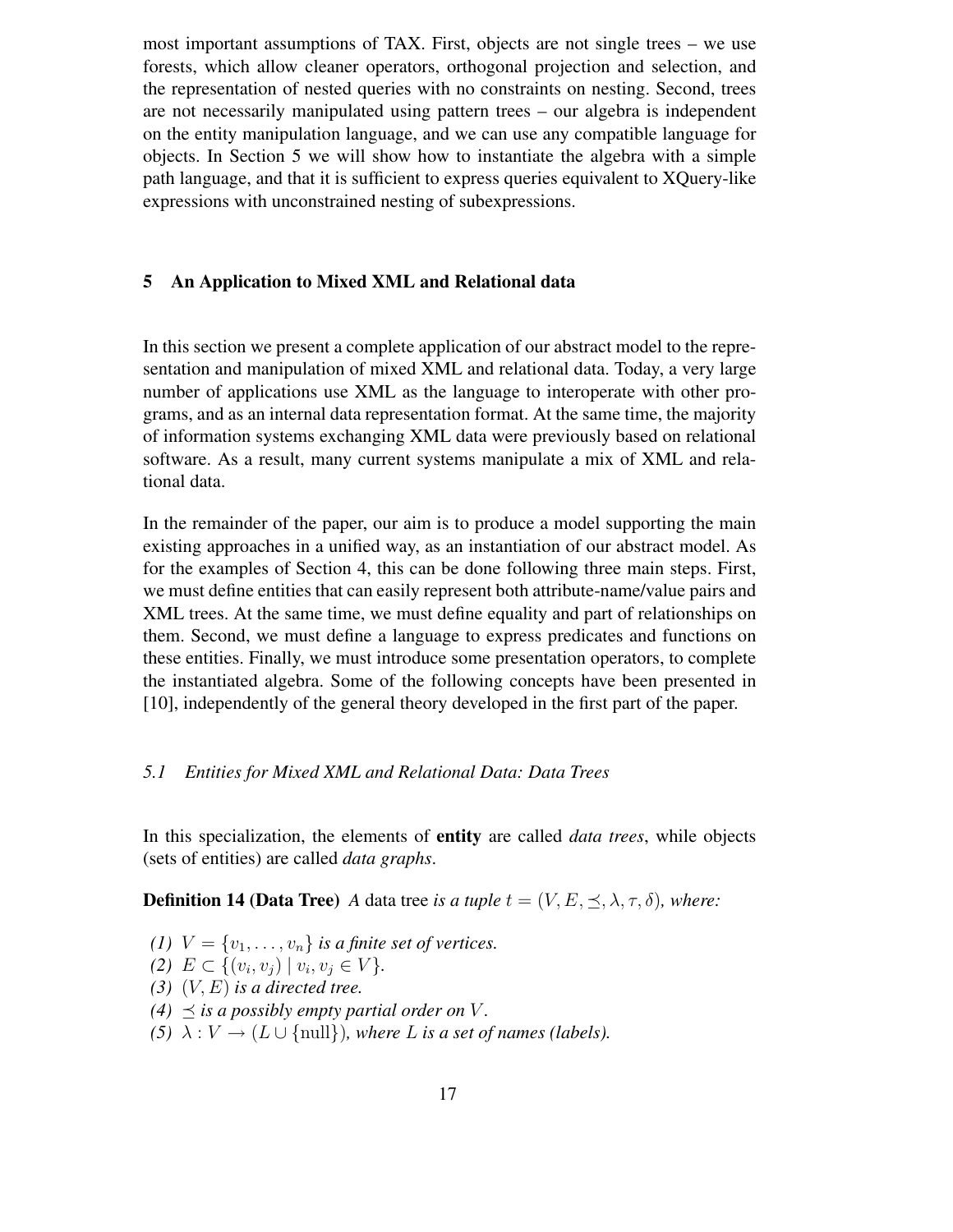(6) 
$$
\tau : V \to T
$$
, where *T* is a set of types.  
\n(7)  $\forall v \in V \begin{pmatrix} \delta(v) = \begin{cases} \bigoplus(c(v)) & \text{if outdegree}(v) \geq 1 \\ \delta'(v) & \text{o.w.} \end{cases}$ 

*where*  $\oplus$  *is a parametric concatenation operator,*  $c(v)$  *is the set of v*'s *children, and* δ 0 *is a content function defined on leaf nodes.*

 $\setminus$  $\overline{1}$ 

Given a data tree t, we can define the following three derived functions:  $r(t)$  =  ${v \in V \mid indegree(v) = 0}$  (root node),  $c(v) = {v_i \in V \mid (v, v_i) \in E}$  (children of node v), and  $l(t) = \{v \in V \mid \text{outdegree}(v) = 0\}$  (leaf nodes).

The intuition about edges is that " $v_j$  *is part of*  $v_i$ " if  $(v_i, v_j) \in E^6$ . Nodes may have labels ( $\lambda$ ) and they may be ordered ( $\preceq$ ). Every node has a type ( $\tau$ ) and a content ( $\delta$ ). The content of internal nodes need not be explicitly specified, but can be computed from the content of the leaves of the sub-trees rooted at them. For example, in an XML document the string content of a node is the concatenation of the string contents of all the leaves of its subtree. The corresponding content function for data trees is [14]:

$$
\bigoplus \left( \{v_1, \ldots, v_m\} \right) = \delta(v_{j_1}) \cdot \ldots \cdot \delta(v_{j_m})
$$
  

$$
\delta'(v) = \text{fn:string}(v)
$$
 (9)

where  $\forall i, p \in [1, m]$   $(i \leq p \Rightarrow v_{j_i} \leq v_{j_p})$ .  $\preceq$  is the document order,  $\cdot$  is the string concatenation operator,  $\Box$  is the blank character and fn:string(v) returns the content of  $v$  converted as string. The organization of the type system is orthogonal to the definition of the model.

**Example 15** (**relational database**) *Let*  $DB(R_1(A, B), R_2(A, C))$  *be a relational database schema, with instance*  $db(r_1, r_2)$ *, as illustrated in Fig. 6. This can be represented as a database with schema*  $DB'(C_1, C_2)$  *where every tuple*  $\langle t_1, t_2 \rangle \in r_1$ *corresponds to a data graph*  $d \in C_1, d = \{x_1, x_2\}$ , with  $x_1$  *defined as:* 

- $V = \{v, u\}$
- $E = \{(v, u)\}\$
- $\bullet \preceq = \emptyset$
- $\lambda(u) = null, \lambda(v) = A$
- $\tau(v) = column$ ,  $\tau(u) = Dom(A)$
- $\delta(u) = \delta(v) = t_1$

*and*  $x_2$  *defined as:* 

$$
\bullet \ \ V = \{v, u\}
$$

 $6\,$  A data graph is a particular case of a semantic network, with a limited semantics but much easier to manipulate. Possible extensions of this model can be obtained by adding more semantics, i.e., new kinds of arcs and less restrictions on the graph structure  $(E, \preceq)$ .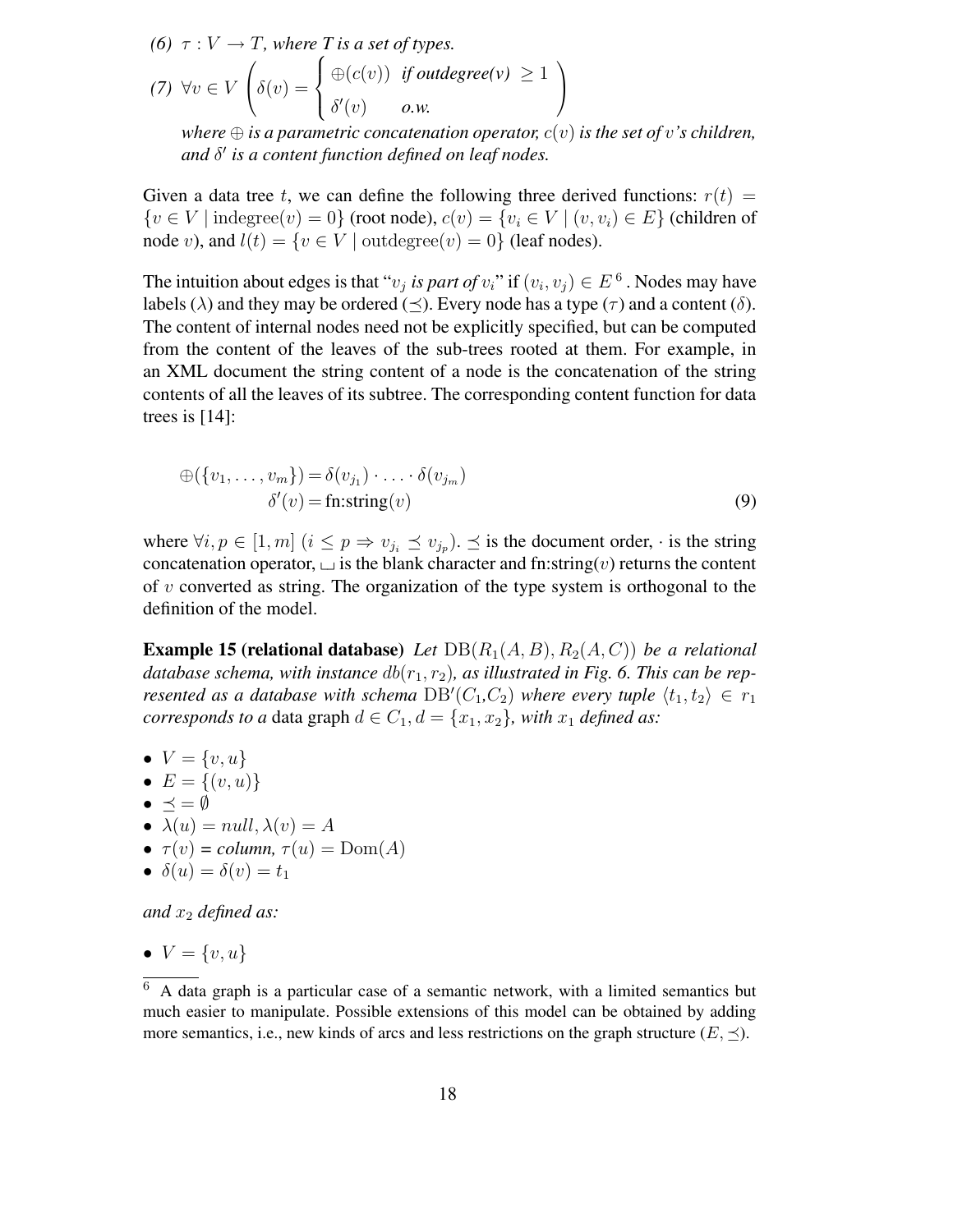- $E = \{(v, u)\}\$
- $\bullet \preceq = \emptyset$
- $\lambda(u) = null, \lambda(v) = B$
- $\tau(v) = column$ ,  $\tau(u) = Dom(B)$
- $\delta(u) = \delta(v) = t_2$

*Other tuples are represented analogously.*



Fig. 6. A database composed of two relational tables. On the left we represent the corresponding collections, with labels and contents. This logical view of the database may seem redundant. However, at the physical level it is not necessary to replicate the attribute names.

**Example 16 (XML document repository)** *Let* x *be the following XML document:*

```
<book><author>Hugo</author>
   <title>Notre-Dame de Paris</title>
</book>
```
*We can model it using a data graph containing the following data tree:*

- $V = \{v_0, v_1, v_2, v_3, v_4, v_5\}$
- $E = \{(v_0, v_1), (v_1, v_2), (v_1, v_4), (v_2, v_3), (v_4, v_5)\}\$
- $\preceq$  = { $(v_i, v_j) | i \leq j$ }
- $\lambda(v_0) = null, \lambda(v_1) = book, \lambda(v_2) = author, \lambda(v_4) = title, \lambda(v_3) = \lambda(v_5) =$ null
- $\tau(v_0) = document, \tau(v_1) = \tau(v_2) = \tau(v_4) = element, \tau(v_3) = \tau(v_5) = text$ *(or other types defined by a DTD/XMLSchema)*
- $\delta(v_0) = \delta(v_1) = 'HugoNotre-Dame de Paris', \delta(v_2) = \delta(v_3) = 'Hugo',$  $\delta(v_4) = \delta(v_5) = 'Notre$ -Dame de Paris'.

*Here we have used the content aggregation equation (9). Many XML documents may be contained inside a collection, as illustrated in Fig. 7.*

**Example 17 (mixed model)** *A relational model extended with an XML Type, as in the Oracle database system, can be represented by merging the modelings of Examples 15 and 16. In particular, we consider the relation represented in Fig. 8, with*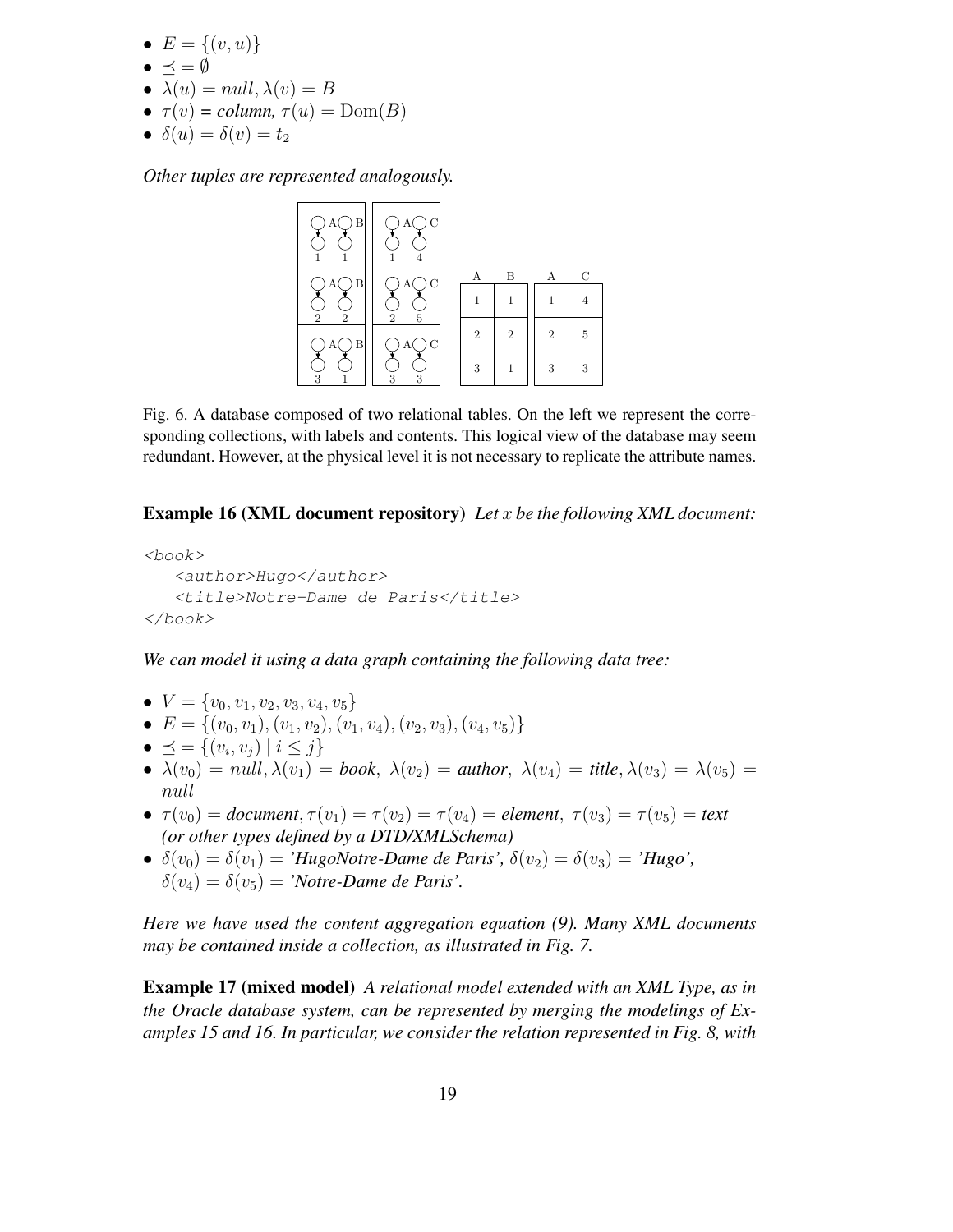

Fig. 7. An XML document repository. Roots are document nodes.

*two string attributes and an XML Type column. The first tuple may be represented by a data graph*  $d_1 = \{t_{11}, t_{12}, t_{13}\}$ *, where*  $t_{11}$  *and*  $t_{12}$  *correspond to the ID and Cl attributes, and*  $t_{13}$  *stores the XML data of the XData column.*  $t_{11}$  *is defined as:* 

- $V = \{v, u\}$
- $E = \{(v, u)\}\$
- $\bullet \prec = \emptyset$
- $\lambda(u) = null, \lambda(v) = ID$
- $\tau(v) = \text{column}, \tau(u) = \text{CHARACTER (2)}$
- $\delta(u) = \delta(v) = 0.2$ .

 $t_{12}$  *is defined as:* 

- $V = \{v, u\}$
- $E = \{(v, u)\}\$
- $\bullet \preceq = \emptyset$
- $\lambda(u) = null, \lambda(v) = Cl$
- $\tau(v) = \text{column}, \tau(u) = \text{CHARACTER}(6)$
- $\delta(u) = \delta(v) = HUG453$ .

 $t_{13}$  *is:* 

- $V = \{v_0, v_1, v_2, v_3, v_4, v_5\}$
- $E = \{(v_0, v_1), (v_1, v_2), (v_1, v_4), (v_2, v_3), (v_4, v_5)\}\$
- $\preceq$  = { $(v_i, v_j) | i \leq j$ }
- $\lambda(v_0) = null, \lambda(v_1) = book, \lambda(v_2) = author, \lambda(v_4) = title, \lambda(v_3) = \lambda(v_5) =$ null
- $\tau(v_0) = column, \ \tau(v_1) = \tau(v_2) = \tau(v_4) = element, \ \tau(v_3) = \tau(v_5) = text$ *(or other types defined by a DTD/XMLSchema)*
- $\delta(v_0) = \delta(v_1) = 'Hugolotre-Dame de Paris', \delta(v_2) = \delta(v_3) = 'Hugo', \delta(v_4) =$  $\delta(v_5) = 'Notre$ -Dame de Paris'.

*Other tuples may be represented in a similar way. Figure 9 shows the table as represented in our model.*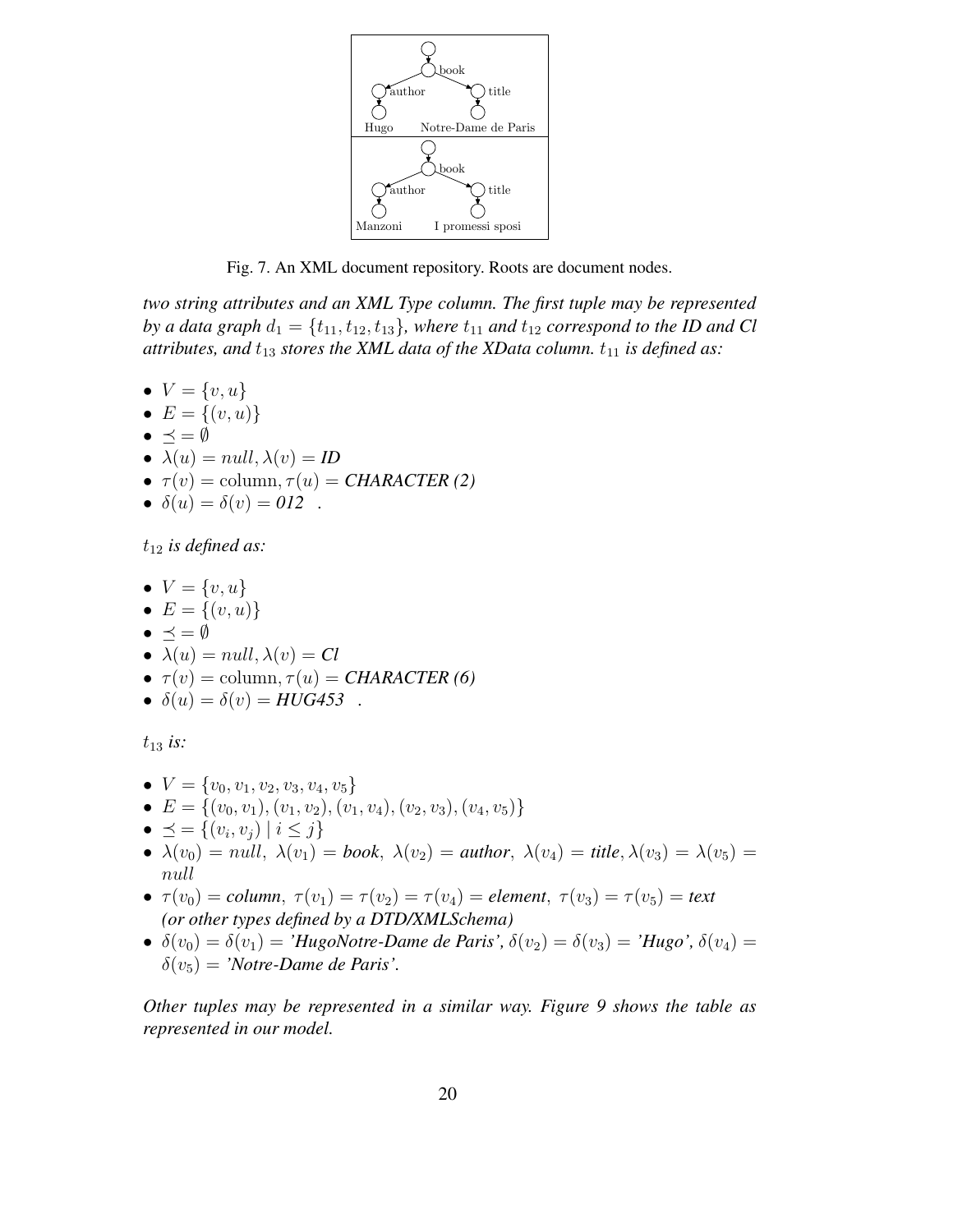| ID  | Сl            | <b>XData</b>                       |
|-----|---------------|------------------------------------|
| 012 | HUG453        | $<book><author> Hugo~/author>$     |
|     |               | <title>Notre-Dame de Paris</title> |
| 013 | <b>MAN123</b> | <br>look> <author>Manzoni</author> |
|     |               | <title>I Promessi Sposi</title>    |

Fig. 8. A mixed model, where relational and XML data coexist, represented as a table.



Fig. 9. A mixed model, where relational and XML data coexist, represented as a collection of data graphs.

# *5.2 Equality and Part Of Relations*

Two data trees are equal when they have the same values, structured in the same way. This definition corresponds to a mathematical isomorphism, where we do not consider types:

**Definition 18 (equality)** *Two data trees*  $t_1 = (V_1, E_1, \leq_1, \lambda_1, \tau_1, \delta_1)$  *and*  $t_2 = (V_2,$  $E_2, \leq_2, \lambda_2, \tau_2, \delta_2$  *are equal, written*  $t_1 \doteq t_2$ *, if there is a structural isomorphism i between*  $V_1$  *and*  $V_2$  *which preserves*  $E_1, \leq_1, \lambda_1$ *, and*  $\delta_1$ *.* 

We can obtain other notions of equality by restricting the isomorphism to a subset of the data representation dimensions. In particular, it may be useful to verify if two data trees are equal without considering the order. If this is the case, we say they are permutations of each other.

**Definition 19 (permutation)** *A data tree*  $t_1 = (V_1, E_1, \leq_1, \lambda_1, \tau_1, \delta_1)$  *is a* permutation *of*  $t_2 = (V_2, E_2, \leq_2, \lambda_2, \tau_2, \delta_2)$  *if there is a structural isomorphism i between*  $V_1$  *and*  $V_2$  *which preserves*  $E_1, \lambda_1$ *, and*  $\delta_1$ *. We write*  $t_1 \stackrel{!}{=} t_2$  *when*  $t_1$  *is a permutation*  $of$   $t_2$ *.* 

*Being part of something*  $(\subseteq)$  is a transitive relation, but transitivity is only implicitly represented in our model. Therefore, new arcs may appear on parts of data trees.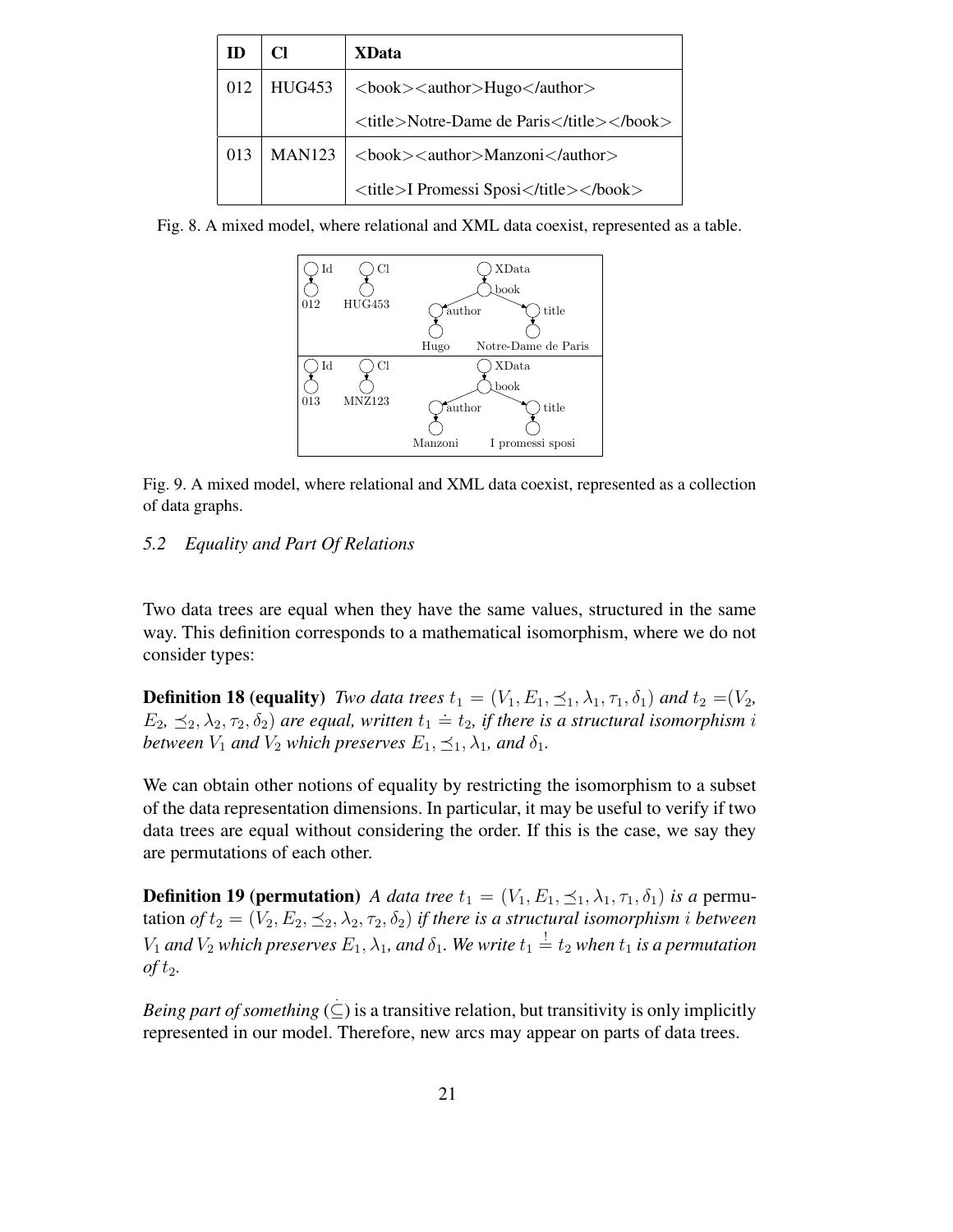**Definition 20 (part of)** A part of *a data tree*  $t = (V, E, \leq, \lambda, \tau, \delta)$  *is a data tree*  $t' = (V', E', \leq', \lambda_{|V'}, \tau_{|V'}, \delta')$ , written  $t' \subseteq t$ , with:

 $(U)$   $V' \subseteq V$ (2)  $E' \subseteq E^{tr}$  ( $E^{tr}$  is the *transitive closure of*  $E$ ) *(3)*  $\preceq'$  ⊆  $\preceq$ *(4)*  $\lambda_{|V'}, \tau_{|V'}$  *indicate the restriction of*  $\lambda$  *and*  $\tau$  *to the nodes in*  $V'$  $(5)$  ∀v ∈  $V'$  $\sqrt{ }$  $\delta'(v) =$  $\sqrt{ }$  $\int$  $\mathbf{I}$  $\bigoplus (c(v))$  *if outdegree*(*v*)  $\geq 1$  $\delta(v)$  *o.w.*  $\setminus$ *.*

# *5.3 Predicates and Functions for Data Graphs*

In the previous section, we have shown that collections of data graphs can represent data relevant to our application context. Now, we need to provide predicates and functions for data graphs to instantiate the external algebra.

Underlying our predicates and functions, there is the functionality of node marking. After a set of nodes has been identified (marked), they can be projected, modified, or used to check a selection predicate. The process of node marking works as follows: first, we identify some root nodes. Then, from the identified nodes, we can descend into the trees to mark nodes at other levels.

Let  $\Sigma$  be  $L \cup \text{Var} \cup \{*\}$ , where L is a set of labels and Var is a (disjoint) set of variable names. Root Node Markers are defined in the following way:

- $x \in \Sigma$  is a Root Node Marker (RNM).
- $(\phi, \phi)$  is a RNM if  $\phi$  is a RNM.
- $\overline{\phi}$  is a RNM if  $\phi$  is a RNM.

The elements of  $L \cup \text{Var identity root nodes based on their label, e.g., } a \text{ identifies }$ the root node whose label is  $a. *$  identifies all the root nodes. A negated expression  $\phi$  identifies all the root nodes not identified by  $\phi$ , while a list of comma-separated expressions takes the union of the nodes identified by them. For instance,  $(a, \overline{b})$ identifies the root nodes labeled a and those not labeled b. In particular, the a part is redundant, as nodes labeled a are already identifieed by  $\overline{b}$ .

After having identified root nodes by means of RNMs, we can descend into their trees, by means of node markers (NMs).

- A RNM  $\phi$  is a NM.
- $(\psi)/x$  is a NM if  $\psi$  is a NM and  $x \in \Sigma$ .
- $(\psi)/x$  is a NM if  $\psi$  is a NM and  $x \in \Sigma$ .
- $(\psi; \psi)$  is a NM if  $\psi$  are NMs.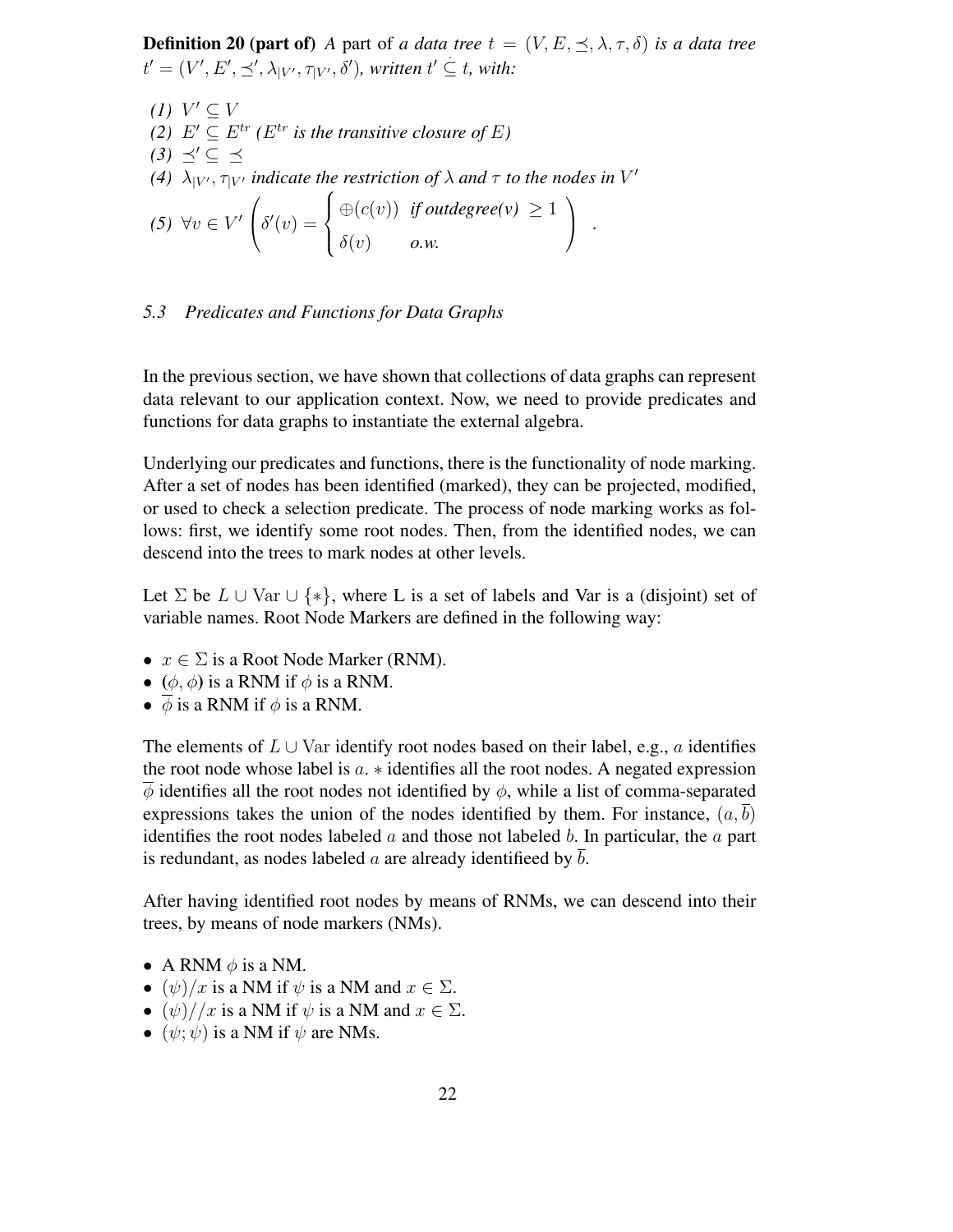

Fig. 10. Some examples of Node Markers. They have been applied to the data graph in Fig. 10(a), and the marked nodes have been represented by filled circles. Notice that in Fig. 10(f) the  $A/B$  part of the NM is redundant.



Fig. 11. Examples of projection functions, applied to the data forest in Fig. 10(a).

/ and // are used to mark respectively, children and descendants of the nodes previously identified, if their label is  $x$ . A semi-colon takes the union of the nodes marked by its arguments – we will omit parentheses when unnecessary. Figure 10 shows some examples of node markers.

The other building blocks of our predicates and functions are node constructors and node comparison operators. Comparison operators may vary depending on the types of the nodes allowed at the internal logical abstraction level – we may expect to have powerful operators for complex types like images or MS Office documents. As we deal only with textual nodes in this paper, we will use the following constructors:  $\langle l \rangle$ , to create a node with label *l*, and 'x', to create a node with content  $x.$ 

Now we can define predicates and functions for data graph manipulation. There are two kinds of projection functions (PF):  $+$  and  $-$ , both based on a node marker. The former extracts the subtrees rooted at the marked nodes. The latter deletes the marked nodes. Some projection functions are illustrated in Fig. 11. A subset function (SF) is just a  $+$  projection function based on a RNM. An embedding function (EF) is a node constructor, followed by an optional list of children. Its children can be existing trees, marked by RNMs, or other embedding functions. Examples of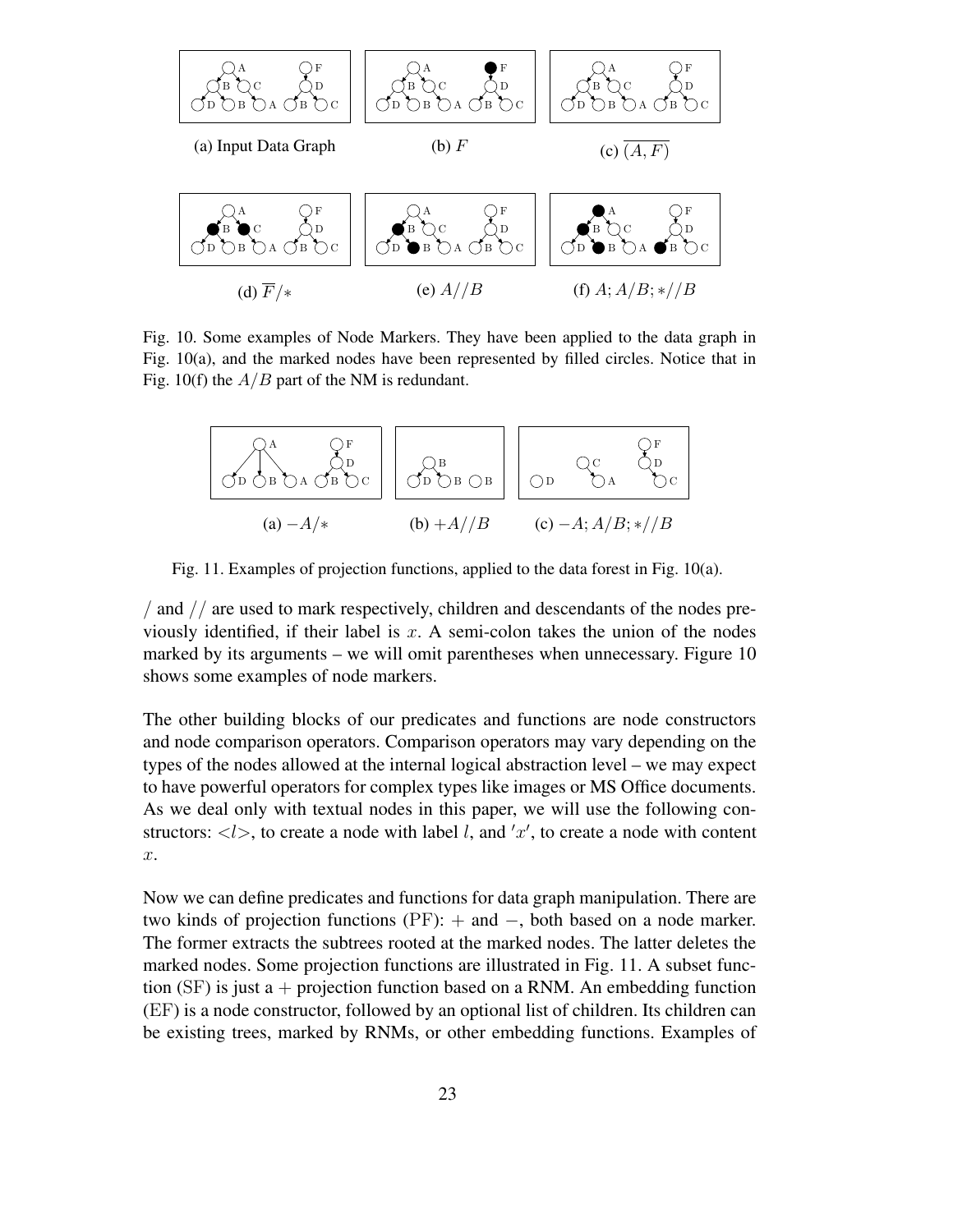

Fig. 12. Examples of embedding functions. They can be used to create new nodes on top of existing data forests (Fig. 12(b)) or next to them (Fig. 12(c)). When  $a + i s$  specified before a tree selection expression, the corresponding tree will be replicated and not just embedded.

embedding functions are provided in Fig. 12. Finally, a selection predicate (P) is a comparison of sets of nodes or data graphs, identified by node markers, extracted by projection functions, or created by means of node constructors. More formally,

- $+\psi$  and  $-\psi$  are projection functions (respectively, positive and negative) if  $\psi$  is a node marker
- $+\phi$  is a subset function if  $\phi$  is a RNM.
- $nc(\phi, \ldots, \phi)$  is an embedding function if nc is a node constructor and  $\phi$  are embedding functions or RNMs. If a RNM is anticipated by  $a +$ , the corresponding trees will belong to the result, i.e., they are also replicated (we will omit parentheses when unnecessary).
- $\psi \theta \psi$  is a selection predicate if  $\psi$  are node markers, projection functions, or node constructors, and  $\theta$  is a node comparison operator.

The semantics of selection predicates (P) depends on the comparison operators.

# *5.4 Presentation operators*

To complete the algebra instantiated by the predicates and functions previously defined, we still need presentation operators. Looking at the definition of data trees, we can identify two missing operators, used to change order and labels.

**Definition 21 (ordering)** *Let* OF *be a function which takes a data graph* d *as input and returns a data graph d' such that*  $\forall t \in d \ (\exists t' \in d'(t \stackrel{!}{=} t))$  *and vice-versa*<sup>7</sup>. *An* ordering *operator*  $\omega_{\text{OF}}(C)$  *applied to a collection C returns a new data graph*  $OF(d)$  *for each*  $d \in C$ *.* 

**Definition 22 (renaming)** *Let NM be a node marker.* A renaming *operator*  $\rho_{name+NM}$ *applied to a collection C returns a new data graph for each*  $d \in C$ *, where*  $\lambda(v) =$ 

<sup>&</sup>lt;sup>7</sup> For  $\stackrel{!}{=}$  see Definition 19.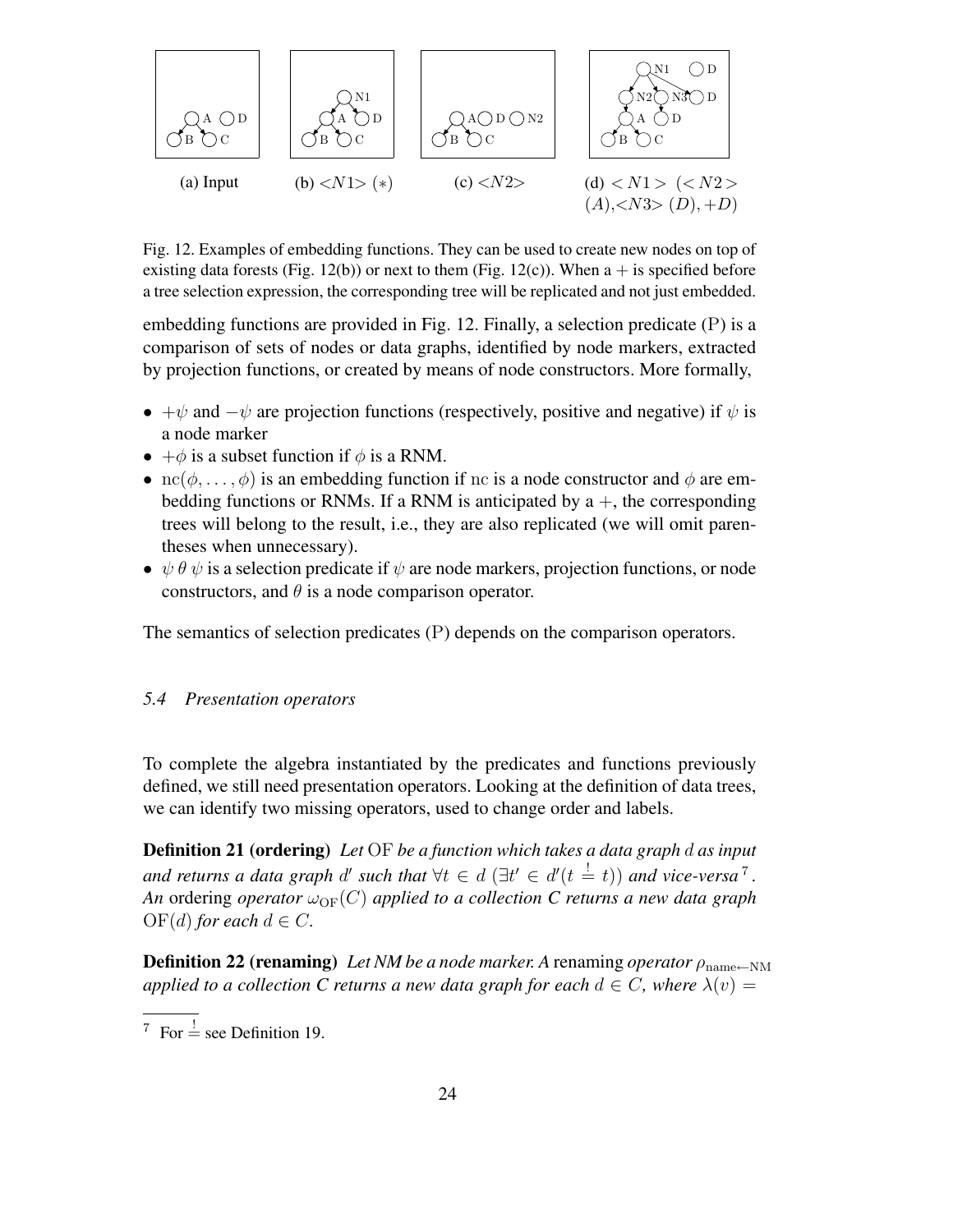#### *name for all nodes* v *in d that have been marked by NM.*

The choice of the OF function depends on applications. As an example, we have shown a possible instantiation based on path expressions in Fig. 13. In particular, in Fig. 13(h) the first path expression (bib) identifies the nodes whose children must be ordered, and the second (book/date), applied to each child of bib, selects a single node whose content  $\delta$  is used as the order criterion. In Fig. 13 we have also shown an example for each algebraic operator, as instantiated by the predicates and functions introduced in Section 5.3. The integration of presentation operators in the algebra is straightforward, as they take collections as input and return collections.

As a final remark, we point out that the set of equivalences available for the algebra can be extended with the introduction of new presentation operators. For example, we can easily define a rule for the inversion of renaming and selection, so that labels do not have to be changed in data graphs that will not be selected. However, a general discussion of these rules is not possible, as they depend on the internal organization of objects, which is left undefined at the external logical level.

# **6 Algebraic Representation of XML and Relational Queries**

To conclude our example, we show how existing user-level languages for the manipulation of mixed data can be mapped to the algebra obtained as an instantiation of our abstract model. In particular, we consider SQL/XML, XQuery, and a proprietary approach based on an object/relational system.

# *6.1 Algebraic Representation of SQL/XML Queries*

SQL/XML is the standard extension of SQL to extract XML data from relational tables, and it is used by the Oracle and DB2 database systems [2]. Consider the relations EMP and DEP represented in Fig. 15.

**Example 23** *The SQL part of the input query is translated as usual: all relations in the FROM clause are joined together, and the WHERE clause is mapped to one or more selections. Then, the target list is mapped to a projection, and AS instructions are translated to renamings. The following query outputs, for all employees, the name and address of its department. The query uses a theta-join, and column names are considered different if they belong to different relations – EMP.name is different from DEP.name. The following queries have been automatically translated by a program written in Java, using JavaCC.*

select EMP.name, surname, DEP.name AS dept, DEP.address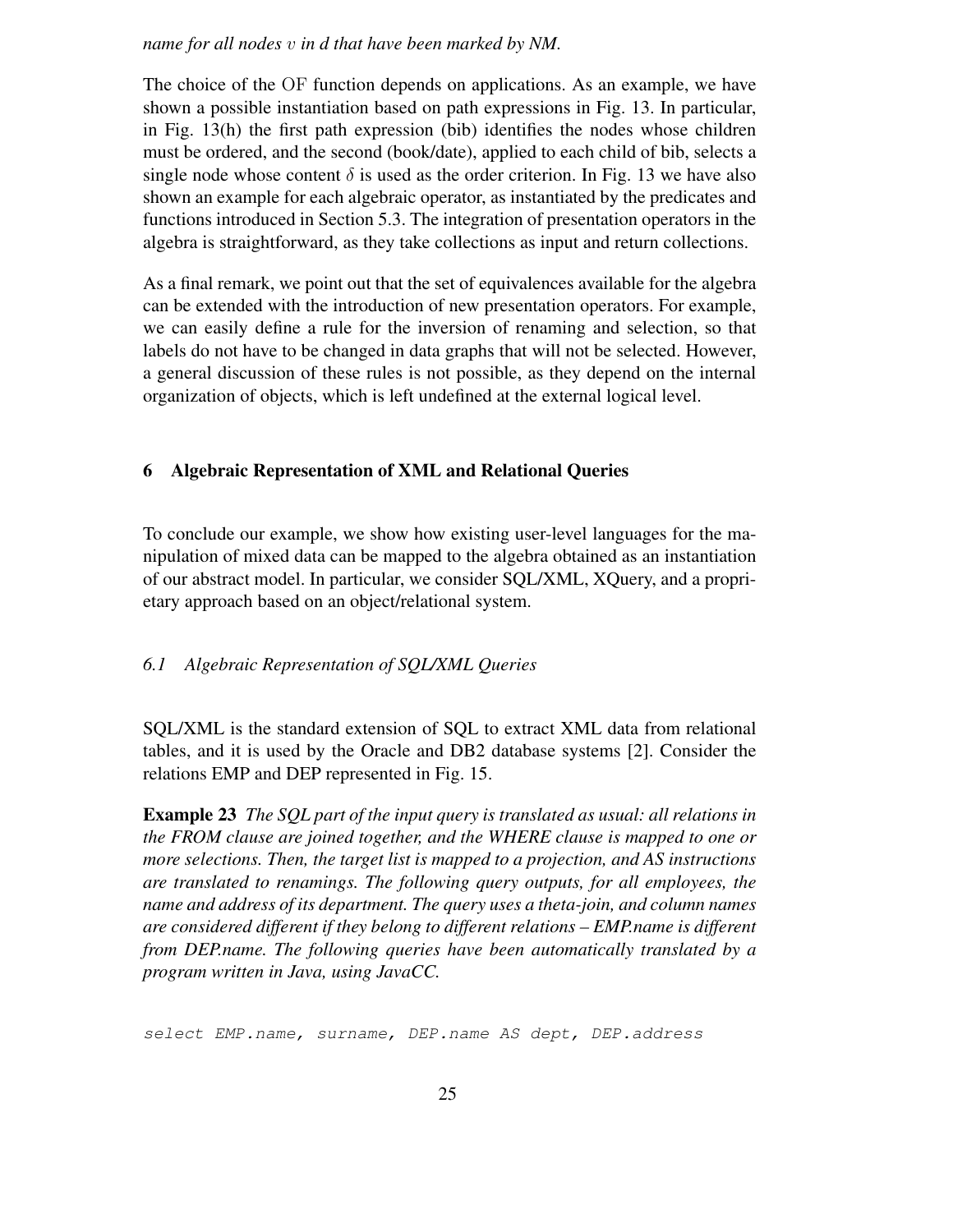| author<br>book<br>Hugo<br>title | book<br>date title | date         |       |      |                                     |
|---------------------------------|--------------------|--------------|-------|------|-------------------------------------|
| 1874<br>book<br>author          | book               | 1831         | first | last | life<br>Victor-Marie Hugo 1802-1885 |
| Goethe<br>title<br>1774         | date title         | date<br>1809 | first | last | life<br>Johann W. Goethe 1749-1832  |

$$
(a) B
$$

(b) A



(i)  $\rho_{\text{year} \leftarrow \text{book}/\text{date}}(B)$ (j) A  $\bowtie$ <sub>last=author</sub> B

Fig. 13. Examples of algebraic operators. Labeled nodes are represented in bold font, while text nodes are in normal font.

from EMP, DEP where salary =  $2000$  and EMP.dep = DEP.name;

 $\rho_{\rm department \leftarrow DEP.name}(\pi_{+\rm EMP.name, surname, DEP.name, DEP.address}(\pi_{+\rm EMP}(\pi_{\rm AP})))$  $\sigma_{\text{EMP.dep}/\ast=\text{DEP.name}/\ast}(\sigma_{\text{salary}/\ast=\text{'2000'}}((\text{EMP}) \Join_{\text{true}} (\text{DEP}))))$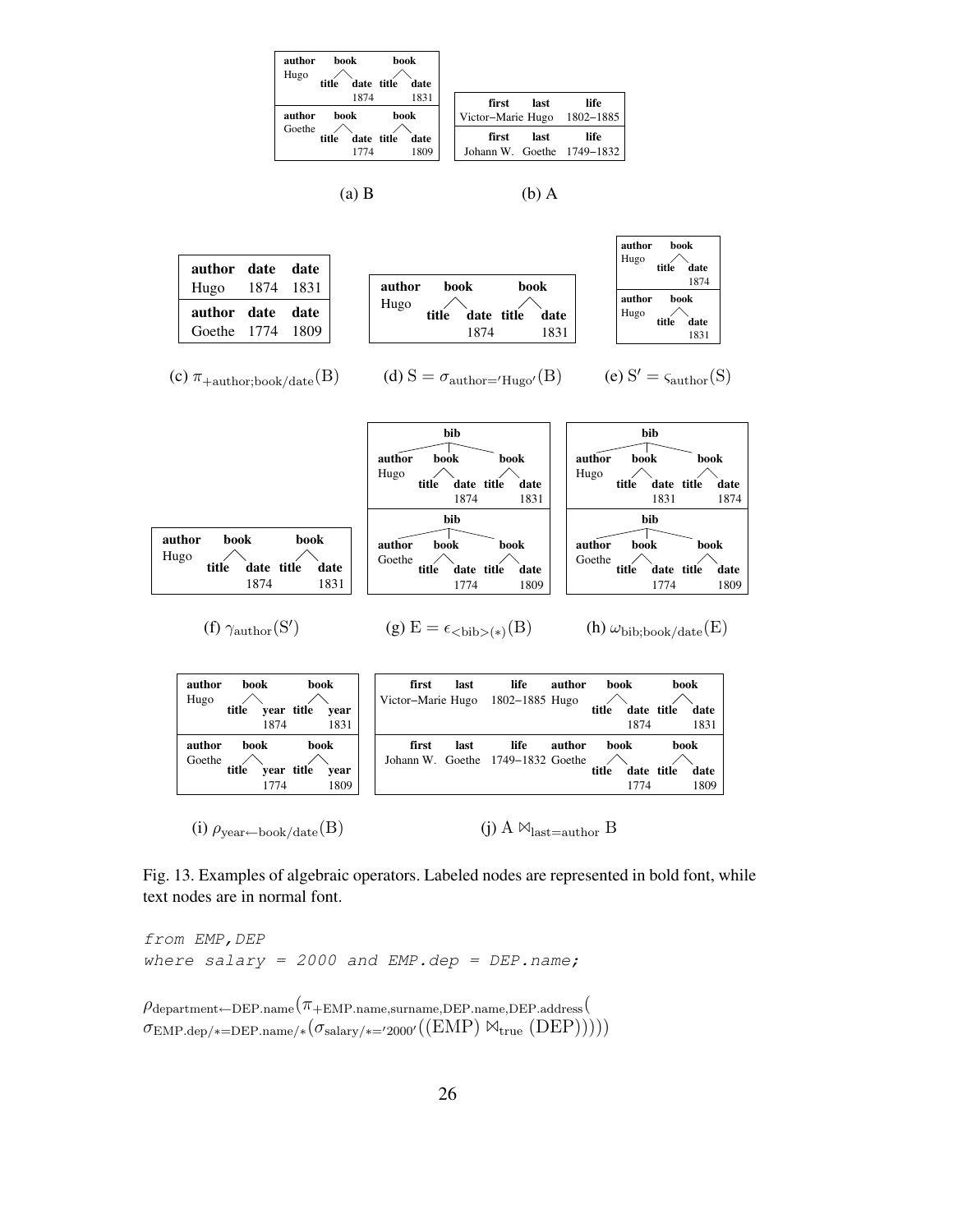```
CompilationUnit ::= SelectStatement ";"
TableColumn ::= Name ( "." Name )?
Name ::= ( <S_IDENTIFIER> | <S_QUOTED_IDENTIFIER> )
TableReference ::= Name
SelectStatement ::= "SELECT" SelectList FromClause
                    ( WhereClause )? ( GroupByClause )?
SelectList ::= ( " * " | SelectItem ( " , " SelectItem ) * )SelectItem ::= (SQLPrimaryExpression|XMLElement|XMLAgg)(As)?
As ::= "AS" <S_IDENTIFIER>
FromClause ::= "FROM" TableReference ( "," TableReference ) *
WhereClause ::= "WHERE" SQLExpression
GroupByClause ::= "GROUP BY" TableColumn ( "," TableColumn )*
SQLExpression ::= SQLComparisonExpression
                  ( "AND" SQLComparisonExpression )*
SQLComparisonExpression ::= SQLPrimaryExpression <Relop>
                            SQLPrimaryExpression
SQLPrimaryExpression::= (TableColumn | <S_NUMBER> |
                        <S_CHAR_LITERAL>)
XMLElement ::= "XMLELEMENT(NAME" <S_QUOTED_IDENTIFIER> ","
               ElementContent ( "," ElementContent )* ")"
ElementContent ::= (Name|XMLElement|XMLAgg|<S_CHAR_LITERAL>)
XMLAgg ::= "XMLAGG(" XMLElement ( "," XMLElement )* ")"
```
Fig. 14. Grammar of the SQL/XML-like language that can be translated to our algebra.

| Id    | <b>Name</b> | <b>Surname</b> | Dep       | <b>Salary</b> | <b>Name</b> | <b>Address</b> |
|-------|-------------|----------------|-----------|---------------|-------------|----------------|
| emp01 | John        | Foo            | Sales     | 20000         | Sales       | Queen's Road   |
| emp02 | Jean        | Toto           | Sales     | 18000         | <b>PR</b>   | Queen's Gate   |
| emp03 | Gianni      | Pippo          | <b>PR</b> | 15000         |             |                |

| <b>Name</b> | <b>Address</b> |
|-------------|----------------|
| Sales       | Queen's Road   |
| <b>PR</b>   | Queen's Gate   |

Fig. 15. Relations EMP and DEP, containing data about employees and departments.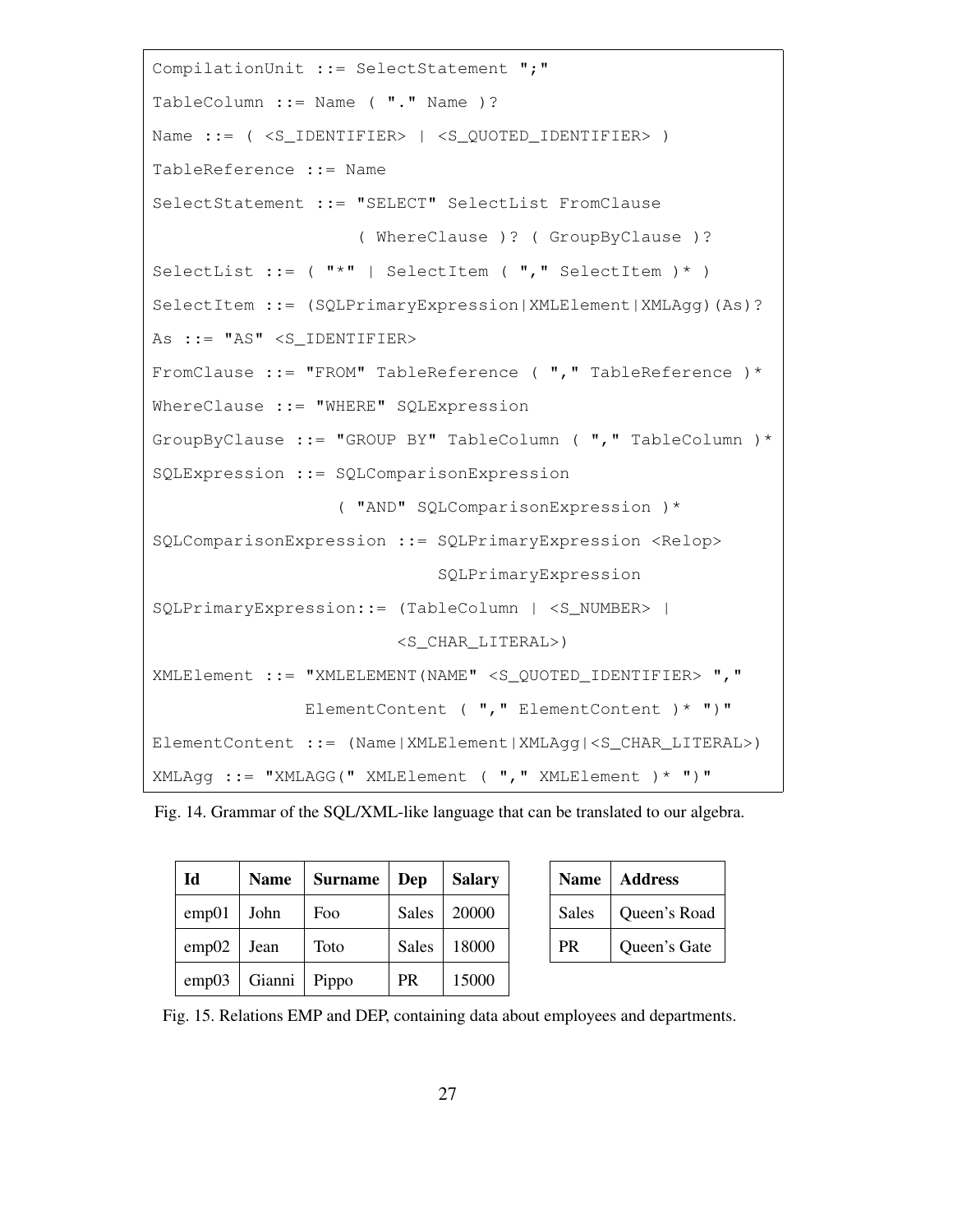```
Result
Employee <id>emp01</id> is
<name>John</name><surname>Foo</surname>
Employee <id>emp02</id> is
<name>Jean</name><surname>Toto</surname>
Employee <id>emp03</id> is
<name>Gianni</name><surname>Pippo</surname>
```
Fig. 16. Result of Example 24.

**Example 24** *The following query uses XMLELEMENT functions and literals to produce a human-readable description of the employees. XMLELEMENT functions correspond to an embedding, followed by a projection. The embedding creates the new element with the children specified in the content of the XMLELEMENT function. These children can be other XML elements, literals, or column references. The new element is itself embedded inside a temporary node, that will be used as a reference to it. Then, a projection deletes temporary and column nodes, so that their children become direct descendants of the new element. Its result is represented in Fig. 16.*

```
select XMLELEMENT(NAME "emp",
          'Employee ',
          XMLELEMENT(NAME "id", idemp),
          ' is ',
          XMLELEMENT(NAME "name", name),
          XMLELEMENT(NAME "surname", surname))
       AS result
from EMP;
```

```
\rho_{\rm result \leftarrow $0}(\pi_{+ $0}(\pi_{- $0/emp/{*}}(\epsilon_{< $0> (<emp>/<} \1>/('Employee '), $2, < $3>/('$ is '), $4, $5))}(
\pi_{-\$5/surname\}/*(\epsilon_{<\$\5>(\leq surrname)+(surrname)}(\pi_{-\$4/name}/*(\epsilon_{<\$\4>(\leq name)+(tname)}))\pi_{-\$2/id/*}(\epsilon_{\{\$2>(<id>(+idemp))}(EMP))))))))
```
**Example 25** *The final example shows how the XMLAGG function is mapped to our algebra. XMLAGG functions and their contents are processed before external XMLELEMENT functions. Then, for all tuples, the resulting XML content is embedded inside temporary nodes, one for each XMLAGG function. At this point, tuples are grouped together on the columns specified in the GROUP BY clause. Finally, all the other (external) XMLELEMENT functions can be translated, as shown in the previous example. When some XMLAGG nodes appear as content of an XMLELE-MENT function, we use a reference to the corresponding temporary node previously created. Its result is illustrated in Fig 17.*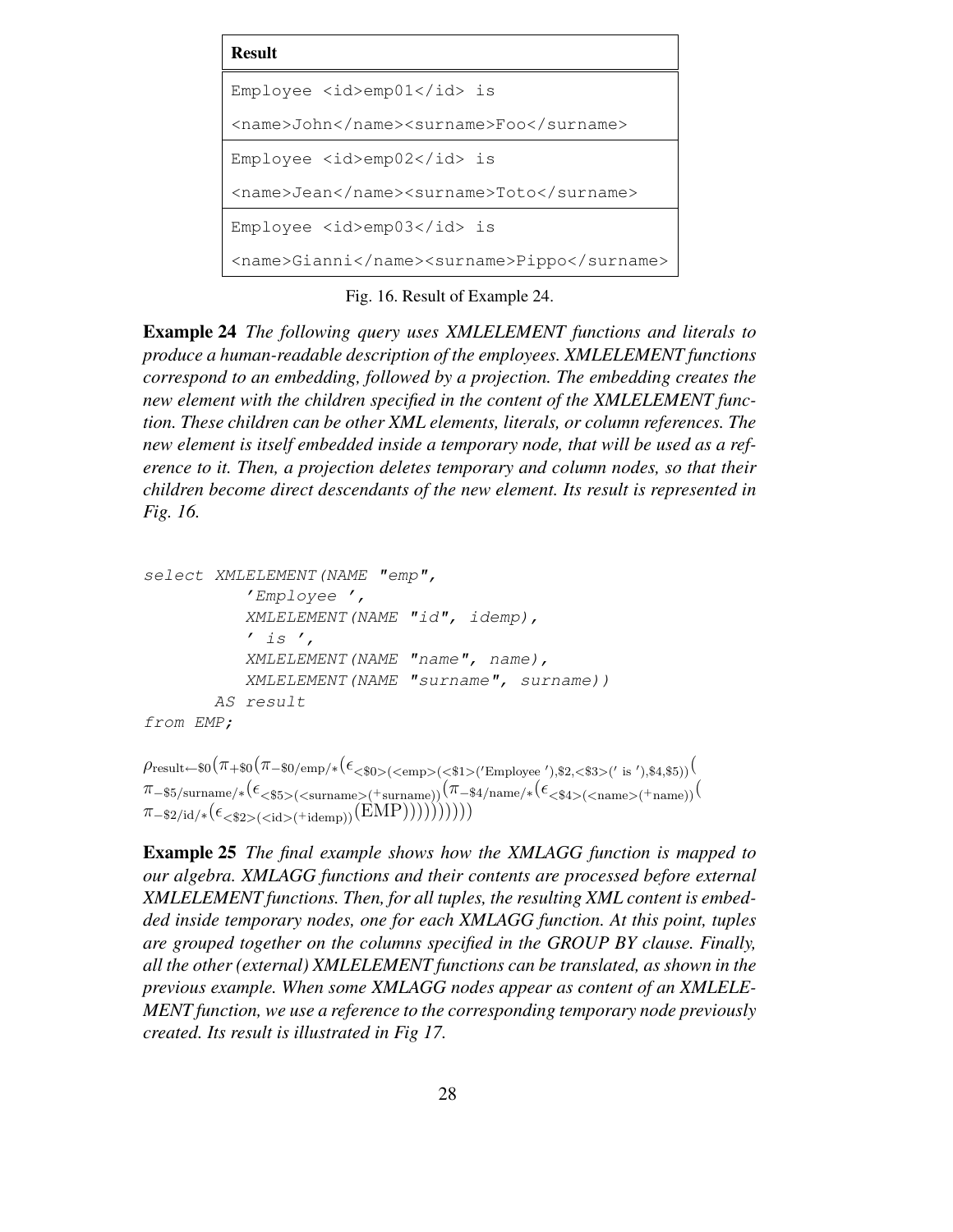

Fig. 17. Result of Example 25.

```
SELECT XMLELEMENT(NAME "dep",
           XMLELEMENT(NAME "name", dep),
           XMLAGG(XMLELEMENT(NAME "emp", id))
       ) AS result
FROM EMP
GROUP BY dep;
```

```
\rho_{\rm result \leftarrow \$2}(\pi_{+\$2}(\pi_{-\$2/\text{dep}})*(\epsilon_{<\$2> (<\text{dep}>(\$3,\$0))}(\pi_{-\$3/\text{name}}*(\epsilon_{<\$3> (<\text{name}>(+\text{dep}))}(\pi_{-\$3/\text{temp}}*(*\epsilon_{\{0\}}))\gamma_{\rm dep}(\pi_{-\$0/*}(\epsilon_{<\$\0>(\$\1}/\pi_{-\$1/emp/*}(\epsilon_{<\$\1>(<emp>(+id))}({\rm EMP})))))))))))))
```
#### *6.2 XQuery*

The subset of XQuery that we have mapped to our algebra includes its main functionalities, i.e., path expressions, For-Let-Where-Return expressions, constructors, and arbitrarily nested sub-queries. The flexibility of the model and the operators for embedding, splitting and grouping are sufficient to allow unconstrained nesting of XQuery-like expressions inside For, Let, Where and Return clauses, and also inside element constructors. On the other hand, it has many limitations, which in our opinion are not relevant to this discussion and would compromise the clarity of the explanation. However, we briefly cite the main limitations. Path expressions are very simple, but additional features could be added painlessly to the companion language. We have not included duplicates, as our model is based on sets. However, to avoid the elimination of duplicate XML fragments with different node identifiers, we can represent the identifiers explicitly as nodes with a reserved type. Order is represented inside data trees. The choice of not representing it between data graphs is to enhance the clarity of the presentation, and it is not a characterizing feature of our model. However, it should be noticed that the physical optimization of ordered data is very hard to achieve, and order between data graphs is not essential because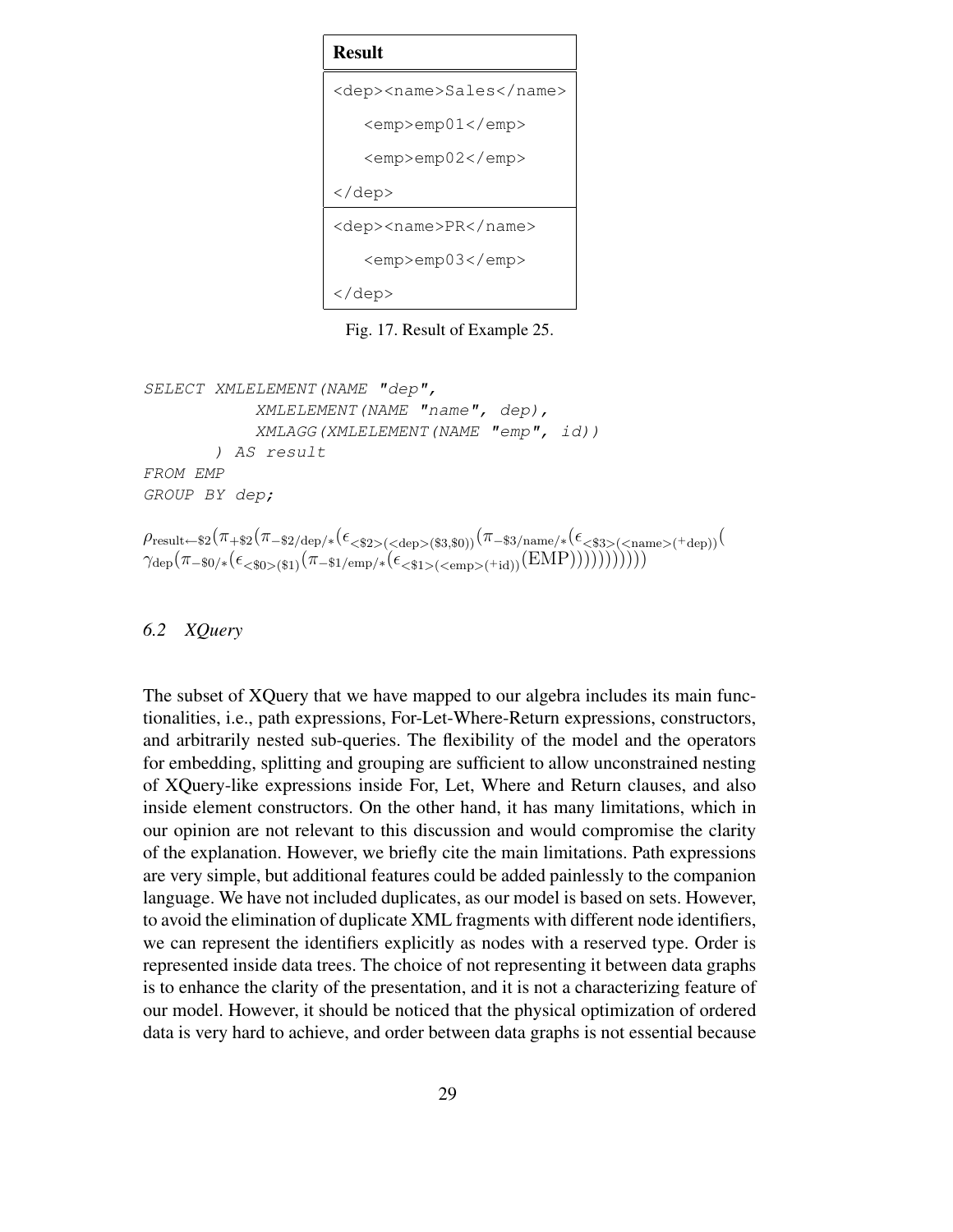we do represent order inside data trees. Finally, we have not considered generic functions: they may be implemented outside the algebraic representation of the language, as happens in the relational context. The grammar of the XQuery-like language under consideration is illustrated in Fig. 18.

# *6.3 Algebraic Representation of XQuery Expressions*

The following queries have been automatically translated by a program written in Java, using JavaCC. To abbreviate the resulting algebraic expressions, we will represent with the symbol  $\epsilon^-$  an embedding of subexpressions followed by a deletion of temporary nodes. For instance, we will write:

 $\epsilon_{\text{}}^{-}(Var_1;...;Var_n)(B)$ 

meaning that we embed  $Var_1; \ldots; Var_n$  inside TagQName and erase the nodes  $Var_1; \ldots; Var_n$ . We will also use an outer join and a cross product operator, which have not been defined in previous sections and have their usual semantics.

# **Example 26 (Input function call with path expression)**

collection('coll')//author

 $\pi_{+*//\text{author}}('coll')$ 

# **Example 27 (Nested constructors)**

<greetings>Hello <planet>World</planet></greetings>

 $\epsilon_{\rm \leqvertings>('Hello~',\$0)}^{-}(\epsilon_{\rm \leq 80>(*)}(\epsilon_{\rm \leq planet>('World') }(\lceil \: \rceil)))$ 

**Example 28 (Literal)** 'hello'

 $\epsilon_{\text{hello}}([$ ])

# **Example 29 (For-Return expression)**

```
for $b in collection('books')
for $a in $b//author
return $a
```

```
\gamma(\pi_{+\overline{\mathsf{sa},\mathsf{S}\mathbf{b}}}(\pi_{+\mathsf{sa},\mathsf{sb};\mathsf{sa}/*}(\epsilon_{<\mathsf{Sa}>(\overline{\mathsf{sb}})}(\varsigma_{\mathsf{sb}}(\pi_{+\mathsf{sb};\mathsf{sb}/*/\mathrm{author}}(\epsilon_{<\mathsf{sb}>(*)}(\varsigma(\text{'books'})))))))
```
# **Example 30 (For-Let-Return expression)**

```
for $b in collection('books')
let \sin := \frac{b}{\sin x}return <authors>{$a}</authors>
```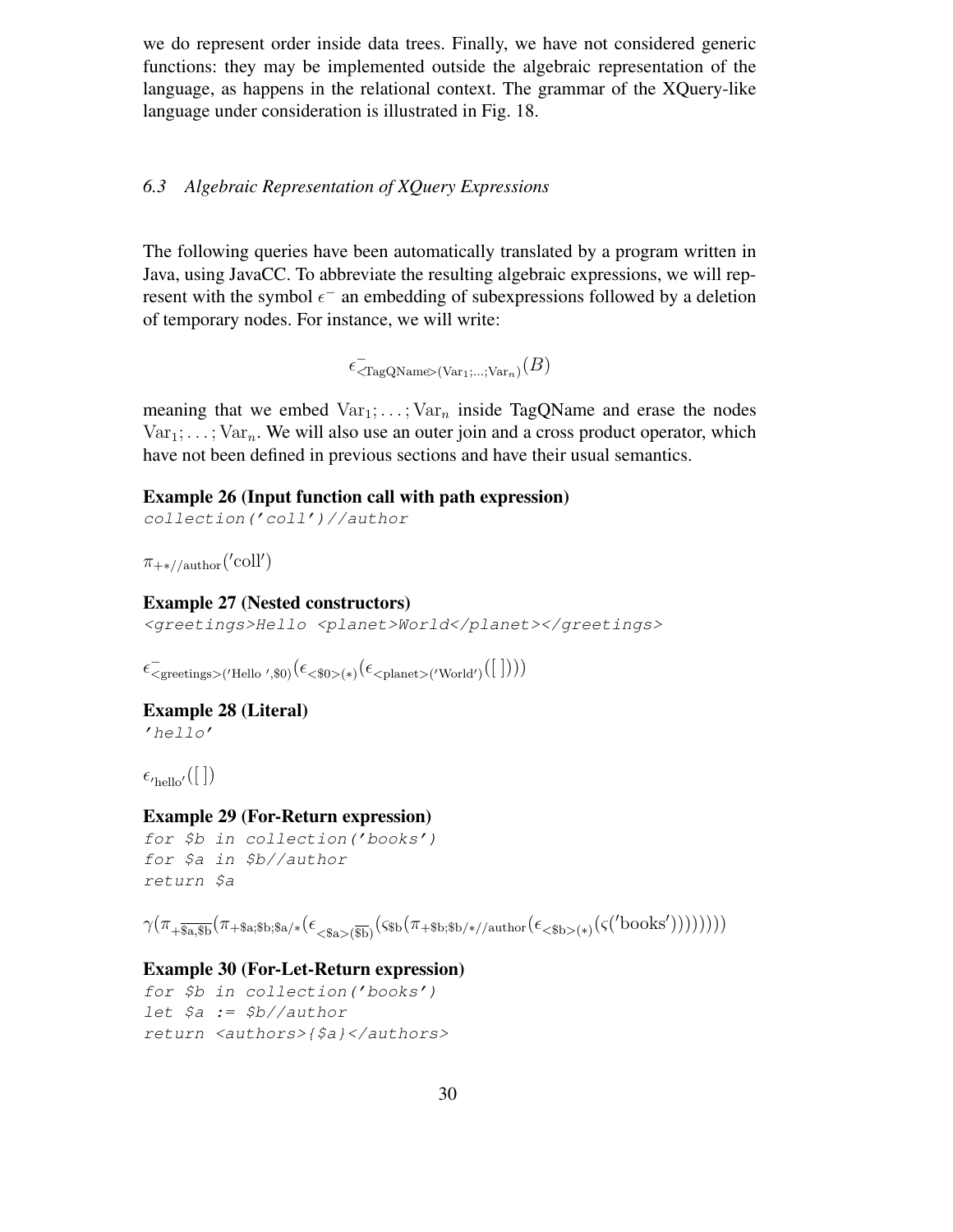```
Expr ::= InputExpr | FLWORExpr |
         Literal | Constructor
InputExpr ::= (InputFunctionCall | VarRef)(PathExpr)?
InputFunctionCall ::= ( "doc(" | "collection(" )
                      <StringLiteral> ")"
VarRef ::= <VarName>
PathExpr ::= ( ChildStep | DescendantStep )
             ( ChildStep | DescendantStep )*
ChildStep ::= "/" NameTest
DescendantStep ::= "//" NameTest
NameTest ::= <QName> | Wildcard
Wildcard ::= "*" | <NCName> ":*" | "*:" <NCName>
FLWRExpr ::= (ForClause | LetClause)
              (WhereClause)? "return" Expr
ForClause ::= "for" <VarName> "in" Expr
LetClause ::= "let" <VarName> ":=" Expr
WhereClause ::= "where" Expr <CompOp> Expr
Constructor ::= "<" <TagQName> ("/>" |
                 (">" ElementContent*
                  "<" <TagOName>">"))
ElementContent ::= <ElementContentChar> |
                   Constructor | EnclosedExpr
Literal ::= NumericLiteral | <StringLiteral>
NumericLiteral ::= <IntegerLiteral> |
                   <DecimalLiteral> |
                   <DoubleLiteral>
EnclosedExpr ::= "{" Expr "}"
```
Fig. 18. Grammar of the XQuery-like language that can be translated into our algebra. The syntax of <QName>, <IntegerLiteral>, etc. is the same as that described in the XQuery specification [3].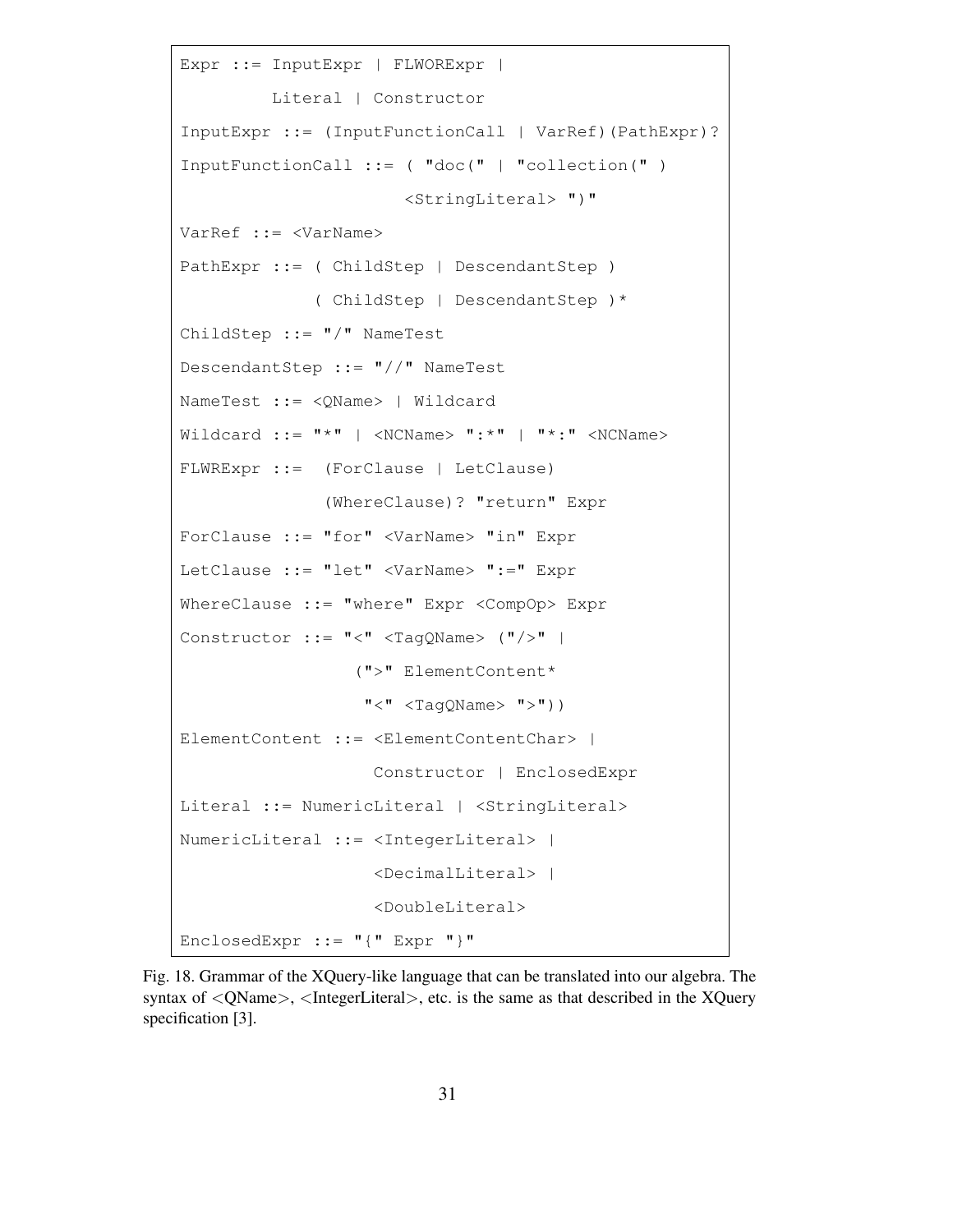$\gamma(\pi_{+\overline{\$a},\$b}(\epsilon_{\rm{~c authors}>(\$0)}^{-}(\epsilon_{\rm{~<0>(\overline{\$b},\$a})}(\pi_{+\$a;\$b;\$a/*}(\epsilon_{\rm{~chook)~chook})})$  $\epsilon_{\langle \$a>(\overline{\$b})}(\pi_{\{\$\bf b};\$\bf b/*)/author(\epsilon_{\langle \$b>(*)}(\varsigma('books')))))))$ 

#### **Example 31 (FLWR expression)**

for \$b in collection('books') let \$a := \$b//author where  $$b/title = 'Moby Dick'$ return <authors>{\$a}</authors>

 $\gamma(\pi_{+\overline{\$a},\overline{\$b}}(\epsilon_{\text{}<\text{authors}}^-(\$_{0}](\epsilon_{\text{<}\$\text{0}>(\overline{\$b},\overline{\$a}]})(\pi_{+\$\text{a};\$\text{b};\$\text{a}/*}(\sigma_{\$\text{b}/*/\text{title}}/\ast=\text{Moby Dick}$  $\epsilon_{\langle \$\mathrm{a}\rangle(\overline{\$_\mathrm{b}})}(\pi_{+\$\mathrm{b};\$ \mathrm{b}/\mathrm{*}//\mathrm{author}}(\epsilon_{\langle \$\mathrm{b}\rangle(\ast)}(\varsigma('books')))))))))$ 

#### **Example 32 (FLWR expression, constructor and nested variable reference)**

```
for $b in collection('books')
let \sin := \frac{b}{\tan x}where $b/title = 'Moby Dick'return <info>The aut. are <aut>{$a}</aut></info>
```
 $\gamma(\pi_{+\overline{\$a},\$b}(\epsilon_{<\!\!\mathrm{info}>('The\; authors\;are\;',\$1)}^{-}(\epsilon_{<\$\mathrm{1}>(\overline{\$b},\$a})}(\epsilon_{<\mathrm{authors}>(\$0)}^{-})$  $\epsilon_{\langle \$0>(\overline{\$b},\$\$a})}(\pi_{+\$\a};\$\asub{s}^{*}(\sigma_{\$b/*/title/*= 'Moby\ Dick'}(\epsilon_{\langle \$a>(\overline{\$b})}(\pi_{+\$\b};\$\b/*//author(\sigma_{\$b},\epsilon_{\{A\}}))$  $\epsilon_{\langle \text{sb}\rangle (*)}(\varsigma(\text{'books'}))))))))))))$ 

#### **Example 33 (Nested FLWR expression)**

```
for $b in collection('books')
return
<book>{for $a in $b/author
    return <name>{$a/name}</name>}
</book>
```

```
\gamma(\pi_{+\overline{\mathfrak{g}_{\text{b}}}}(\epsilon_{<\text{book}>(' \hookrightarrow \text{ '}, \mathfrak{z}_{1}, ' \hookleftarrow')}(\epsilon_{<\mathfrak{z}_{1}>(\overline{\mathfrak{z}_{\text{b}}})}(\gamma_{\mathfrak{b}}(\pi_{+\overline{\mathfrak{z}_{\text{a}}}}(\epsilon_{<\text{name}> (\mathfrak{z}_{0})}^{-}))\epsilon_{<\$0>(\overline{\$b},\overline{\$a})}(\pi_{+\$a;\$b;\$a/\ast/name}(\epsilon_{<\$\a>(\overline{\$b})}(\varsigma_{\$b}(\pi_{+\$b;\$b/\ast/author}(\epsilon_{<\$\b>(\ast)}(\varsigma('books')))))))))))))
```
#### **Example 34 (Multiple Parallel Nesting)**

```
for $a in collection('Authors')
return
<author>
   $a/name
   {for $b in collection('Books')
   where $b/author/* = $a/id/*return $b/title}
   {for $j in collection('Journals')
   where \frac{s}{4}/author/* = \frac{s}{4}/id/*
   return $j/title}
</author>
```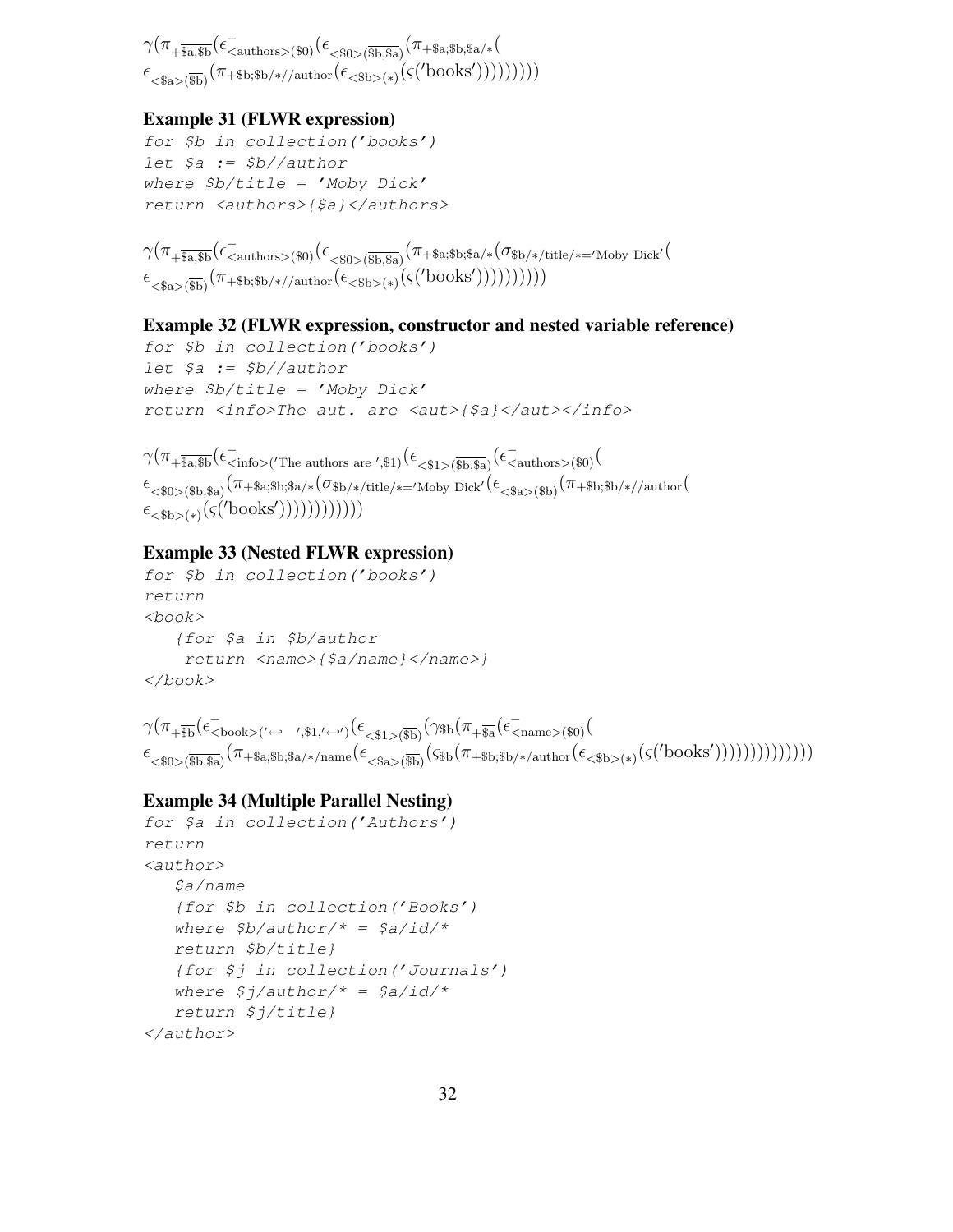$\gamma(\pi_{+\overline{\$a}}(\epsilon_{\text{}<\text{author}}^{+})_{\text{'}} \leftrightarrow \alpha_{\text{anine}} \rightarrow \alpha_{\text{anine}}^{*}, \alpha_{\text{onine}}^{*} \rightarrow \alpha_{\text{anine}}^{*}, \alpha_{\text{anine}}^{*}) (\epsilon_{\text{<}} \cdot \alpha_{\text{anine}}^{*})$  $(B3) \Rightarrow \forall (\gamma_{a,} \gamma_{a,} = \sqrt{\pi_{a,} \pi_{a,}} (\pi_{+}, \pi_{a,} \gamma_{a,}, \pi_{a,}) \times \pi_{a,} \text{ where } (\pi_{a,} \gamma_{a,} = \pi_{a,} \gamma_{a,} \pi_{a,} \text{ and } \pi_{a,} = \pi_{a,} \pi_{a,} \text{ and } \pi_{a,} = \pi_{a,} \pi_{a,} \text{ and } (\pi_{a,} \gamma_{a,} = \pi_{a,} \gamma_{a,} \text{ and } \pi_{a,} = \pi_{a,} \pi_{a,} \text{ and } \pi_{a,} = \pi_{a,$ <sup>0</sup>Journals<sup>0</sup> × <\$0>(\$a) ((B2) =✶ (γ\$a(π+\$b(π+\$b;\$a;\$b/∗/title(σ\$b/∗/author/∗=\$a/∗/id/∗(  $\epsilon_{\langle \$b>(\overline{\$a}\rangle)}(\langle \$a(\text{Books}' \times \epsilon_{\langle \$a>(})\langle (\langle \text{Authors}' \rangle))))))))))))))))))))))))$ 

*B2 and B3 are the tables of bindings before the execution of the two nested FLWR expressions.*

**Example 35 (Query rewriting)** *As a final example, we show how some general equivalences presented in Section 3.3 can be applied after the definition of a specific intermediate logical level.*

```
for $b in collection('books')
let \zeta_c := \zeta_b / c_hapter
where $b/title = 'XQuery'return $c/title
```
*The algebraic translation of this query is:*  $\gamma(\pi_{+\overline{\text{{\rm 8c.8b}}}}(\pi_{+\text{{\rm 8c}};\text{{\rm 8b}};\text{{\rm 8c}}/\ast/\text{title}}(\sigma_{\text{{\rm 8b}}/\ast/\text{title}}\_\text{{XQuery}}\text{($  $\epsilon_{\langle\$\text{c}> (\overline{\$b})}(\pi_{+\$\text{b}; \$\text{b}/\ast// \text{chapter}}(\epsilon_{\langle\$\text{b}> (\ast)}(\varsigma('books'))))))))$ *We may rewrite it by using Propositions 12, 10, and again Proposition 12:*

$$
\sigma_{\$b/*/title='XQuery'}(\epsilon_{<\$c>(\overline{\$b})}(.) ) = \epsilon_{<\$c>(\overline{\$b})}(\sigma_{\$b/*/title='XQuery'}(.))
$$
  

$$
\sigma_{\$b/*/title='XQuery'}(\pi_{+\$b;\$b/*//chapter}(.) ) = \pi_{+\$b;\$b/*//chapter(\sigma_{\$b/*/title='XQuery'}(.))
$$
  

$$
\sigma_{\$b/*/title='XQuery'}(\epsilon_{<\$b>(*)}(.) ) = \epsilon_{<\$b>(*)}(\sigma_{*/title='XQuery'}(.) )
$$
.

*Finally, we keep together all consecutive projections and embeddings, obtaining the following equivalent query:*

$$
\pi_{+\overline{\text{8c},\text{8b}}}(\pi_{+\text{8b},\text{8c};\text{8c}^*/\text{title}}(\epsilon_{<\text{8c}^*/\overline{\text{8b}}})(\pi_{+\text{8b};\text{8b}^*/\text{/chapter}}(\epsilon_{<\text{8b}^*/\overline{\text{}}(\text{T2}))))
$$
  
\nT2 =  $\sigma_{*/\text{title}} \times \text{Query'}(\text{T1})$   
\nT1 =  $\varsigma(\text{books}')$ .

This last example shows two potential improvements of the query execution plan under concern. First, as in the relational context, anticipating selections may be crucial. In this case, we do not need to evaluate the path expression  $\frac{6}{b}$ //chapter and to bind \$c for books that do not satisfy the selection condition. Second, consecutive lists of embeddings and projections allow us to automatically identify lists of operators which can be computed in a single step  $\delta$  . In the current example, there would be no need to build tables of bindings or secondary memory variables. However, as

<sup>8</sup> This is a totally reasonable assumption for embeddings and projections, and it can also be extended to other operators – this point is not addressed in the paper.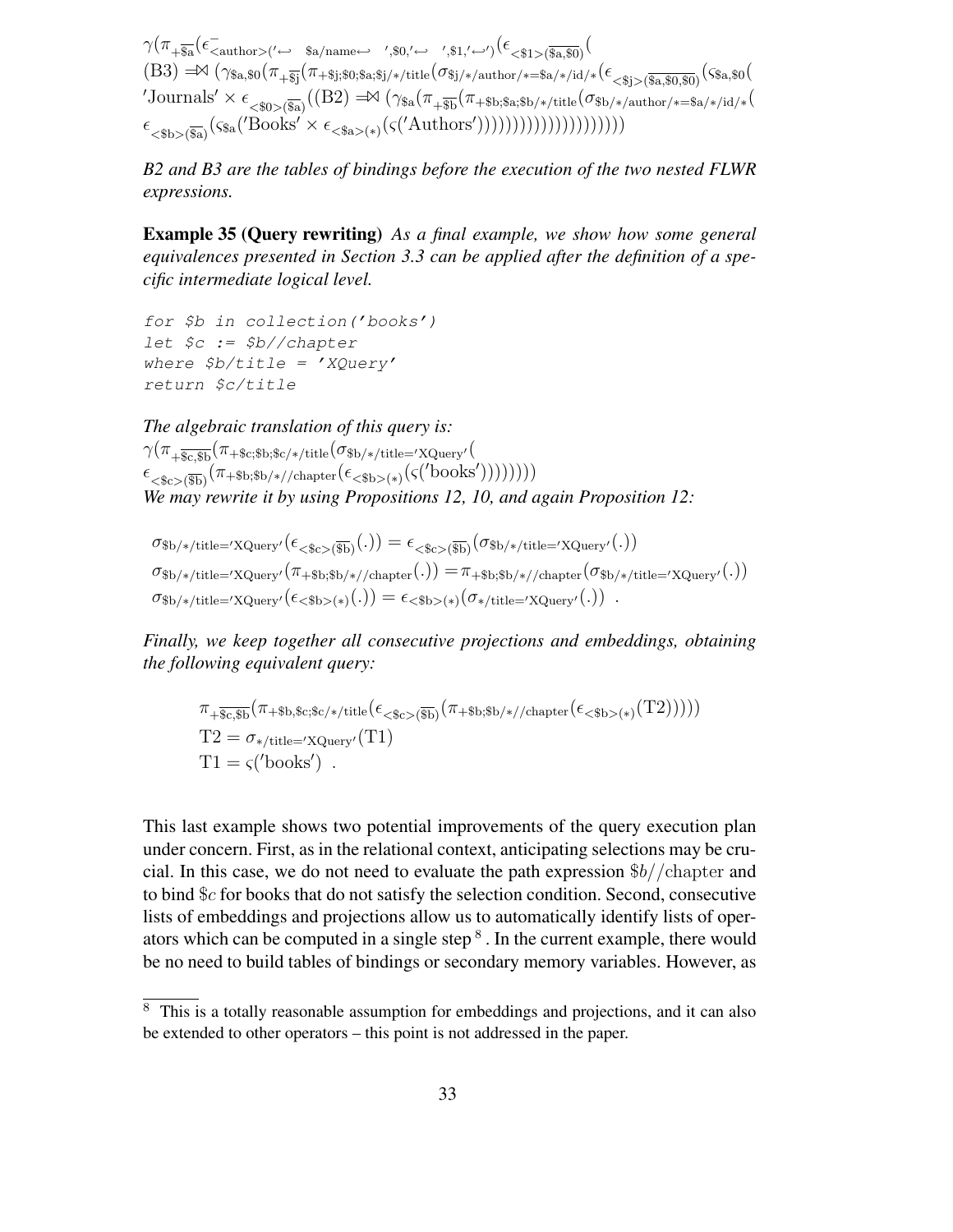we do not make assumptions on the physical organization of data, and this paper focuses on the logical level, we do not delve into this subject.

As a final remark, notice that the translation of XQuery-like expressions can generate a lot of algebraic operators. As the preceding example has shown, this does not mean that the corresponding algebraic queries are complex. Many operators can be grouped together, following simple aggregation patterns (for example, all consecutive embeddings and projections). At the same time, the presence of many elementary operators allows a fine-grained control over query execution plans.

# *6.4 Algebraic Representation of XML Type Methods*

Let DEPS AND EMPS and DEP INFO be the result of the following Oracle10*g* SQL statements, corresponding to the creation and population of the relations represented in Figs. 19 and 20:

```
create table DEPS_AND_EMPS
      (XDATA sys.XMLTYPE);
create table DEP_INFO
      (Name VARCHAR2(10), Info VARCHAR2(80));
insert into DEPS_AND_EMPS(XDATA) values (
sys.XMLTYPE.createXML(
 ' <dep>
      <id>0001</id>
      <name>Sales</name>
      <emp>emp01</emp>
      <emp>emp02</emp>
   </dep>
 \prime));
insert into DEPS_AND_EMPS(XDATA) values (
sys.XMLTYPE.createXML(
 ' <dep>
      <id>0002</id>
      <name>PR</name>
      <emp>emp03</emp>
  </dep>
 \prime));
insert into DEP_INFO values
  ('Sales', 'Info on sales department.');
insert into DEP_INFO values
  ('PR', 'Info on PR department.');
insert into DEP_INFO values
  ('Production', 'Info on production department.');
```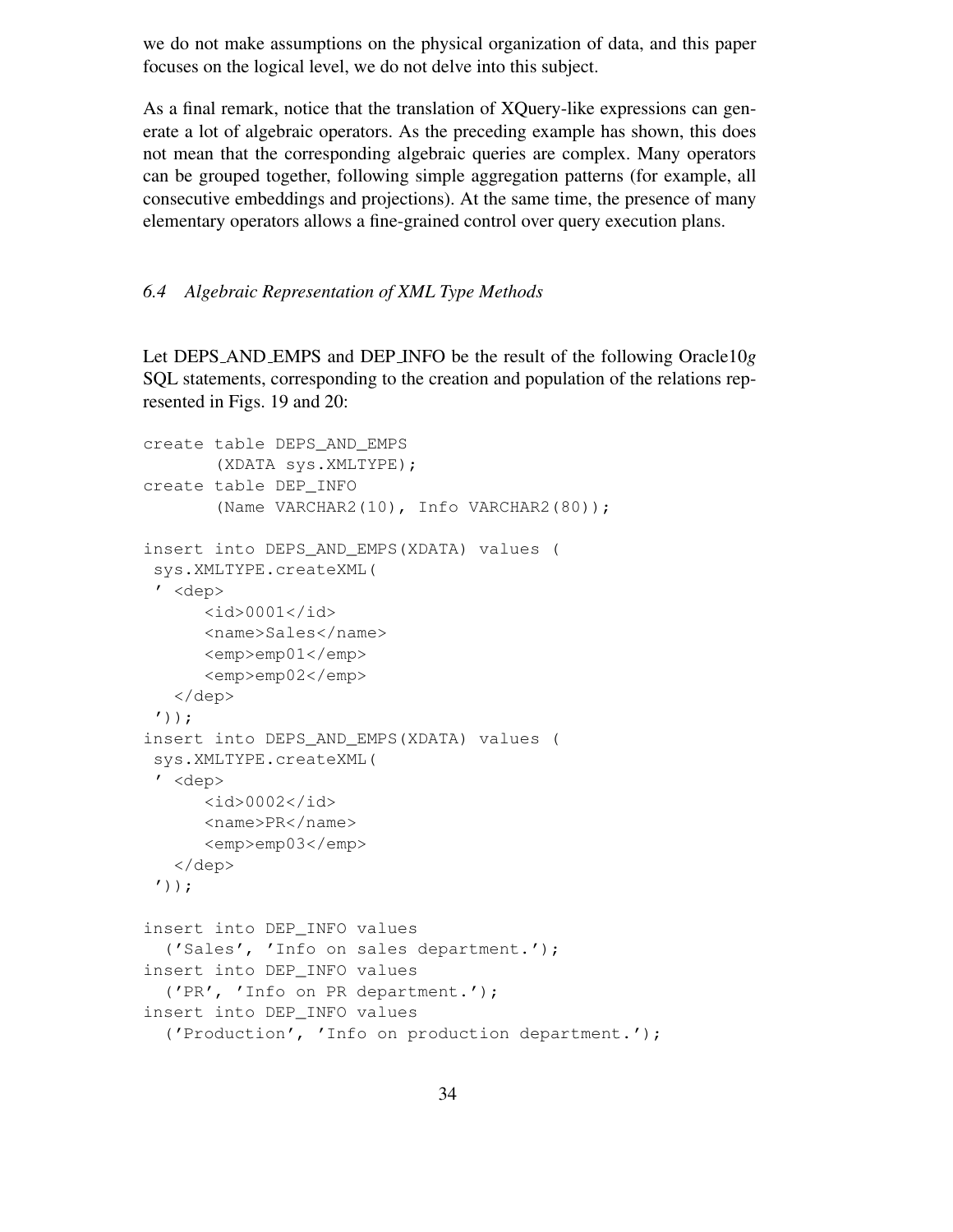| <b>XDATA</b>       |  |  |
|--------------------|--|--|
| <dep></dep>        |  |  |
| <id>0001</id>      |  |  |
| <name>Sales</name> |  |  |
| <emp>emp01</emp>   |  |  |
| <emp>emp02</emp>   |  |  |
|                    |  |  |
| <dep></dep>        |  |  |
| <id>0002</id>      |  |  |
| <name>PR</name>    |  |  |
| <emp>emp03</emp>   |  |  |
|                    |  |  |

Fig. 19. Relation DEPS AND EMPS.

| <b>Name</b> | Info                                        |
|-------------|---------------------------------------------|
| Sales       | Info on sales department.                   |
| PR.         | Info on PR department.                      |
|             | Production   Info on production department. |

Fig. 20. Relation DEP INFO.

As we have shown in the Example 17, these tables can be easily represented in our model. Now, consider the following queries, that use XML Type methods. The former extracts all XML fragments in column XDATA whose element id child of a root element dep has string value 0001. The latter performs a join between two mixed relations.

```
select D.XDATA.extract('/dep/name').getClobVal()
from DEPS_AND_EMPS D
where D.XDATA.extract('/dep/id/text()')
             .getStringVal() = '0001';
select D.XDATA, I.Info
from DEPS_AND_EMPS D, DEP_INFO I
where D.XDATA.extract('/dep/name/text()')
             .getStringVal() = I.Name;
```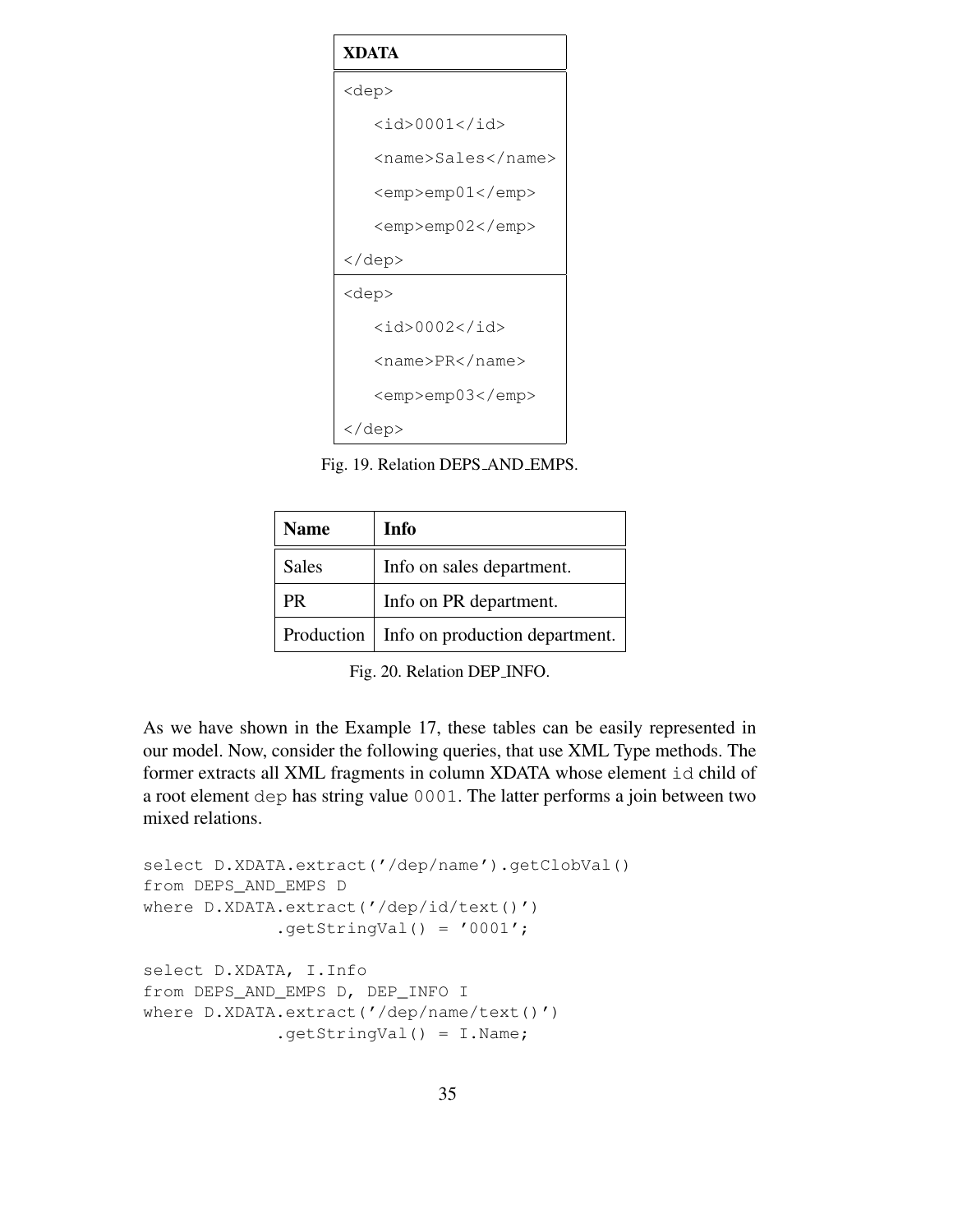Our algebra can represent these queries in the following way:

$$
\pi_{\text{XDATA/dep/name}}(\sigma_{\text{XDATA/dep/id} = '0001'}(\text{DEPS}\_\text{AND}\_\text{EMPS}))\tag{10}
$$

$$
\pi_{\text{XDATA},\text{Info}}(\text{DEPS}\_\text{AND}\_\text{EMPS} \bowtie_{\text{XDATA}/\text{dep}/\text{name}} \text{DEP}\_\text{INFO}) \tag{11}
$$

XML and relational/XML databases are only two examples of the applicability of our model. With the availability of specific languages for the manipulation of atoms, which constitute the third abstraction layer of our model, we can expect to use our algebra to represent queries manipulating several kinds of heterogeneous objects in a homogeneous way.

#### **7 Related Work**

The model generated using our approach and presented in Section 5 is based on trees. Using a relational terminology, trees are not used to represent an entire database, single relations, or tuples, as in other recent works reviewed in this section. In our model, tuples are forests, so trees are the components of tuples. Tree and graphbased data models were the first to be studied by database researchers and industry (hierarchical and network models). Then, they have been superseded by the relational and subsequently object/relational ones. This was mainly due to the absence of abstraction, not to their structural features. In fact, many different hierarchical models have been recently proposed, in different contexts. We briefly review some of them.

To overcome the limitations of the relational model, at the end of the past century the database community studied semistructured data, and provided the first theories and tools to manage them [15–17]. A revisited hierarchical model to query network directories has been defined as an extension of the LDAP query language, but it is very specific and difficult to adapt to the context of general data management [18]. The Oracle corporation has released an API to manage folder-based heterogeneous data [19]. However, this is only an interface, without a corresponding formal model – it is still based on a relational storage system.

The best known example of hierarchical data is certainly XML. The popularity of this language has appealed to a lot of researchers. For this reason, a great number of algebras for hierarchical data can be found in this context [6–9,20]. The World Wide Web Consortium has recently published the data model and the formal semantics of XQuery [21,22]. However, the concepts described in these documents have not been proposed to optimize query execution, and they have not been used with this aim in existing implementations.

The most well known algebra for XML data is TAX (Tree Algebra for XML), which does not use tables but provides a tree-based model [6]. The main innova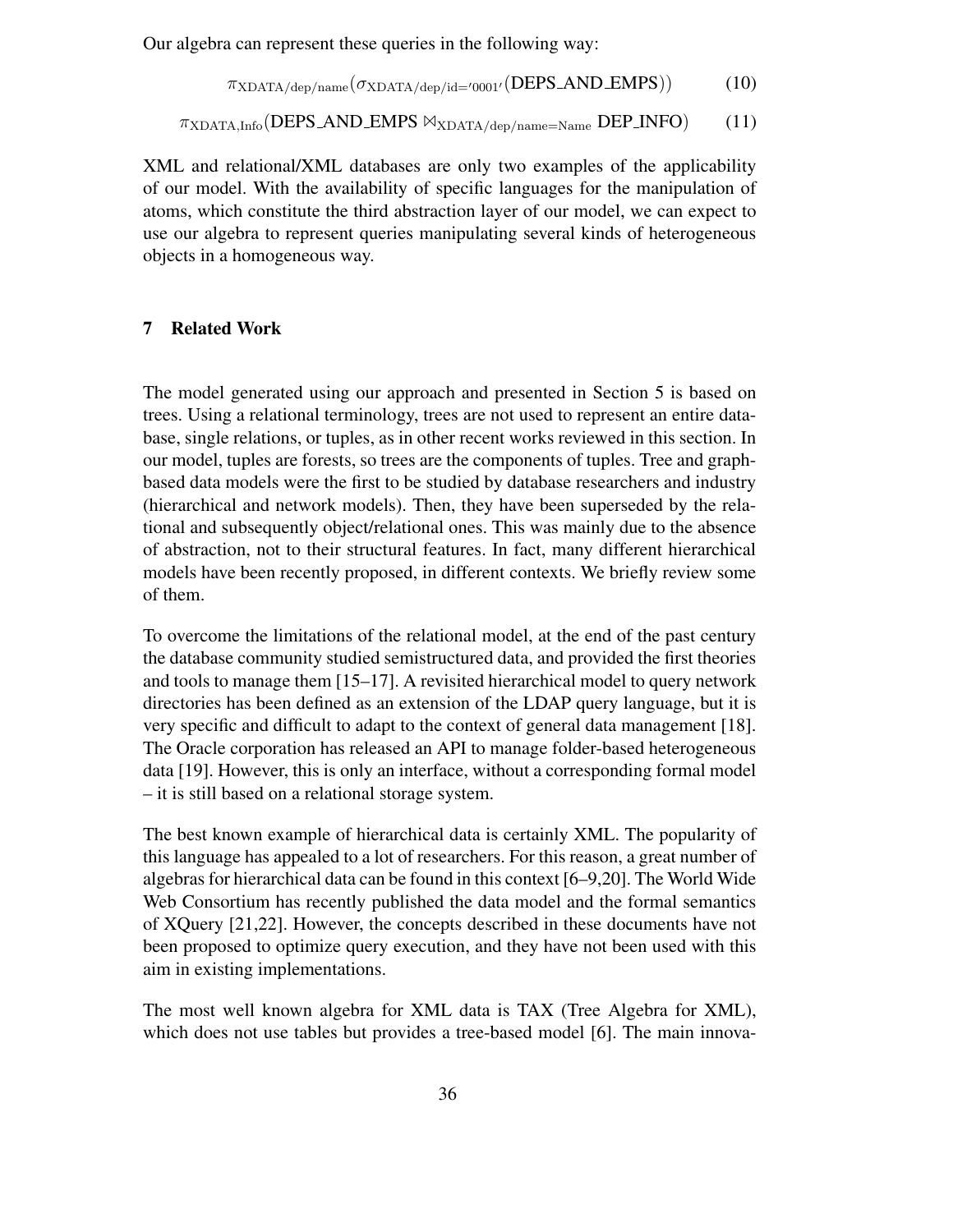tion of TAX is the concept of *pattern tree*, which is a way of matching parts of XML trees. The aim of pattern trees is the same as that of path expressions, which can be written using XPath, and have been introduced in the LOREL language for semistructured data [11]. While TAX implicitly suggests that relational-like operators can be used in several different contexts, it redefines them using pattern trees. In contrast, our operators do not depend on a specific language for the manipulation of trees. Another difference between the model presented in Section 5 and TAX is that we use data graphs where TAX uses single trees. This allows our selection and projection to be orthogonal. Finally, and most importantly, an algorithm to translate XQuery expressions to TAX queries has been provided, but it can only be applied to expressions with single nesting inside the Return clause. Our algebra allows unconstrained nesting of subexpressions, which is a central feature of XQuery [23].

A different proposal is NAL, a nested algebra coming from object oriented database theory [9]. In this work, the authors propose algebraic equivalences for query unnesting and they show enormous performance improvements by unnesting some example queries. However, this work has three significant limitations. First, as the authors say, the equivalences assume that the nested queries do not construct XML fragments. This is a strong limitation, not shared by our algebra. Additionally, the algebra is nested, i.e., we can recursively include algebraic expressions inside predicates, possibly leading to very complex expressions. In contrast, our algebra is simple, although it has no limitations on nesting and XML fragment construction. Finally, it is noteworthy than the performance improvements obtained seem not to be related to the unnesting equivalences, as claimed by the authors, but to an ad hoc feature of the examples, where the naive execution reads the same document many times from secondary memory.

For the sake of completeness, we conclude mentioning some of the main general data models defined in the context of data integration [24–30]. These models have not been proposed with the aim of defining new context-dependent models. In contrast, our approach concerns data representation and manipulation, and not model transformation and integration. Therefore, a direct comparison is not applicable.

## **8 Final Remarks and Open Issues**

In this paper, we have presented an approach for the generation of data models. The main motivation of this work is the high diversity in existing digital data, and the consideration that every different kind of data and even every combination of heterogeneous data can be best managed using a specialized model that takes advantage of its specificities. An abstract model allows us to describe general data manipulation functionalities, that do not have to be reinvented every time a new model is proposed.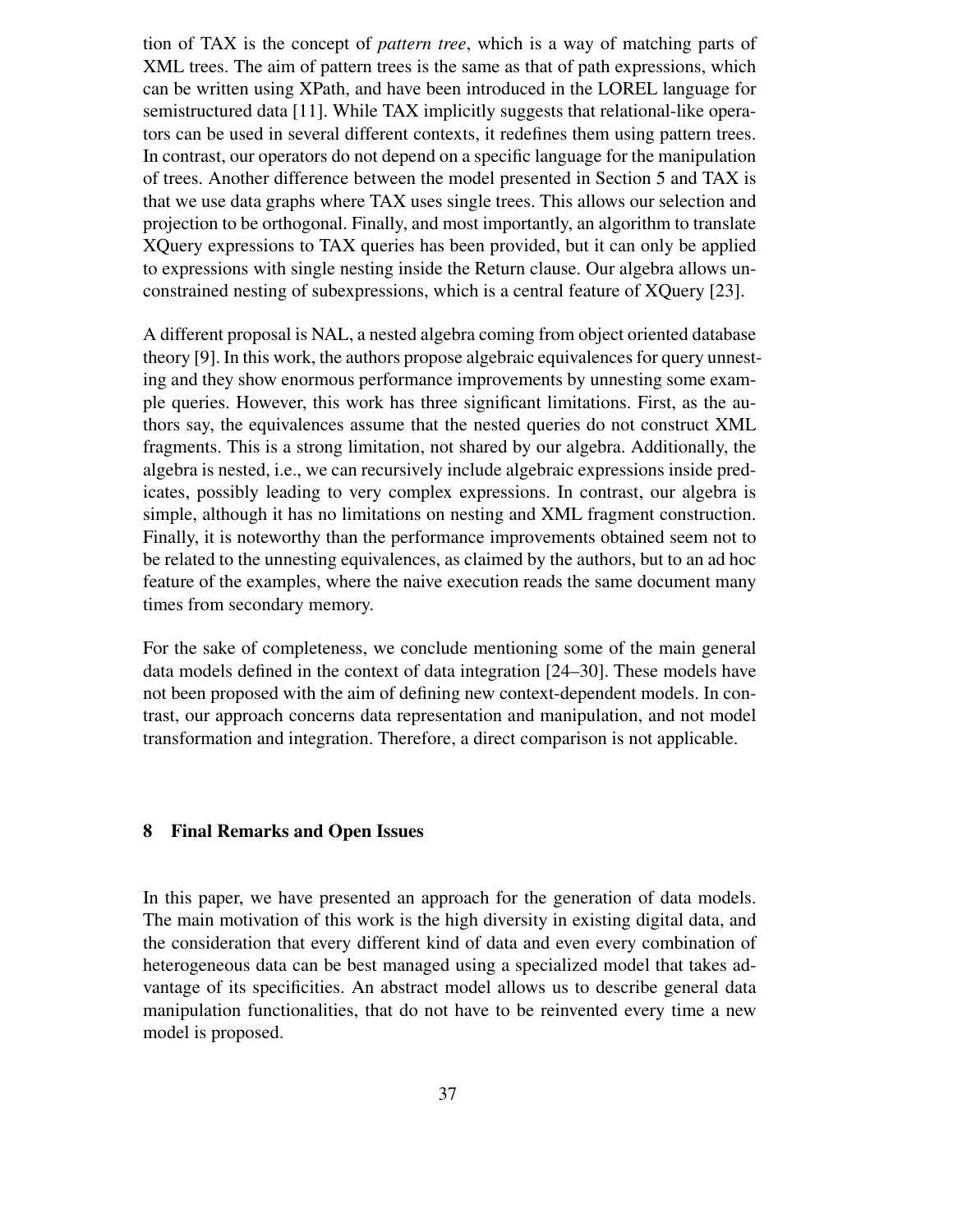We have shown that the relational, nested relational, and TAX models can be obtained as specializations of ours. Moreover, we have generated a new model for mixed XML and relational data, that can be used as a unifying representation and manipulation level for the main existing approaches used in real systems. We have also presented mappings from XQuery, SQL/XML and Oracle's XML Type methods to the algebra generated using our abstract model. This algebra can represent, among the others, nested XQuery expressions with no constraints on nesting and on node constructors, and inherits general algebraic equivalences that can be used to perform logical query rewriting.

The approach for the generation of new models defined in this paper has been presented from a theoretical point of view. In practice, it can be used just to define new models, as in Section 5, or possibly in the design of software systems whose architecture reflects our three layers. These systems would inherit the benefits of our approach, in particular the ability to change their logical models in an easy and scalable way. However, implementing theoretical models often presents new practical issues, that will be objects of further research.

In particular, we have not discussed the relationship of our abstract model with the other two abstraction levels of relational database systems, i.e., the external and physical levels. While it seems easy to define views over collections, because views are expressed as queries, it should be investigated whether it is possible and reasonable to define three analogous abstraction layers at the physical level, corresponding to those defined in this paper.

As a final remark, it should be noted that we have focused on very simple atoms and languages for atom manipulation. The integration of very complex atoms, like those found in multimedia systems, will probably lead to an extension of our model, where concepts like *ranking* and *approximate queries* are also generalized at the external logical level.

# **A Proofs of algebraic equivalences**

**Proof of Proposition 9** By definition of  $\sigma$ ,

$$
\sigma_{P_1}(\sigma_{P_2}(C)) = \{c \mid c \in \sigma_{P_2}(C) \land P_1(c)\}
$$

As  $\sigma_{P_2}(C) = \{c \mid c \in C \land P_2(c)\}$ , we obtain by substitution:

$$
c \in \sigma_{P_1}(\sigma_{P_2}(C)) \Leftrightarrow c \in \{c \mid \underbrace{c \in C \land P_2(c)}_{c \in \sigma_{P_2}(C)} \land P_1(c) \}
$$

This is the definition of  $\sigma_{P_1 \wedge P_2}(C)$ . Therefore,  $\sigma_{P_1}(\sigma_{P_2}(C)) = \sigma_{P_1 \wedge P_2}(C)$ .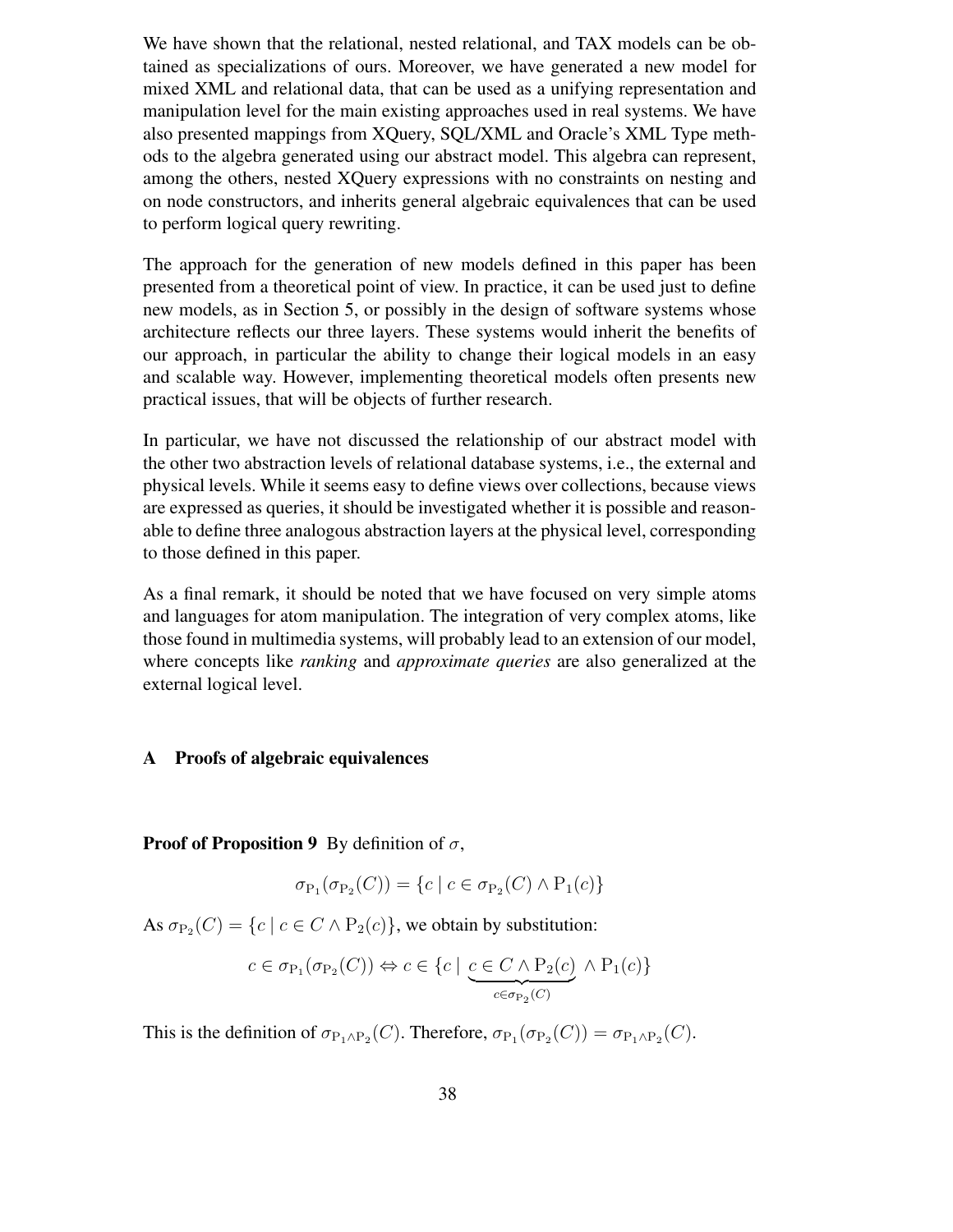**Proof of Proposition 10** By definition of  $\sigma$ ,

$$
\sigma_{\rm P}(\pi_{\rm PF}(C)) = \{c \mid c \in \pi_{\rm PF}(C) \land {\rm P}(c)\}\
$$

By substituting  $\pi_{\text{PF}}(C)$ , we can state that:

$$
\sigma_{\mathcal{P}}(\pi_{\mathcal{PF}}(C)) = \{c \mid \underbrace{c' \in C \land c = \mathcal{PF}(c')}_{c \in \pi_{\mathcal{PF}}(C)} \land \mathcal{P}(c)\}
$$

Notice that  $c = PF(c')$ . We may thus rewrite the equivalence as:

$$
\sigma_{\mathcal{P}}(\pi_{\mathcal{PF}}(C)) = \{c \mid c' \in C \land c = \mathcal{PF}(c') \land \underbrace{\mathcal{P}(\mathcal{PF}(c'))}_{\mathcal{A}s} \}
$$

The proposition assumes that  $\forall c \in C \ (P'(c) = P(PF(c)))$ , so we obtain:

$$
\sigma_{\mathcal{P}}(\epsilon_{\mathcal{P}\mathcal{F}}(C)) = \{ \mathcal{P}\mathcal{F}(c') \mid c' \in C \land \underbrace{\mathcal{P}'(c')}_{\mathcal{P}' = \mathcal{P}(\mathcal{P}\mathcal{F}(c'))} \}
$$

Now, the generic element of  $\sigma_{P'}(C)$  can be written as:  $c' \in C \wedge P'(c')$ . Therefore,

$$
\sigma_{\mathcal{P}}(\epsilon_{\mathcal{PF}}(C)) = \{ \mathcal{PF}(c') \mid \underbrace{c' \in \sigma_{\mathcal{P}'}(C)}_{c' \in C \land \mathcal{P'}(c')} \}
$$

This is the definition of  $\pi_{PF}(\sigma_{P}(C))$ , therefore:  $\sigma_P(\pi_{PF}(C)) = \pi_{PF}(\sigma_{P}(C))$ .

# **Proof of Proposition 11** By definition of  $\sigma$ ,

$$
\sigma_{P}(C_1 \bowtie_{P'} C_2) = \{c \mid c \in (C_1 \bowtie_{P'} C_2) \land P(c)\}
$$

We may substitute  $c \in (C_1 \bowtie_{P'} C_2)$  using the definition of join, obtaining:

$$
\sigma_{\mathcal{P}}(C_1 \bowtie_{\mathcal{P}'} C_2) = \{c \mid \underbrace{c' \in C_1 \land c'' \in C_2 \land \mathcal{P}'(c', c'') \land c = c' \cup c''}_{c \in (C_1 \bowtie_{\mathcal{P}'} C_2)} \land \mathcal{P}(c)\}
$$

Notice that  $c = c' \cup c''$ . We may thus rewrite  $P(c)$  as  $P(c' \cup c'')$ . Moreover, by assumption,  $P(c' \cup c'') = P(c'')$ . This means that the selection predicate only concerns the part of every object derived from  $C_2$ . We obtain:

$$
\sigma_{P}(C_1 \bowtie_{P'} C_2) = \{c \mid c' \in C_1 \land c'' \in C_2 \land P'(c', c'') \land c = c' \cup c'' \land P(c'')\}
$$

Finally, as  $c'' \in C_2 \wedge P(c'')$  is the generic element of  $\sigma_P(C_2)$ , we can write the previous equivalence in the following way:

$$
\sigma_{P}(C_1 \bowtie_{P'} C_2) = \{c' \cup c'' \mid c' \in C_1 \land c'' \in \sigma_{P}(C_2) \land P(c', c'')\}
$$
  

$$
c'' \in C_2 \land P(c'')
$$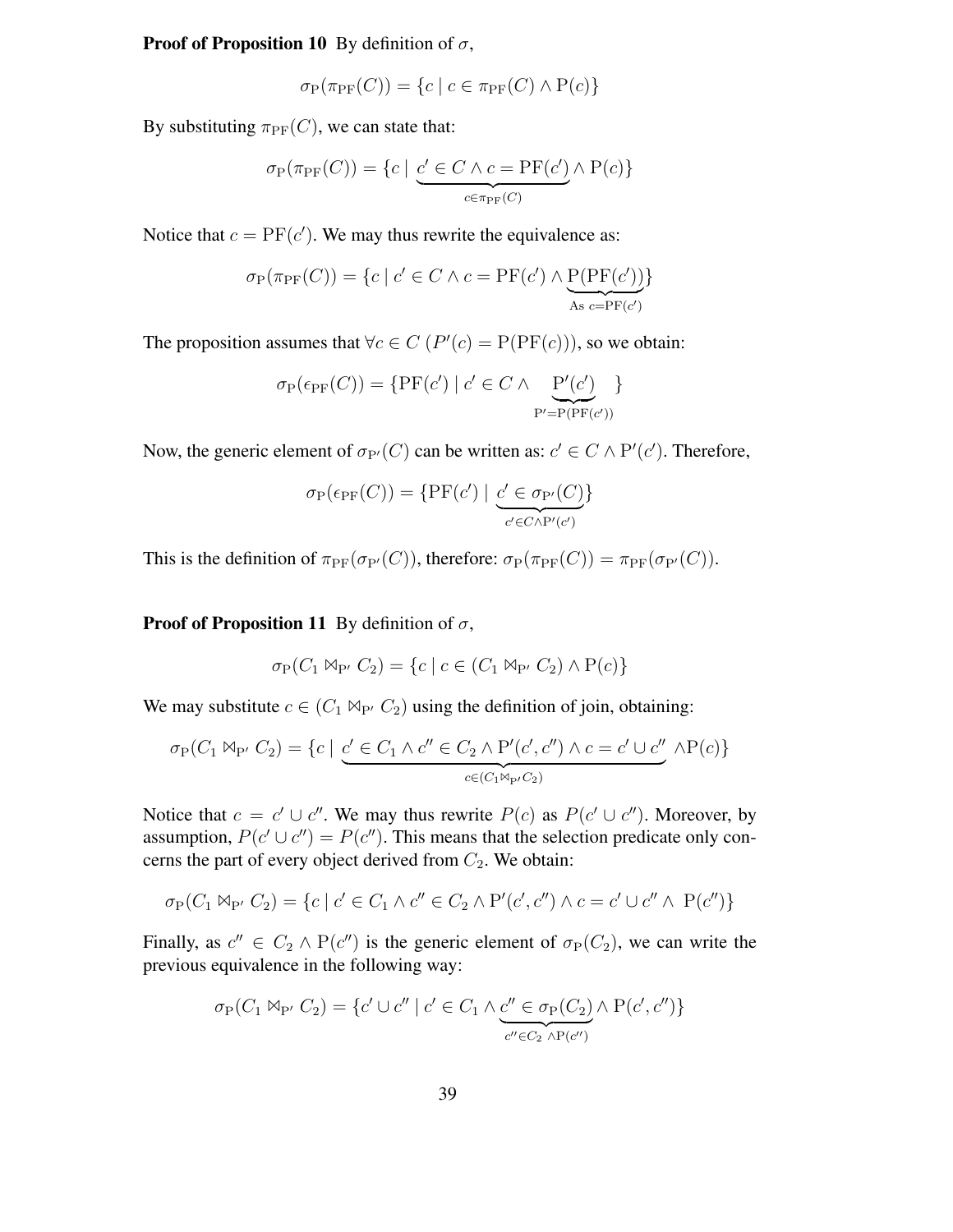which is the definition of  $C_1 \bowtie_{P'} \sigma_P(C_2)$ . Therefore,  $\sigma_P(C_1 \bowtie_{P'} C_2) = C_1 \bowtie_{P'} P_2$  $\sigma_P(C_2)$ .

**Proof of Proposition 12** Analogously to the proof of Proposition 10.

**Proof of Proposition 13** By definition of  $\sigma$ ,

$$
\sigma_{\mathcal{P}}(\varsigma(C)) = \{c \mid c \in \varsigma(C) \land \mathcal{P}(c)\}
$$

The substitution of  $\varsigma(C)$  with its definition leads to:

$$
\sigma_{\mathcal{P}}(\varsigma(C)) = \{c \mid \underbrace{c' \in C \land e \in c' \land c = \{e\}}_{c \in \varsigma(C)} \land \mathcal{P}(\{e\})\}
$$

By assumption,  $PF(c) = \{e \mid e \in c \land P(\{e\})\}$ . Therefore, we can substitute the condition  $e \in c' \land P({e})$  with the condition  $e \in PF(c')$ . We obtain:

$$
\sigma_{\mathcal{P}}(\varsigma(C)) = \{\{e\} \mid c' \in C \land e \in \mathcal{PF}(c')\}
$$

After a simple substitution,

$$
\sigma_{\mathcal{P}}(\varsigma(C)) = \{\{e\} \mid c' \in C \land e \in c \land c = \mathcal{P}\mathcal{F}(c')\}
$$

 $\{c \mid c' \in C \land c = \text{PF}(c')\}$  is the generic element of  $\pi_{\text{PF}}(C)$ , therefore,

$$
\sigma_{\mathcal{P}}(\varsigma(C)) = \{\{e\} \mid c \in \pi_{\mathcal{PF}}(C) \land e \in c\}
$$

By definition of  $\varsigma$ , we conclude that  $\sigma_P(\varsigma(C)) = \varsigma(\pi_{\text{PF}}(C)).$ 

#### **References**

- [1] Gemmel, J., Bell, G., Lueder, R., Drucker, S., Wong, C.: MyLifeBits: Fulfilling the memex vision. In: Multimedia'02, Juan-les-Pins, France, ACM (2002) 235–238
- [2] Chaudhri, A.B., Rashid, A., Zicari, R., eds.: XML Data Management: Native XML and XML-Enabled Database Systems. Addison Wesley Professional (2003)
- [3] Boag, S., Chamberlin, D., Fernández, M.F., Florescu, D., Robie, J., Siméon, J.: XQuery 1.0: An XML query language. Technical report, W3C (2003)
- [4] Clark, J.: XSL transformations (XSLT) version 1.0. Technical report, W3C (1999) http://www.w3.org/TR/xslt.
- [5] Clark, J., DeRose, S.: XML path language (XPath) version 1.0. Technical report, W3C (1998)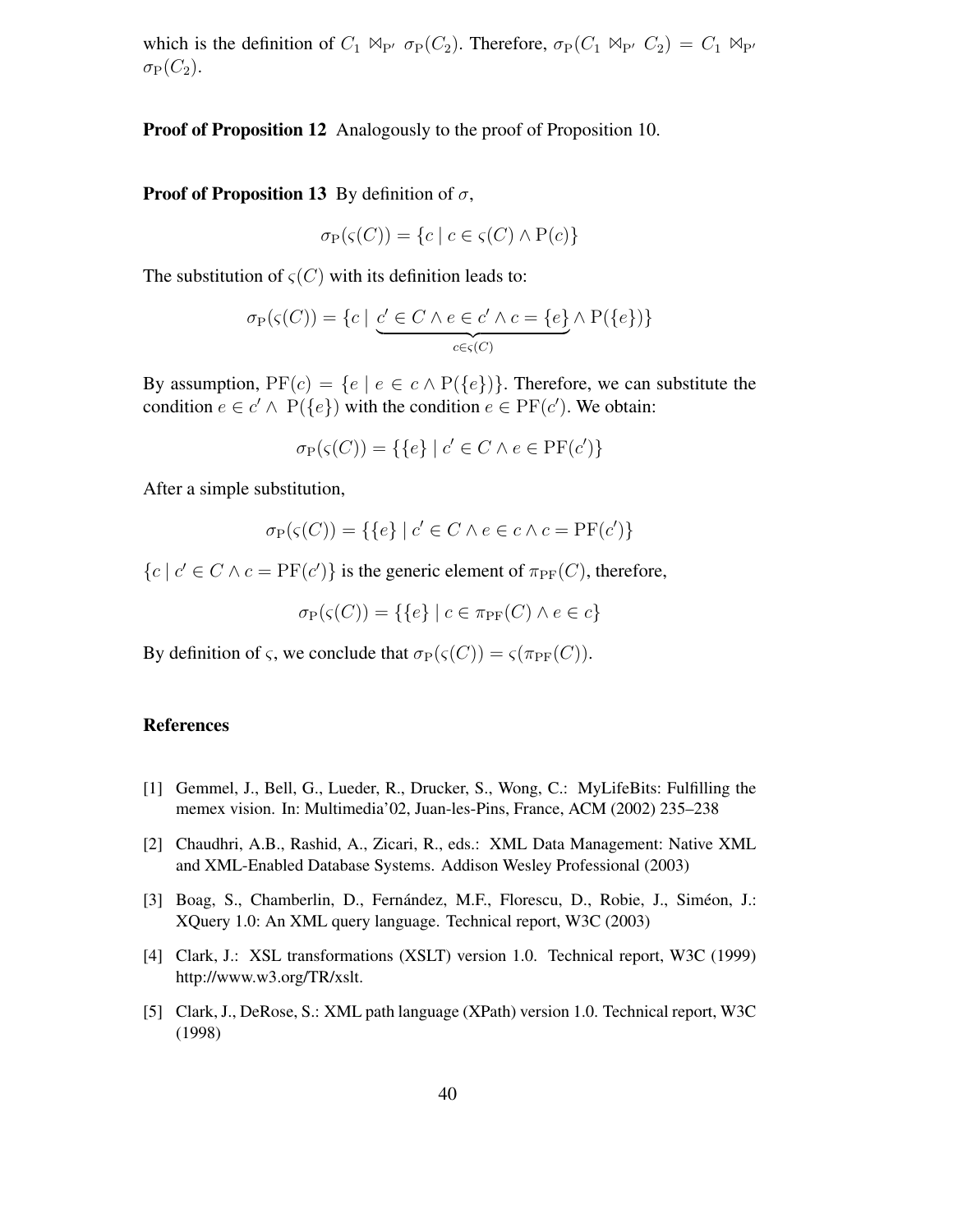- [6] Jagadish, H., Lakshmanan, L., Srivastava, D., Thompson, K.: TAX: A tree algebra for XML. In: International Workshop on Database Programming Languages (DBPL). (2001)
- [7] Frasincar, F., Houben, G.J., Pau, C.: XAL: an algebra for XML query optimization. In: Proceedings of the thirteenth Australasian conference on Database technologies, Australian Computer Society, Inc. (2002) 49–56
- [8] Sartiani, C., Albano, A.: Yet another query algebra for XML data. In: International Database Engineering and Applications Symposium (IDEAS), Edmonton, Canada (2002)
- [9] May, N., Helmer, S., Moerkotte, G.: Nested queries and quantifiers in an ordered context. In: 20th International Conference on Data Engineering (ICDE). (2004) 239– 250
- [10] Magnani, M., Montesi, D.: XML and relational data: towards a common model and algebra. In: International Database Engineering and Applications Symposium (IDEAS). (2005)
- [11] Abiteboul, S., Quass, D., McHugh, J., Widom, J., Wiener, J.L.: The Lorel query language for semistructured data. International Journal on Digital Libraries **1** (1997) 68–88
- [12] Abiteboul, S., Hull, R., Vianu, V.: Foundations of Databases: The Logical Level. Addison-Wesley Longman Publishing Co., Inc. (1995)
- [13] Roth, M.A., Korth, H.F., Silberschatz, A.: Extended algebra and calculus for nested relational databases. ACM Transactions on Database Systems **13** (1988) 389–417
- [14] Malhotra, A., Melton, J., Walsh, N.: XQuery 1.0 and XPath 2.0 functions and operators. Technical report, W3C (2003)
- [15] Abiteboul, S.: Querying semi-structured data. In: International Conference on Data Base Theory (ICDT), Delphi, Greece (1997) 1–18
- [16] Buneman, P.: Semistructured data. In: ACM Symposium on Principles of Database Systems (PODS), Tucson, Arizona (1997) 117–121
- [17] Suciu, D.: Semistructured data and XML. In: International Conference on Foundations of Data Organization (FODO), Kobe, Japan (1998)
- [18] Jagadish, H.V., Lakshmanan, L.V.S., Milo, T., Srivastava, D., Vista, D.: Querying network directories. In: ACM SIGMOD Conference, ACM Press (1999) 133–144
- [19] Azriel, S.: Oracle content management SDK: Concepts and architecture. White Paper (2003) http://otn.oracle.com/products/ifs/pdf/OracleCMSDKArchitectureWP.pdf.
- [20] Beeri, C., Tzaban, Y.: SAL: An algebra for semistructured data and XML. In: ACM SIGMOD Workshop on The Web and Databases (WebDB), Philadelphia, Pennsylvania (1999) 37–42
- [21] Mary Fernández, A.M., Marsh, J., Nagy, M., Walsh, N.:  $XQuery 1.0$  and  $XPath 2.0$ data model. Technical report, W3C (2003)